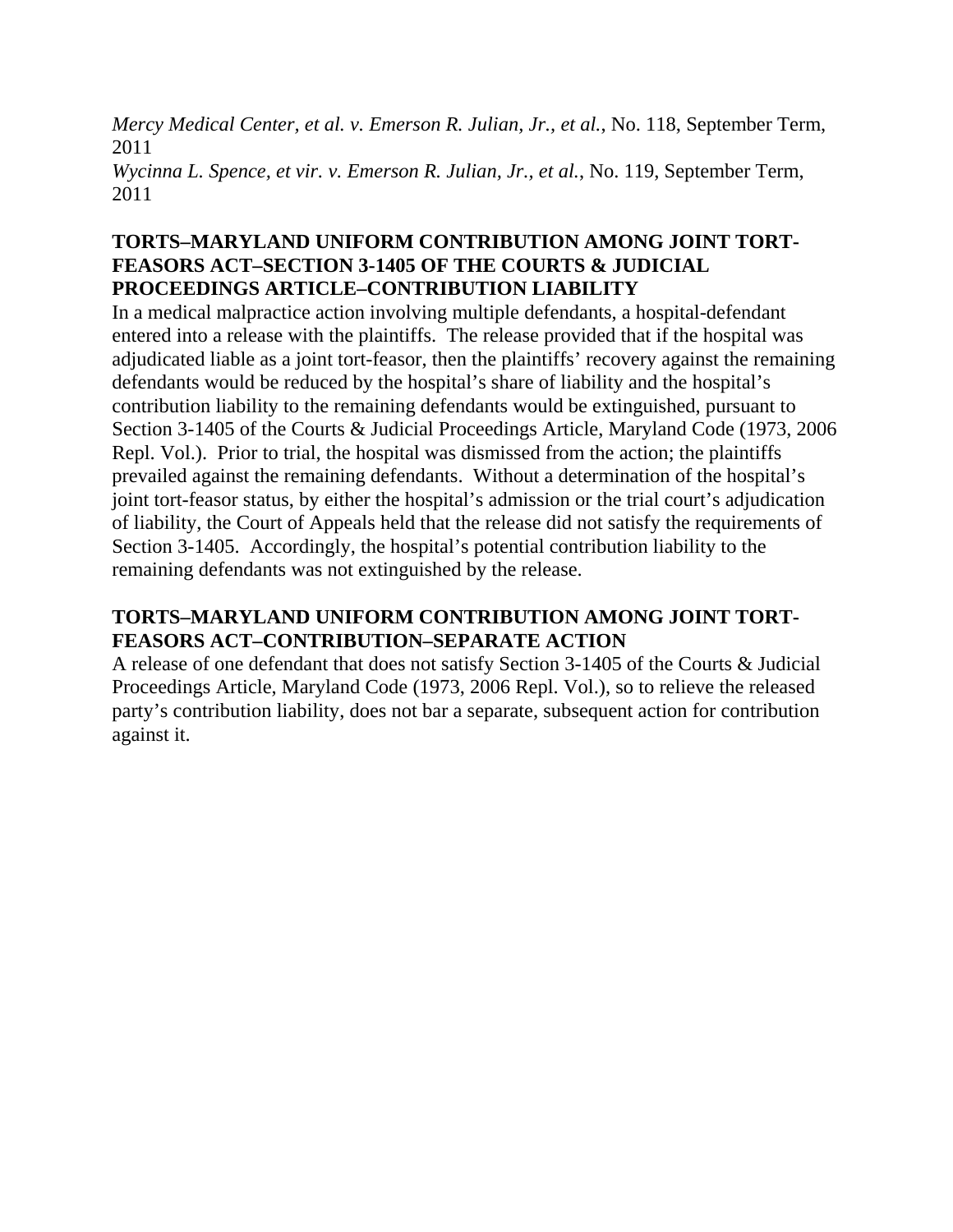# IN THE COURT OF APPEALS OF MARYLAND

Nos. 118 & 119

September Term, 2011

MERCY MEDICAL CENTER, ET AL.

v.

EMERSON R. JULIAN, JR., ET AL.

WYCINNA L. SPENCE, ET VIR.

v.

EMERSON R. JULIAN, JR., ET AL.

Bell, C.J. Harrell Battaglia Greene Adkins Barbera McDonald,

JJ.

Opinion by Battaglia, J. Bell, C.J., Harrell, and McDonald, JJ., concur and dissent.

Filed: November 27, 2012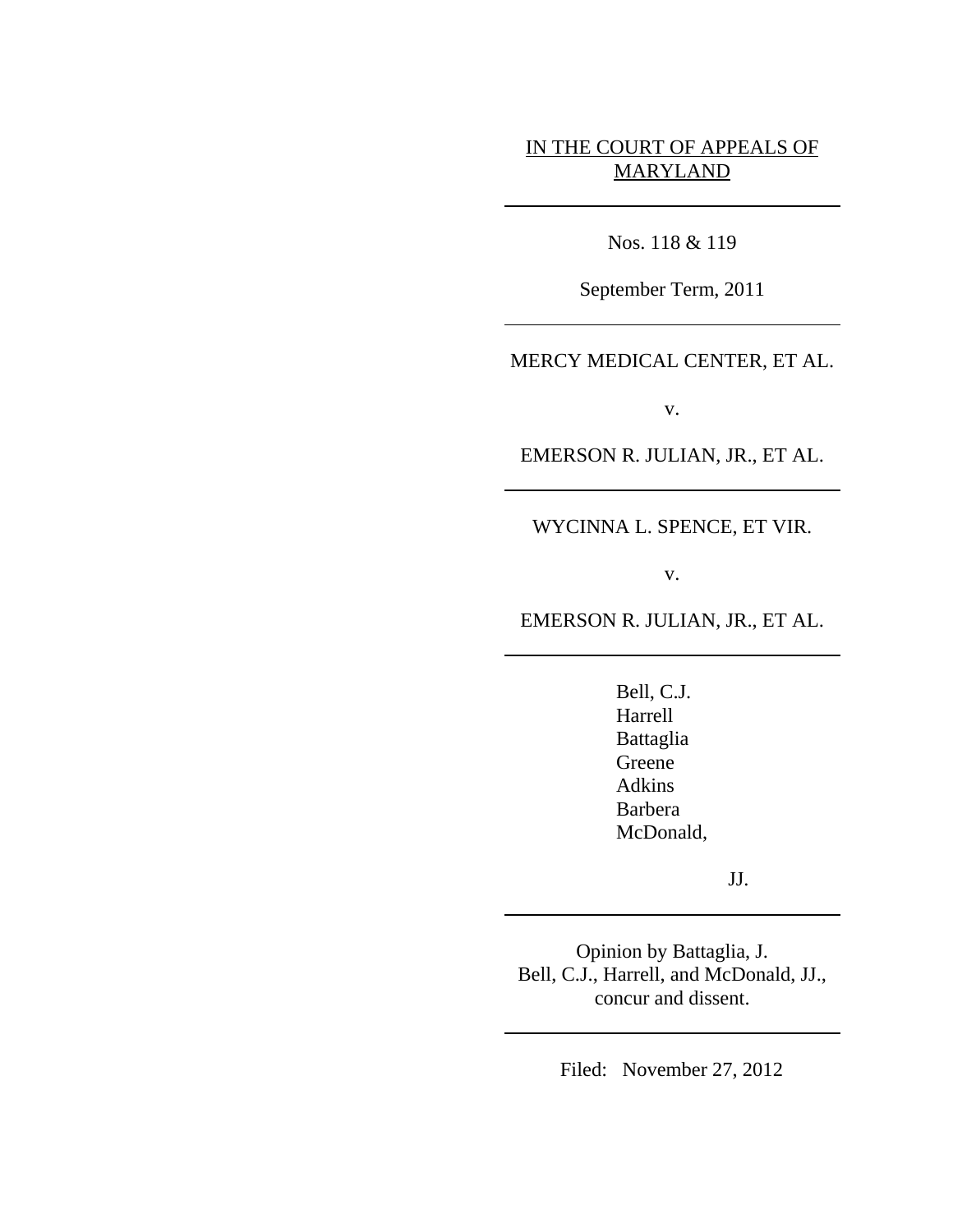Two petitions for certiorari were presented for our review that pertain to contribution among joint tort-feasors<sup>1</sup> and arise from one medical malpractice action, in which the Petitioners Wycinna and Christopher Spence<sup>2</sup> (collectively "the Spences") alleged wrongful death and survival claims against Mercy Medical Center, Inc. ("Mercy"),<sup>3</sup> also a Petitioner, and Respondents Emerson R. Julian, Jr., M.D., and his practices Emerson R. Julian, Jr., M.D., P.A., and Harbor City OB/GYN Associates, LLC (collectively "Dr. Julian"). The

<sup>&</sup>lt;sup>1</sup> "The Maryland Code uses the hyphenated form 'tort-feasor,' while others have omitted the hypen. Out of deference to the Legislature, we shall adopt the hyphen, except where quoting from a nonhyphenating source." *Owens-Corning Fiberglas Corp. v. Garrett*, 343 Md. 500, 530 n.13, 682 A.2d 1143, 1158 n.13 (1996).

According to the complaint in the original action, Christopher Spence and Wycinna Spence, individually and as the personal representative of the estate of their son Caleb Spence, were the plaintiffs.

<sup>&</sup>lt;sup>3</sup> The Spences' complaint in the original action named Mercy Medical Center, Inc. as a defendant. The Spences and Mercy Medical Center, Inc. entered into a Confidential Settlement Release Agreement ("Release"), naming the following as "Released Parties":

<sup>&</sup>quot;Released Parties" are MERCY MEDICAL CENTER, INC. and its nurses, resident physicians and other agents, servants, employees, principals, heirs, executors, administrators, predecessors, successors, affiliates, corporate parents, subsidiaries, privies, directors, officers, attorneys, insurers and reinsurers. The term "Released Parties" does not include EMERSON R. JULIAN, JR., M.D., EMERSON R. JULIAN, JR., M.D., P.A. and HARBOR CITY OB/GYN ASSOCIATES, L.L.C.

Dr. Julian subsequently filed a complaint for contribution against Mercy Medical Center, Inc. and its nurses, Justine Mammeri, MSN, CNM, and Tina Call (now Safaraz), RN. A third nurse, Rachel Breman, RN. was also named a defendant in the complaint for contribution but was not served and, pursuant to Rule 2-507(b), she was dismissed for lack of jurisdiction. In our discussion we shall refer to Mercy Medical Center, Inc. and its nurses as a singular entity, "Mercy."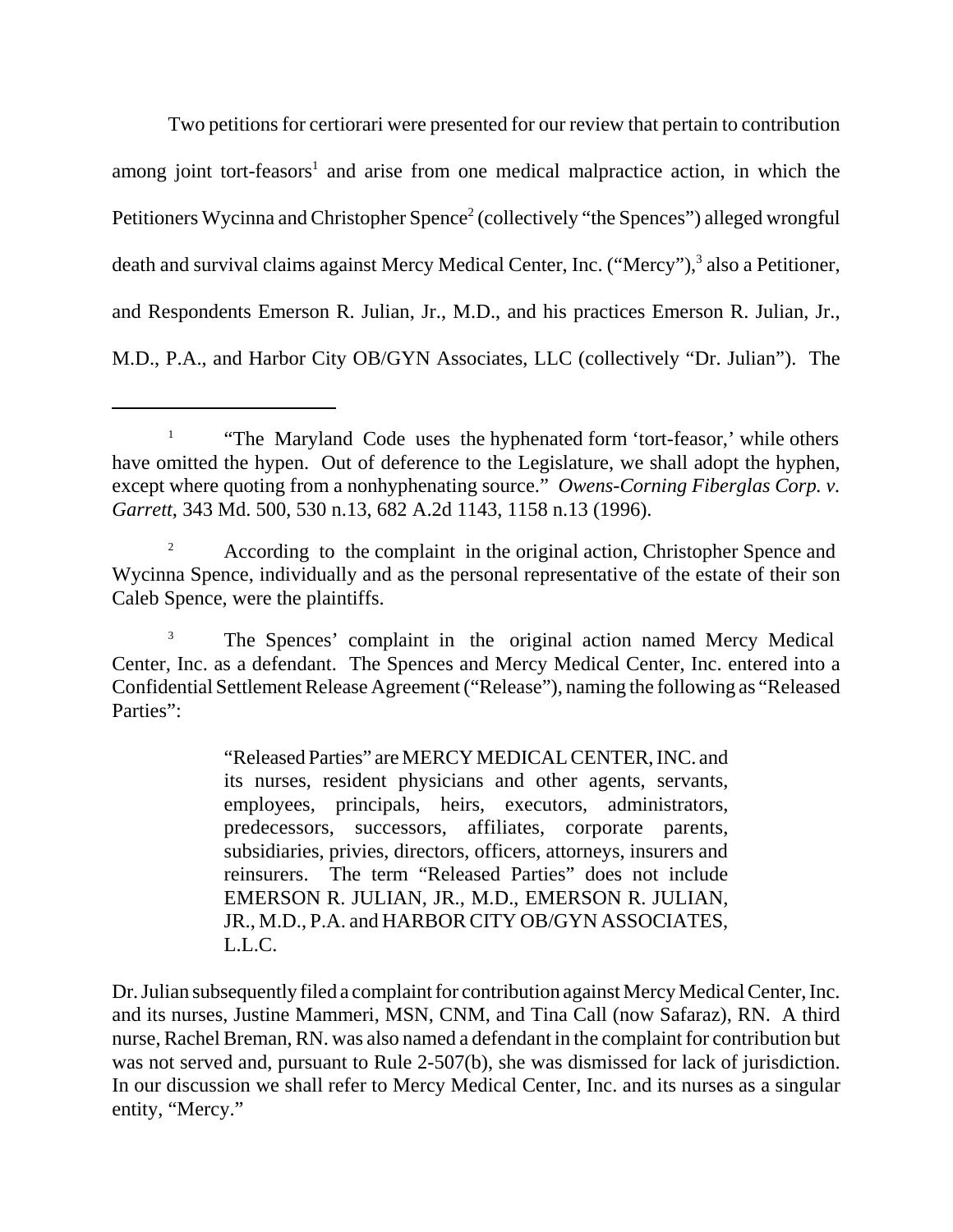issue of contribution arises in this matter because the Spences and Mercy entered into a pretrial settlement, by which the Spences agreed to dismiss their claims against Mercy for an undisclosed amount, without exacting an admission of liability; after Mercy was dismissed as a party, the case proceeded to trial against Dr. Julian, which ultimately resulted in an award to the Spences of \$2,186,342.50.

Dr. Julian, in one of the two cases now under our review, subsequently initiated a separate action against Mercy seeking contribution. The Spences contemporaneously brought suit against Dr. Julian, seeking a declaration that he was not entitled to contribution. Both Mercy and the Spences argued before the trial court and before us that under the Maryland Uniform Contribution Among Joint Tort-Feasors Act, Sections 3-1401 to 3-1409 of the Courts and Judicial Proceedings Article, Maryland Code (1973, 2006 Repl. Vol.) ("the Act"),<sup>4</sup> their release extinguished any right that Dr. Julian had to seek contribution against Mercy, because he did not join Mercy as a third party defendant in the original action after it was dismissed as a party. The Court of Special Appeals consolidated both cases, 201 Md. App. 562, 566, 30 A.3d 220, 223 (2011), and we continue that joinder, to consider whether Dr. Julian may pursue, in a separate action, contribution against Mercy after it had settled with, and been voluntarily dismissed by, the Spences subsequent to the filing of suit but prior

<sup>&</sup>lt;sup>4</sup> All subsequent references to the Maryland Uniform Contribution Among Joint Tort-Feasors Act, or "the Act," are to the Courts & Judicial Proceedings Article, Maryland Code (1973, 2006 Repl. Vol.).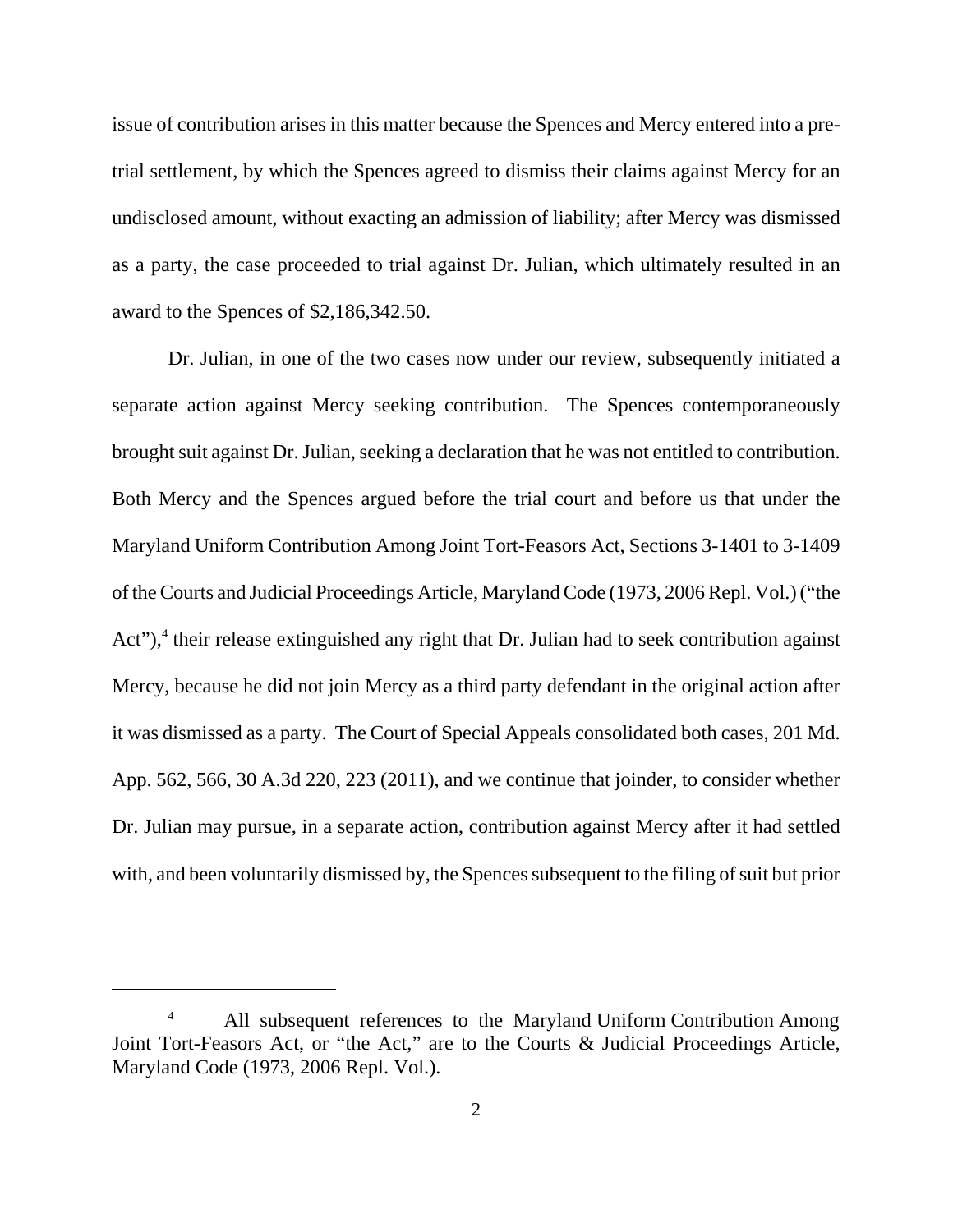to trial. $5$ 

The concept of a "joint tort-feasor" is derived from the notion that a single injury can result from the joint actions of two or more individuals, who, putting aside defenses, may be jointly and severally liable. W. Page Keeton, Prosser and Keeton on the Law of Torts § 41,

<sup>5</sup> We granted Mercy's Petition for Writ of Certiorari, 424 Md. 628, 37 A.3d 317 (2012), for consideration of the following questions:

- 1. Did the Court of Special Appeals err when it interpreted the Maryland Uniform Contribution Among Joint Tort-Feasors Act ("the Act") to require a stipulation of joint tort-feasor status in order to comply with § 3-1405 and relieve a settling tort-feasor from liability to pay contribution?
- 2. Did the Court of Special Appeals err when it concluded that parties released by a "Swigert [v. Welk, 213 Md. 613, 133 A.2d 428 (1957)]" *pro rata* release could be sued in a later action for contribution?
- 3. If a joint tort-feasor may pursue a post-judgment action for contribution against a party released by a "Swigert" *pro rata* release, may he recover money damages from the "Swigert" defendant, or is the remedy limited to a reduction of the judgment?

We also granted the Spences' Petition for Writ of Certiorari, 424 Md. 628, 37 A.3d 317 (2012) to consider the following questions:

- 1. Did the Court of Special Appeals err in holding that Section 3-1405 of the UCATA [Maryland Uniform Contribution Among Tort-Feasors Act] does not bar Respondents' right to obtain contribution from Mercy?
- 2. Did the Court of Special Appeals err in determining that Respondents did not waive their right to claim the benefit of a release and their right to contribution by failing to raise an affirmative defense of release and failing to prove negligence by Mercy in the medical malpractice action?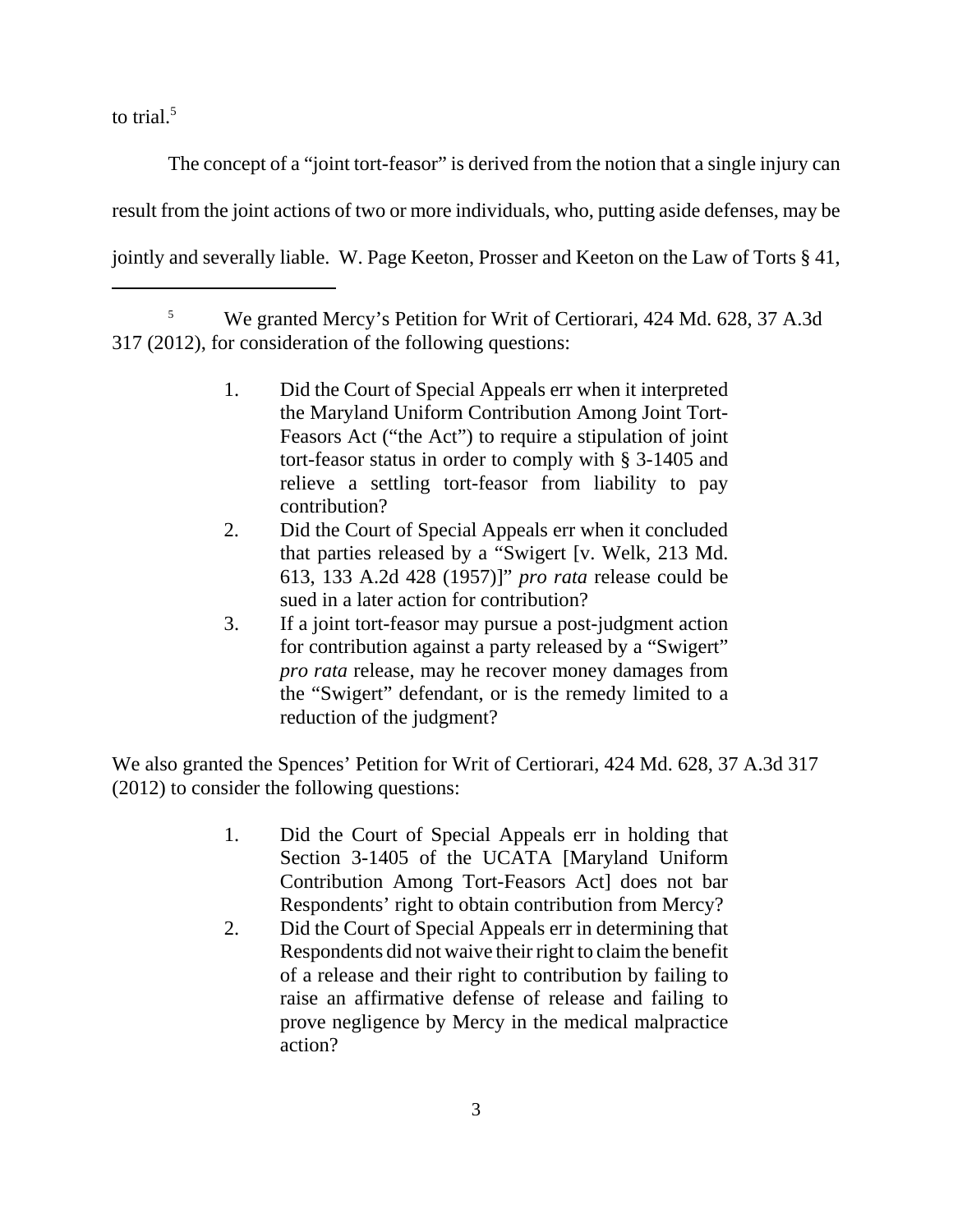at 268 (5th ed. 1984). Each individual is severally liable for the entire damage, regardless of whether the conduct of one directly caused more or less injury compared to that of another, because they acted together with a common purpose resulting in responsibility for the common injury.6 *Consumer Protection Division v. Morgan*, 387 Md. 125, 178, 874 A.2d 919, 950 (2005), citing William L. Prosser, *Joint Torts and Several Liability*, 25 Cal. L. Rev. 413, 414 (1936); *see also Parler & Wobber v. Miles & Stockbridge, P.C.*, 359 Md. 671, 687, 756 A.2d 526, 534 (2000).

Under common law, the injured party, considered "lord of his action," could pursue any or all of the joint tort-feasors to recover damages. *E.g.*, Prefatory Note, Handbook of the National Conference of Commissioners on Uniform State Laws and Proceedings of the Forty-Ninth Annual Conference 240-41 (1939). The right of contribution among joint tortfeasors, so that one who paid the damages caused by several would be able to spread the loss among the group of tort-feasors, was prohibited. One basis for not permitting the apportionment of an award of damages among joint tort-feasors was that "the claimant for contribution [was thought to be] a 'bad man' and hence not entitled to the aid of the courts." Charles O. Gregory, *Contribution Among Joint Tortfeasors: A Defense*, 54 Harv. L. Rev. 1170, 1170 (1941). As the injured party could have but one recovery, one joint-tort feasor could not settle without necessitating a release of the entire claim, as "a release of one joint

<sup>6</sup> Concerted actions may be juxtaposed with concurrent actions, an alternative basis for joint tort-feasor liability which is not at issue in this case, relating to independent actors whose separate conduct together cause a single, indivisible injury. *Consumer Protection Division v. Morgan*, 387 Md. 125, 178-79, 874 A.2d 919, 950 (2005).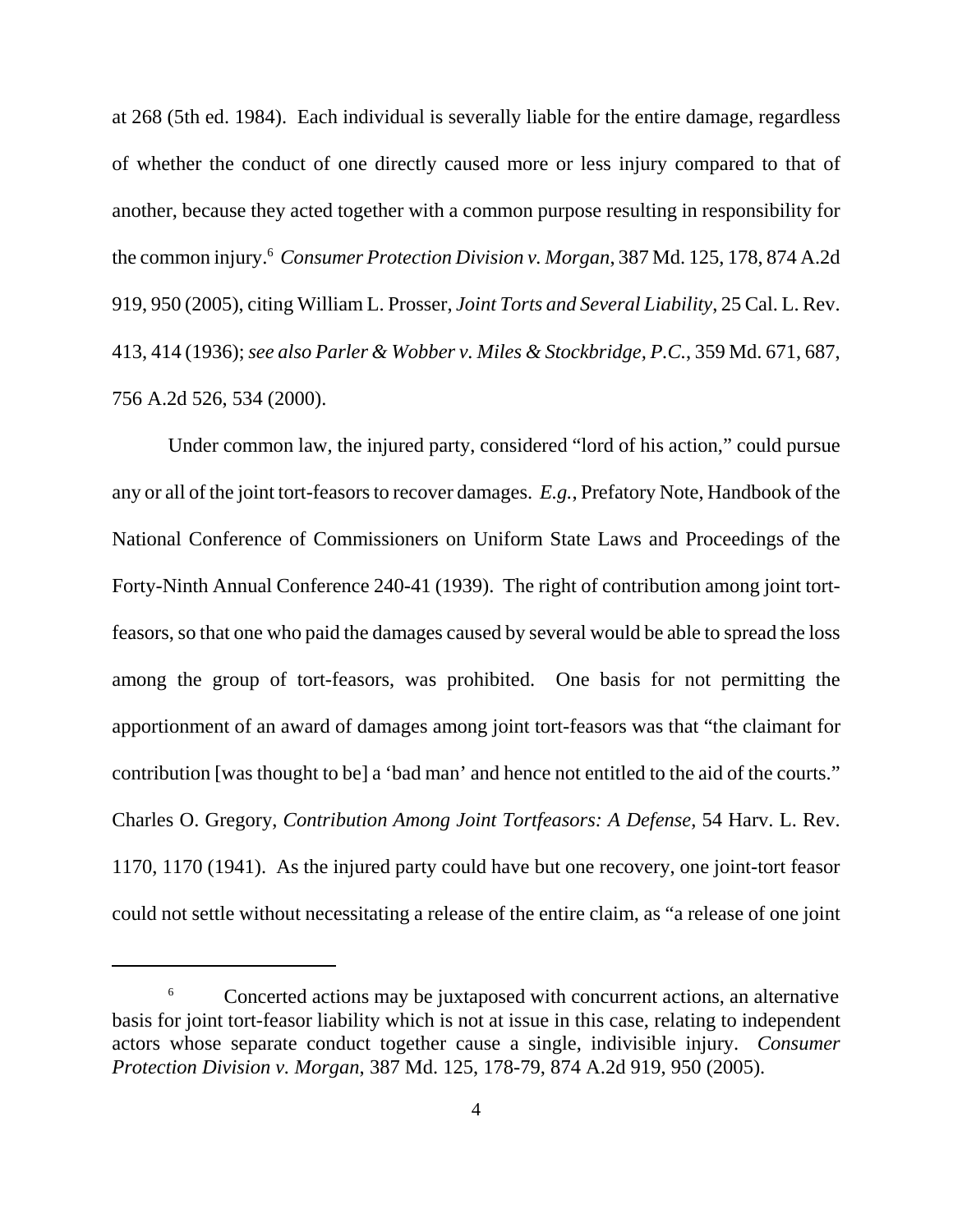tortfeasor releases all." Stuart M. Speiser et al., 1A The American Law of Torts § 5:42, at 577(2003); *accord Gunther v. Lee*, 45 Md. 60, 67 (1876) ("All the cases, both English and American, maintain the doctrine that satisfaction from one joint tort-feasor, whether received before or after recovery, extinguishes the right as against the others.").

The bar against contribution was criticized, from the viewpoint of the joint tort-feasor who had assumed total responsibility, as unfair and collusive between the injured party and another culpable person who escaped "scot free" from liability. Prosser and Keeton on the Law of Torts § 50, at 338. Nevertheless, a joint tort-feasor remained motivated to settle for less than the full amount, because of the "fear of each that unless he settles he may have to bear alone the full weight of the verdict." Fleming James, Jr., *Contribution Among Joint Tortfeasors: A Pragmatic Criticism*, 54 Harv. L. Rev. 1156, 1161 (1941).

Contribution provided the societal benefit of a broader distribution of loss. Ernest M. Jones, *Contribution Among Tortfeasors*, 11 U. Fla. L. Rev. 175, 187-88 (1958). In place of perceived unjust enrichment and favoritism towards actors who were not pursued by an injured party for recovery, the right to contribution promoted fairness under the maxim "Equality is equity." *Id.* at 182; Robert A. LeFlar, *Contribution and Indemnity Between Tortfeasors*, 81 U. Pa. L. Rev. 130, 136-37 (1932). Contribution also supplied greater certainty of liability to joint tort-feasors, who were able to determine their proportional share of the common liability based on the number of joint tort-feasors. William M. Landes & Richard A. Posner, Joint and Multiple Tortfeasors: An Economic Analysis, 9 J. Legal Stud. 517, 530-31 (1980).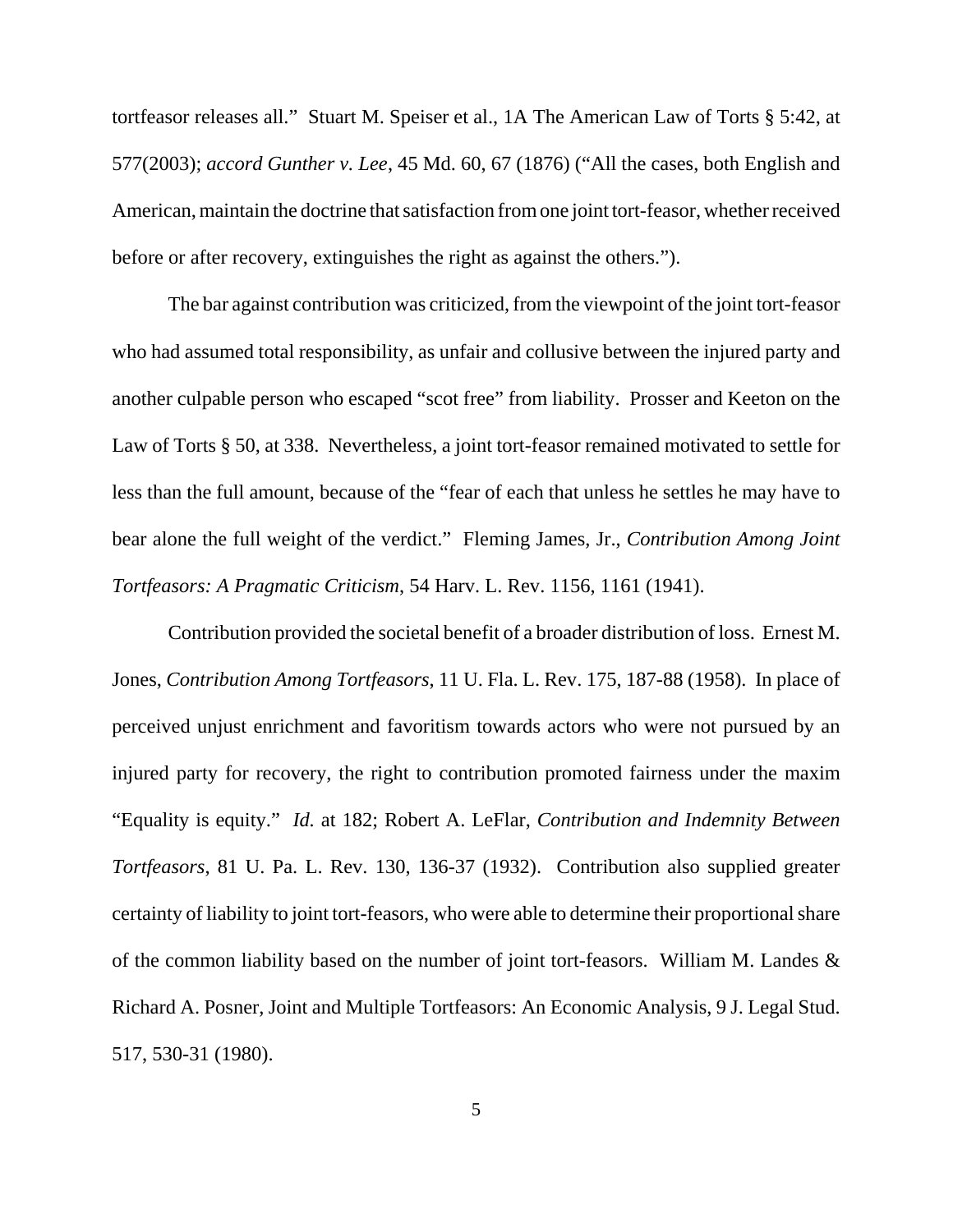In conformance with these principles, the Uniform Contribution Among Tortfeasors Act was promulgated in 1939 by the American Law Institute and the National Conference of Commissioners on Uniform Laws to enable a statutory abrogation of the common law bar on contribution, in recognition that "[t]he desire for equal or proportionate distribution of a common burden among those upon whom it rests is everywhere fundamental." Handbook of the National Conference of Commissioners on Uniform State Laws and Proceedings of the Forty-Ninth Annual Conference, *supra*, at 240-41. A goal of the draft was to eradicate the common law rule providing a "private, rather than judicial, control of the distribution of loss arising from a common burden of liability," which allowed the injured person to pick and choose "one or more of several tortfeasors commonly liable to suffer judgment, even though trial would have proven them equally responsible . . . ." *Id.* at 241.

In 1941, the General Assembly adopted the Maryland Uniform Contribution Among Joint Tort-feasors Act, modeled on the national paradigm. 1941 Maryland Laws, Chapter 344. Now currently codified as Sections 3-1401 to 3-1409 of the Courts & Judicial Proceedings Article, the Act defines joint tort-feasors as "two or more persons jointly or severally liable in tort for the same injury to person or property, whether or not judgment has been recovered against all or some of them." Section 3-1401(c). In place of "a release of one releases all" at common law, the Act provides that a release of one joint tort-feasor does not relieve the liability of other joint tort-feasors, but instead reduces the judgment against them by either the consideration paid for the release or an amount or proportion provided in the release, whichever is greater: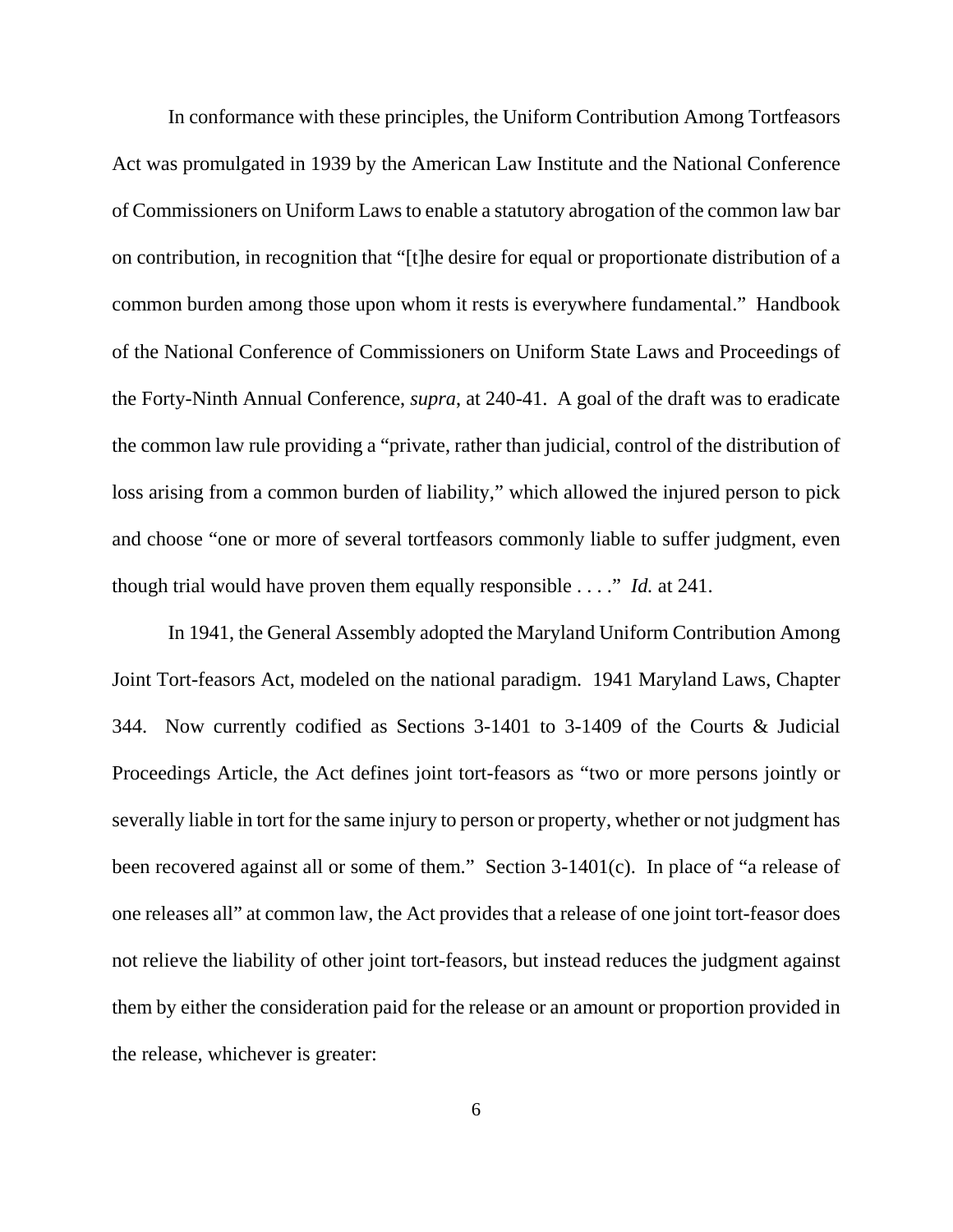A release by the injured person of one joint tort-feasor, whether before or after judgment, does not discharge the other tort-feasors unless the release so provides, but it reduces the claim against the other tort-feasors in the amount of the consideration paid for the release or in any amount or proportion by which the release provides that the total claim shall be reduced, if greater than the consideration paid.

Section 3-1404.

Necessary to the existence of contribution under the Act is the determination of joint tort-feasor status, although the Act "does not specify the test of liability." *Swigert v. Welk*, 213 Md. 613, 619, 133 A.2d 428, 431 (1957). Our jurisprudence since the Act's passage provides that a party may qualify as a joint tort-feasor only by either having been adjudicated as liable, or having conceded or admitted liability, as a tort-feasor; threat of suit or suit itself will not suffice:

> As the Court of Appeals recognized long ago, "[the Uniform Act] does not specify the test of liability. Clearly, something short of an actual judgment will suffice." *Swigert v. Welk*, 213 Md. 613, 619, 133 A.2d 428 (1957). The fact, however, that a party has been sued or threatened with suit is not enough to establish joint tort-feasor status. *See Owens-Corning Fiberglas,* [*Corp.*] *v. Garrett*, 343 Md. 500, 531-32, 682 A.2d 1143 (1996). Tort-feasor status, in the absence of adjudication, generally rests on admission by the purported tort-feasor of such status. Thus, a party will be considered a joint tort-feasor when it admits joint tort-feasor status in a settlement agreement, *see Martinez*, 300 Md. at 94-95, 476 A.2d 197, or if a default judgment has been entered against a party. *See Porter Hayden Co. v. Bullinger*, 350 Md. 452, 473-74, 713 A.2d 962 (1998) (because a default judgment is considered an admission of liability, it is sufficient to establish joint tort-feasor status).

*Spangler v. McQuitty*, 424 Md. 527, 544-45, 36 A.3d 928, 938 (2012), quoting *Jacobs v.*

*Flynn*, 131 Md. App. 342, 374-75, 749 A.2d 174, 191 (2000). Obviously, one who is not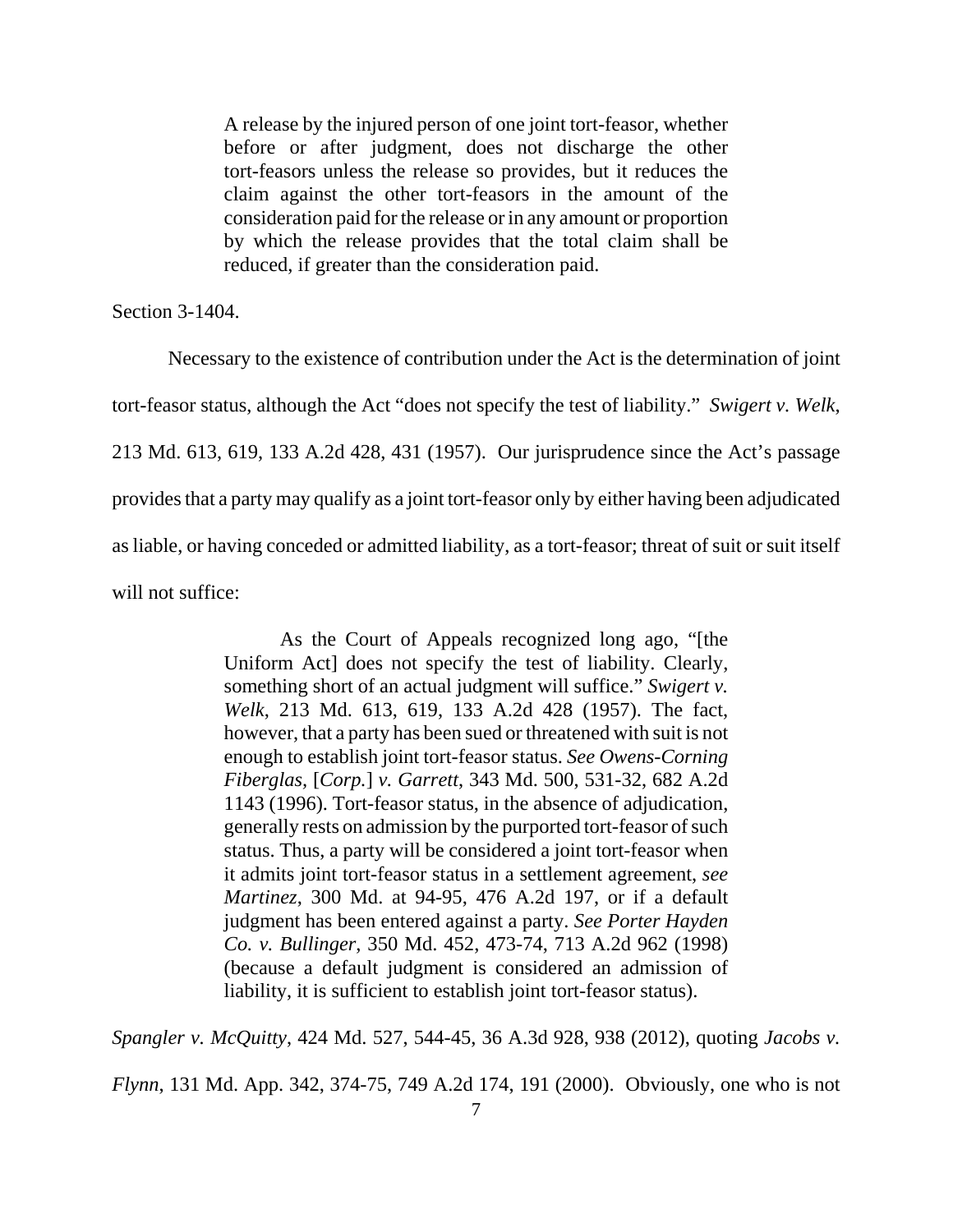determined a joint tort-feasor is not subject to contribution under the Act; without an admission or adjudication of liability, a party who enters into a release is deemed a volunteer, not a joint tort-feasor. *Scapa Dryer Fabrics, Inc. v. Savill*e, 418 Md. 496, 529-30, 16 A.3d

159, 178 (2011).

Sections of the Act in play in the present case include Section 3-1402, which enables

the right of contribution among joint tort-feasors and specifies that it is only when one joint

tort-feasor discharges the common liability or pays more than a pro rata share of liability that

the right to pursue contribution, in the form of a money judgment, accrues:

(a) *In general.* – The right of contribution exists among joint tort-feasors.

(b) *Discharge of liability or payment of share.* – A joint tort-feasor is not entitled to a money judgment for contribution until the joint tort-feasor has by payment discharged the common liability or has paid more than a pro rata share of the common liability.

(c) *Effect of settlement.* – A joint tort-feasor who enters into a settlement with the injured person is not entitled to recover contribution from another joint tort-feasor whose liability to the injured person is not extinguished by the settlement.

"Pro rata" anticipates equal shares that are determined by dividing the common liability by the number of joint tort-feasors. *Hashmi v. Bennett*, 416 Md. 707, 719 n.13, 7 A.3d 1059, 1066 n.13 (2010), citing *Lahocki v. Contee Sand & Gravel Co.*, 41 Md. App. 579, 616, 398 A.2d 490, 511 (1979), *rev'd on other grounds sub nom. General Motors Corp. v. Lahocki*,

286 Md. 714, 410 A.2d 1039 (1980).

The other section of interest in this case is Section 3-1405 of the Act, which provides

for the extinguishment of contribution by a released joint tort-feasor under certain conditions: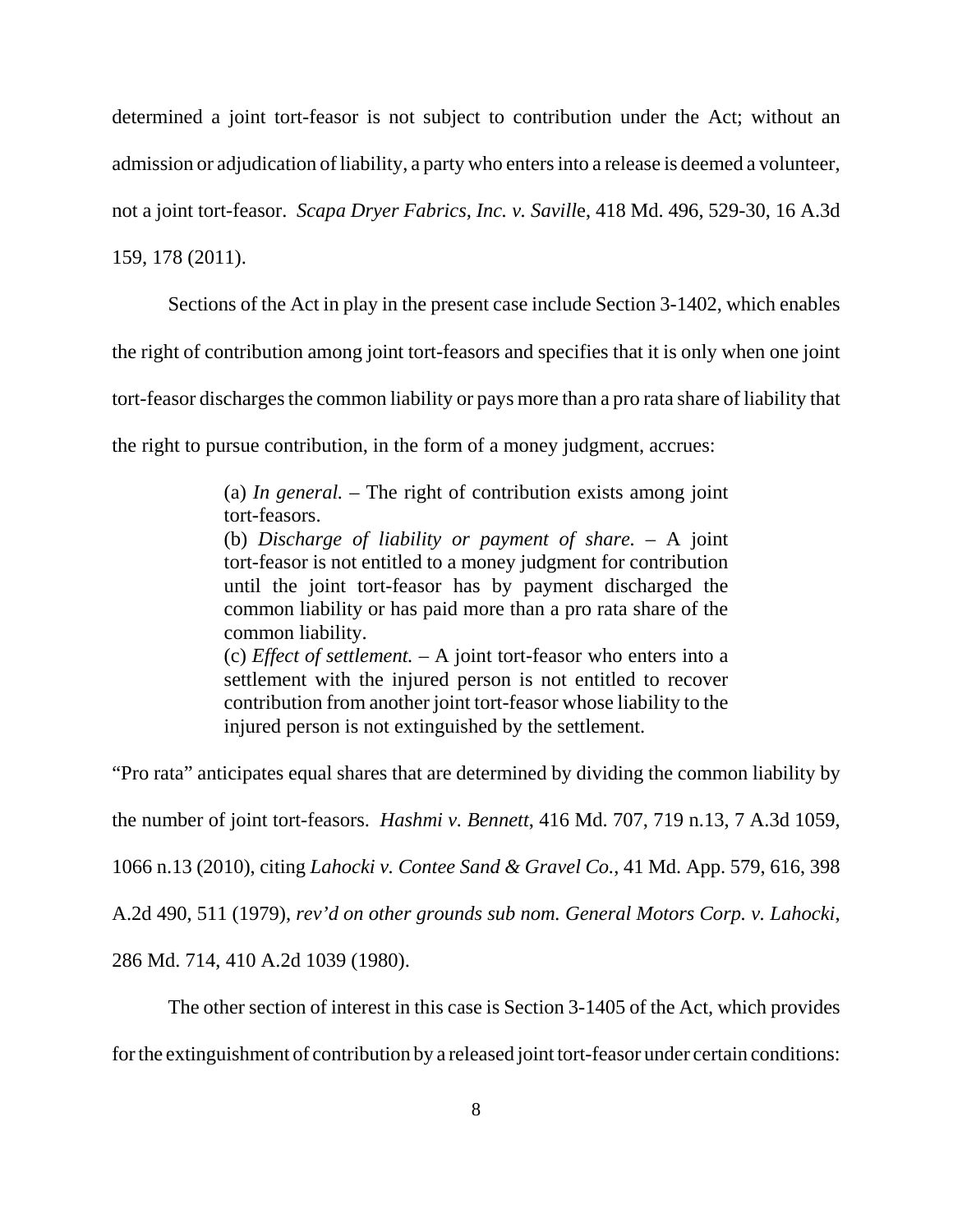A release by the injured person of one joint tort-feasor does not relieve the joint tort-feasor from liability to make contribution to another joint tort-feasor unless the release:

(1) Is given before the right of the other tort-feasor to secure a money judgment for contribution has accrued; and

(2) Provides for a reduction, to the extent of the pro rata share of the released tort-feasor, of the injured person's damages recoverable against all other tort-feasors.

At issue before us presently is the impact of a release of one defendant, who does not admit joint tort-feasor status and has not been adjudicated as such, on the ability of another defending party to pursue contribution against the released defendant in a subsequent separate action. Specifically, Mercy was released by the Spences prior to trial in the original medical malpractice action; together the Spences and Mercy contend that their Confidential Settlement Release Agreement ("Release") extinguished Dr. Julian's right to contribution against Mercy under the Act.

The Release provided, in pertinent part, that Mercy as "Released Parties" was not a joint tort-feasor and if it were subsequently adjudicated liable, then the Spences' recovery against other defending parties, namely Dr. Julian, would be reduced by Mercy's pro rata share of the judgment, so to "relieve and protect [Mercy] from any liability for contribution to any person":

#### **7. Joint-Tortfeasor Nature of Agreement:**

a. The [Spences] and the Released Parties agree and understand that this is a "Swigert Release" as set out in the case of Swigert v. Welk, 213 Md. 613, 133 A.2d 428 (1957), and, in accordance with that decision and the Maryland Uniform Contribution Among Joint Tort-Feasors Act, Md. Code Ann. Cts. & Jud. Proc. 3-1401 et seq. (1974, 2002 Repl. Vol.) ("the Act"), *the Released Parties are neither deemed joint tortfeasors*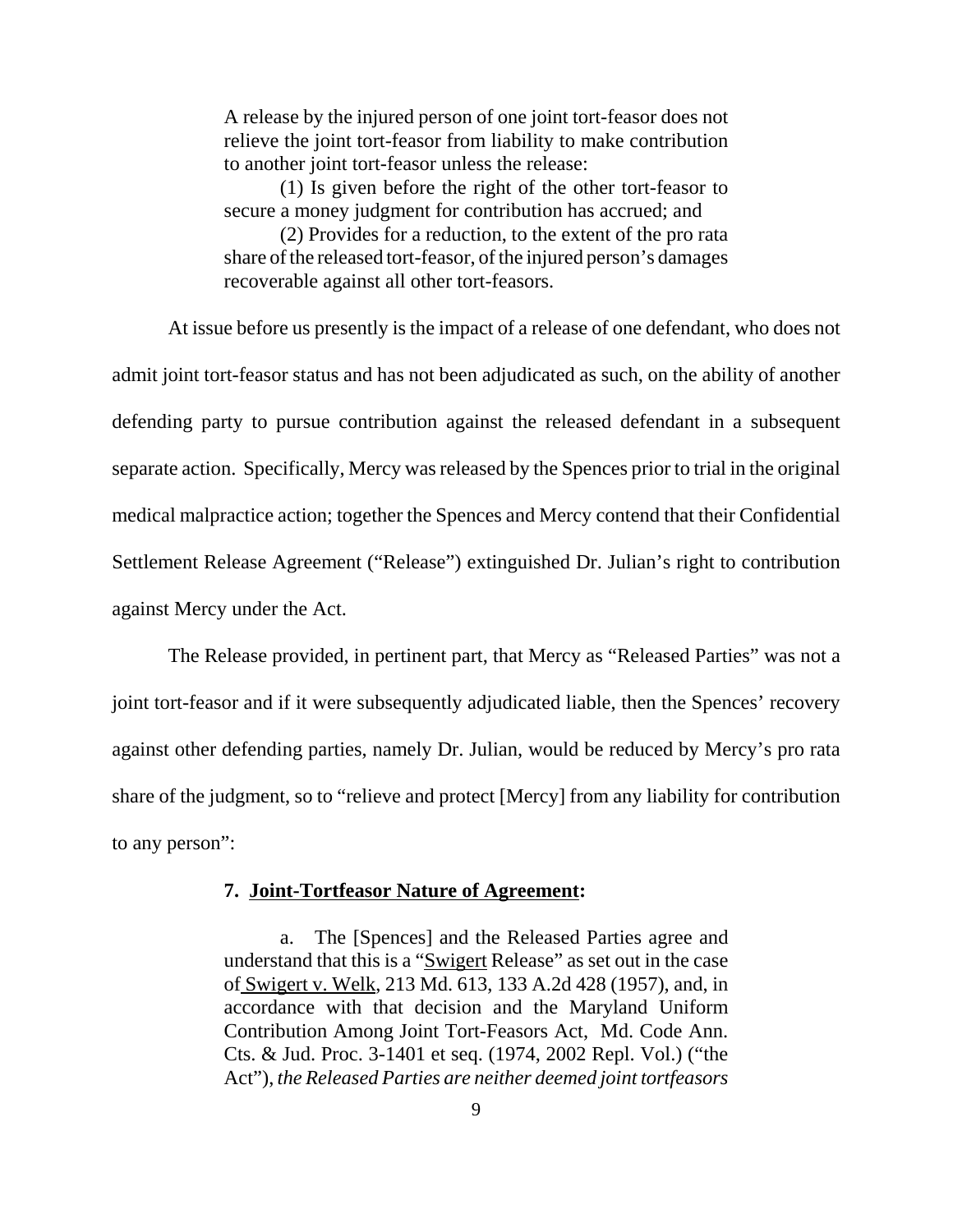*for purposes of this Release*, nor are [the Spences] hereby releasing any other person or entity, whether or not a named party to this agreement. Any person or entity, other than the Released Parties, whom the [Spences] claim are liable to them for the injuries, losses and damages which are the subject of this action shall not be entitled to any reduction of the damages the [Spences] are claiming against them by reason of the payment herein, unless and until the Released Parties have been adjudicated to be Joint Tortfeasors with said other person or entity. *In the event the Released Parties are adjudicated to be Joint Tortfeasors liable to the [Spences] for damages, the [Spences] agree that their damages recoverable against all other tort-feasors, including but not limited to [Dr. Julian], will be reduced to the extent of the* pro rata *share of the Released Parties pursuant to the Maryland Uniform Contribution Among Joint Tort-Feasors Act, Md. Cts. & Jud. Proc. Code Ann § 3-1405 (1974, 2002 Repl. Vol., 2005 Supp.).* This provision is further intended to relieve and protect the Released Parties from any liability for contribution to any person, firm, partnership or corporation.

(Emphasis added). The Spences further agreed to indemnify Mercy for any and all claims of contribution asserted by Dr. Julian against Mercy and to hold in escrow one half of any judgment rendered against Dr. Julian until Dr. Julian's claim for contribution had been extinguished:

**8. Indemnity & Hold Harmless & Escrow:**

a. The [Spences] hereby covenant and agree for themselves and their successors, heirs, administrators, executors and assigns to indemnify and hold harmless the Released Parties for any and all claims, demands, actions, cross-actions, causes of actions [sic], judgments, suits or complaints of any kind that may be asserted by any person, persons, firms, corporations or other entity against the Released Parties as a result of or in any way connected with any claim, cross claim, demand, action, indemnity claim, contribution claim, lien, suit, judgment, or finding of any Court in any way arising out of or relating to the Occurrence, or any alleged injuries claimed by or allegedly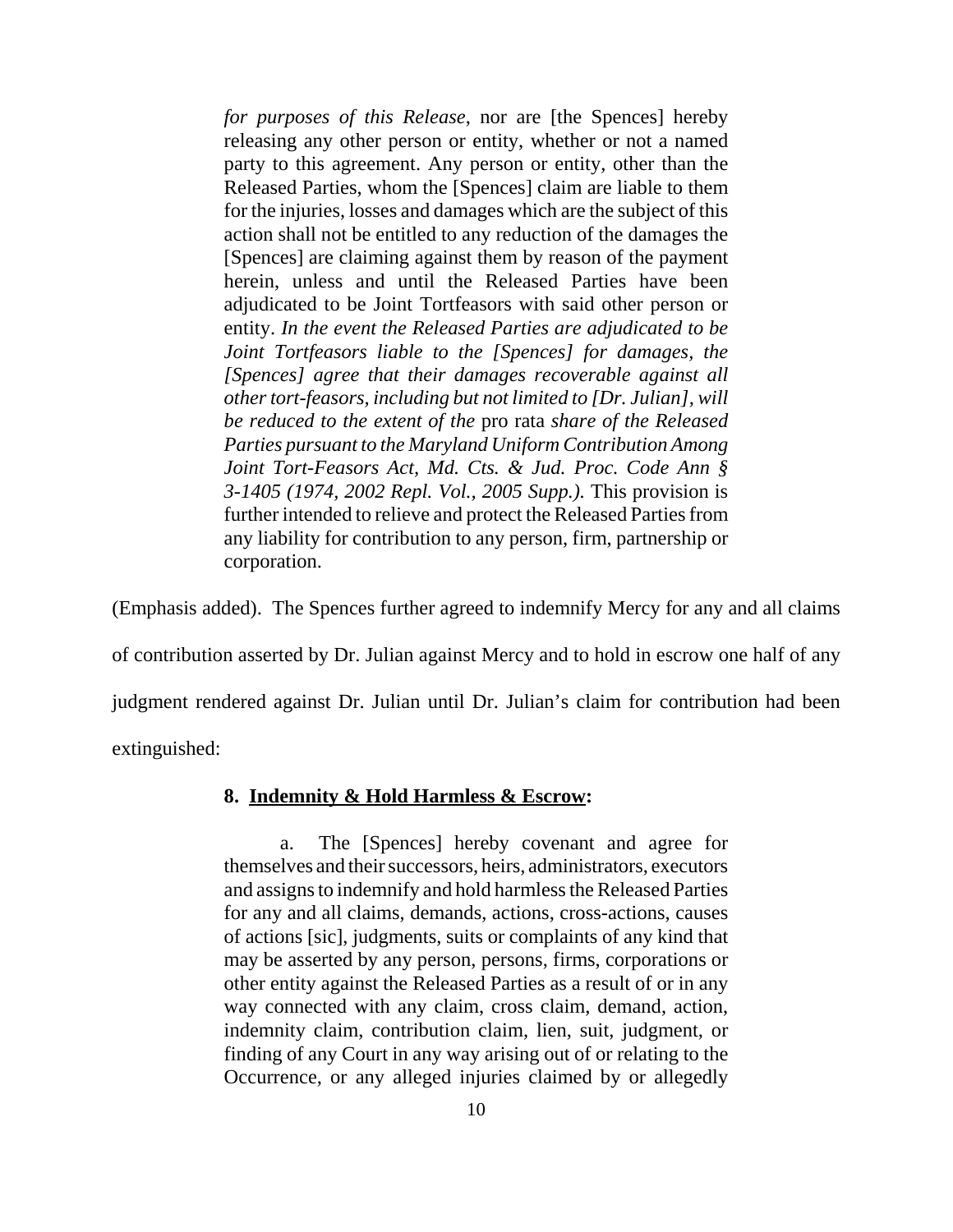sustained by the [Spences] individually or on behalf of the Estate of CALEB SPENCE or any claim for damages by any person claiming a right to recover due to the death of CALEB SPENCE. This duty to indemnify includes any and all claims, demands or actions for contribution and/or indemnity, or disputes over the number of joint tortfeasors that may be asserted against [Mercy] by [Dr. Julian] or anyone acting on their behalf.

b. If there is a judgment in favor of the [Spences] against [Dr. Julian], the [Spences] shall hold in escrow one half of the amount of such judgment (upon receipt of payment) in an interest bearing account. The escrowed funds are intended as security for the benefit of the Released Parties for any future indemnity payments that the [Spences] are obligated to pay to the Released Parties under this Release Agreement. Said funds shall be escrowed for three years from the date of judgment or until [Dr. Julian's] claim for contribution has been extinguished.

Mercy's liability was never adjudicated in the original medical malpractice action.

Although Dr. Julian apparently objected,<sup>7</sup> the Spences voluntarily dismissed Mercy from the

case prior to trial, as they had agreed to do so in the Release.<sup>8</sup> A jury returned a verdict of

Because it is my understanding that Mercy Medical Center has entered into a swigert-type [sic] release in this case, I cannot agree to the dismissal of the claims against Mercy Medical Center.

This is to request that the Stipulation of Voluntary Dismissal be withdrawn.

The letter indicates that a courtesy copy was also sent to the Clerk of the Circuit Court for Baltimore City.

<sup>8</sup> The Release provided that shortly after receiving Mercy's settlement payment, the Spences would voluntarily dismiss Mercy:

<sup>&</sup>lt;sup>7</sup> In a letter dated October 6, 2006, counsel for Dr. Julian objected to the stipulation of voluntary dismissal of Mercy, stating: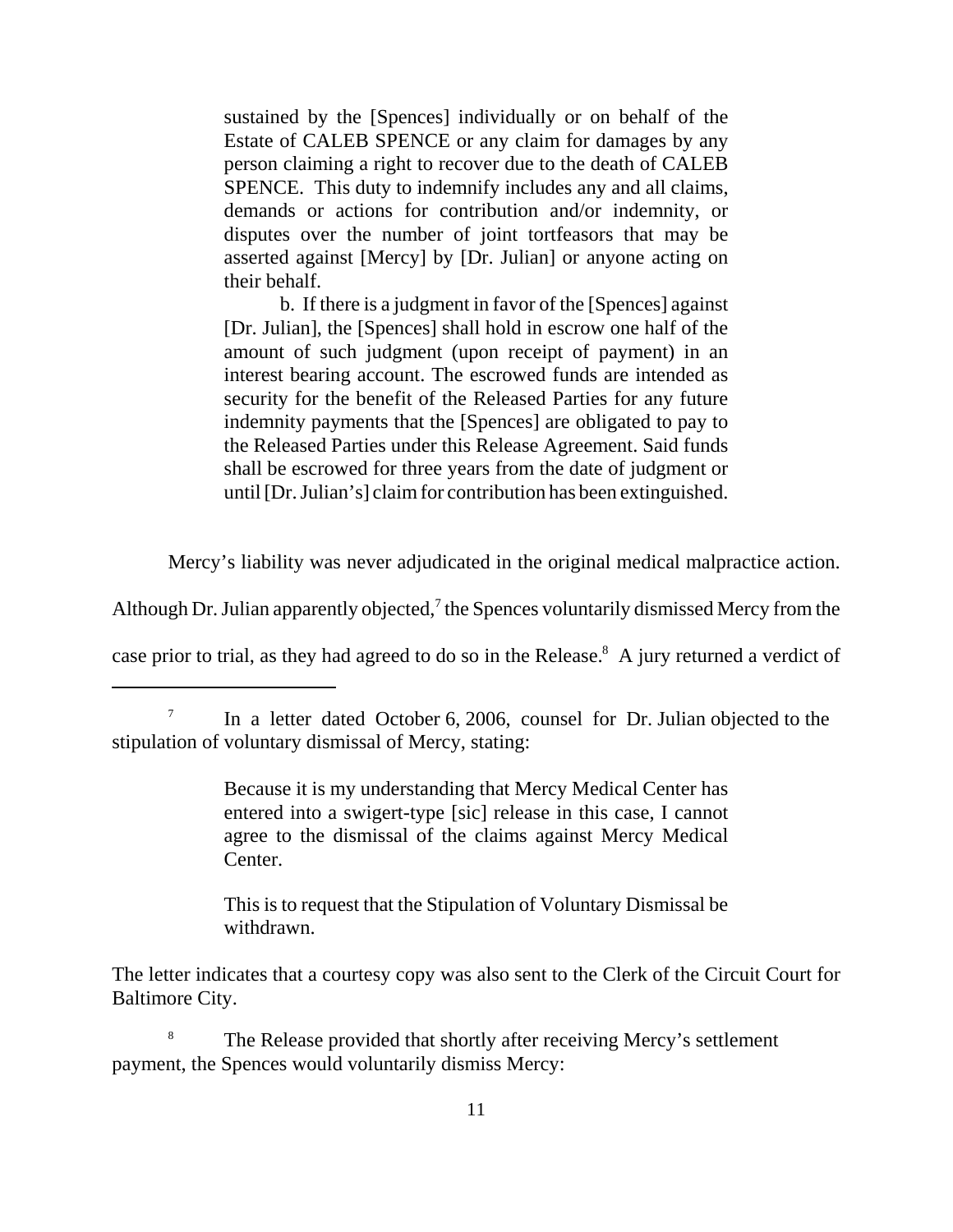more than \$8,000,000 against Dr. Julian, which was subsequently reduced to \$2,186,342.50

pursuant to the statutory cap on non-economic damages;<sup>9</sup> Dr. Julian satisfied the judgment

in full.

The two companion cases now under our review followed. In September 2009, Dr.

**10. Dismissal of Lawsuit**: The [Spences] agree to execute within 10 days of the receipt of the consideration noted herein, a Stipulation of Dismissal with prejudice in Case No. 24-C-05- 001852, Circuit Court for Baltimore City, as to Defendant Mercy Medical Center, Inc.

<sup>9</sup> Section 11-108(b) of the Courts & Judicial Proceedings Article, Maryland Code (1973, 2006 Repl. Vol.), provides:

> (b) *Limitation on amount of damages established.* – (1) In any action for damages for personal injury in which the cause of action arises on or after July 1, 1986, an award for noneconomic damages may not exceed \$350,000.

> $(2)$  (i) Except as provided in paragraph  $(3)$ (ii) of this subsection, in any action for damages for personal injury or wrongful death in which the cause of action arises on or after October 1, 1994, an award for noneconomic damages may not exceed \$500,000. (ii) The limitation on noneconomic damages provided under

> subparagraph (i) of this paragraph shall increase by \$15,000 on October 1 of each year beginning on October 1, 1995. The increased amount shall apply to causes of action arising between October 1 of that year and September 30 of the following year, inclusive.

> (3) (i) The limitation established under paragraph (2) of this subsection shall apply in a personal injury action to each direct victim of tortious conduct and all persons who claim injury by or through that victim.

> (ii) In a wrongful death action in which there are two or more claimants or beneficiaries, an award for noneconomic damages may not exceed 150% of the limitation established under paragraph (2) of this subsection, regardless of the number of claimants or beneficiaries who share in the award.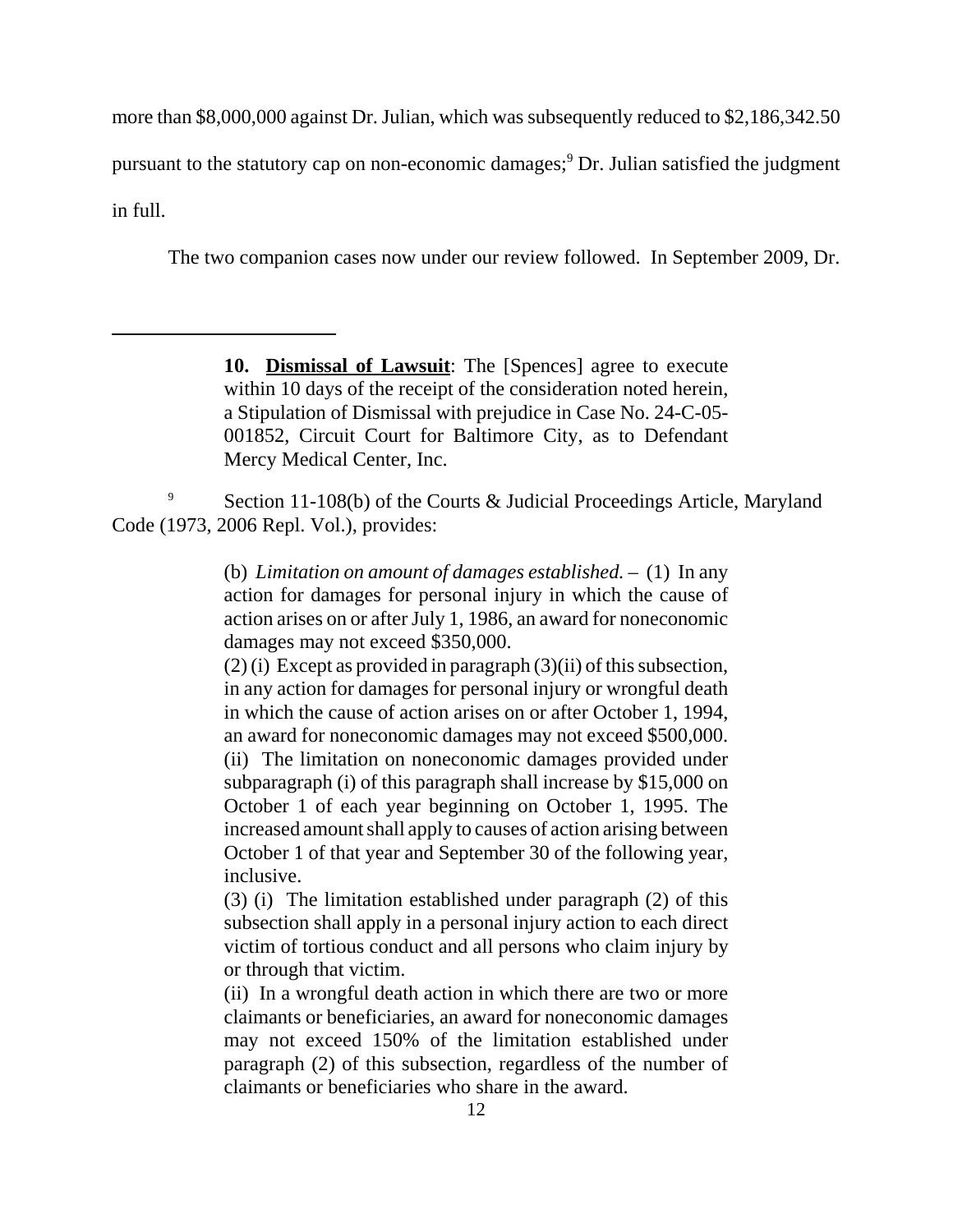Julian filed a complaint for contribution against Mercy. Mercy moved to dismiss, or in the alternative for summary judgment, arguing that the Release satisfied Section 3-1405 of the Act, by "specifically provid[ing] for a *pro rata* reduction in favor of [Dr. Julian] in the event Mercy or any of its agents or employees was adjudicated to be a joint tortfeasor liable to the Spences," and therefore extinguished the right to contribution against it. Mercy alternatively argued that Dr. Julian could have, but waived, the opportunity to seek contribution during the original medical malpractice claim and therefore his separate action for contribution was barred. In opposing the motion, Dr. Julian contended that Section 3-1405 was not applicable, because Mercy had yet to be determined a joint tort-feasor, and he did not waive his right to contribution by not pursuing it in the original medical malpractice action because he was not mandated by the Maryland Rules to file a cross-claim against Mercy.

In a Memorandum Opinion and Order Granting Mercy's Motion to Dismiss Without Prejudice, the Circuit Court Judge concluded that Mercy's Release complied with the requirements of Section 3-1405. The judge concluded that the Release limited Dr. Julian to pursuing a reduction in the original medical malpractice action, by way of "cross claim or motion," which he did not do and barred a separate contribution action against Mercy:

> [W]hen [Section 3-1405]'s requirements are met, released defendants may be brought into or retained in a case, for example by cross claim or motion, for the sole purpose of seeking a reduction in judgment and not for the purpose of contribution. Defendants thus released are compelled to participate in the trial only in order to have it determined whether they are joint tortfeasors, the unreleased defendant having "an extremely valuable right in retaining [the released defendant] in the case, because, if the jury should find [the released defendant] to be a joint tortfeasor, [the unreleased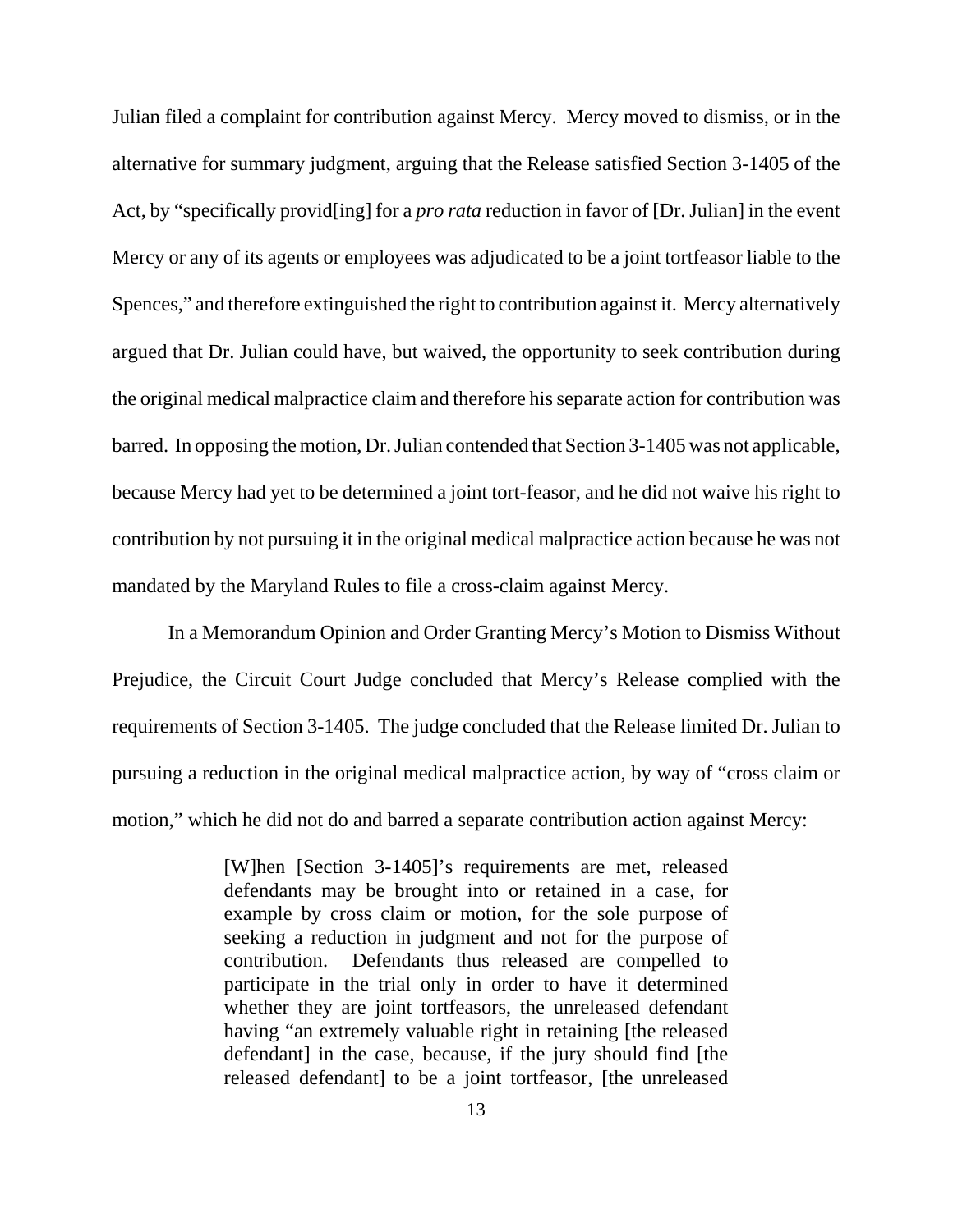defendant's] liability to plaintiffs would be cut in half. [Swigert, 213 Md. at 622, 133 A.2d 428].

\* \* \*

Because the release (1) occurred before Dr. Julian's right of contribution accrued under [Section] 3-1402 and (2) provided for a pro rata reduction as understood in Swigert, Mercy is relieved from any liability for contribution in this matter.

#### CONCLUSION:

On the basis of the statutes and case law above, this Court must conclude that Dr. Julian's contribution claim against Mercy is barred. That is the only decision consistent with [Section] 3-1405 and with Swigert. Defendant's motion to dismiss will be granted without prejudice.

(Internal footnote omitted). Dr. Julian appealed.

In April 2009, upon learning that Dr. Julian was pursuing a contribution action against Mercy, the Spences filed a Complaint for Declaratory and Injunctive Relief in the Circuit Court for Baltimore City. The Spences requested a declaration that Dr. Julian was barred from the right to pursue contribution from Mercy because he had failed, in the original action brought by the Spences, to prove that Mercy was negligent or, alternatively, to affirmatively plead release as an affirmative defense.

Both the Spences and Dr. Julian moved for summary judgment, agreeing that there was no dispute of material fact. Dr. Julian argued that upon paying more than his pro rata share of the liability, he was entitled to pursue, in a separate action, contribution from Mercy pursuant to Section 3-1402 of the Act. The Spences responded that their Release of Mercy satisfied Section 3-1405 and extinguished Dr. Julian's right to contribution. Alternatively, the Spences contended that as a result of the Release, the doctor's pursuit of contribution was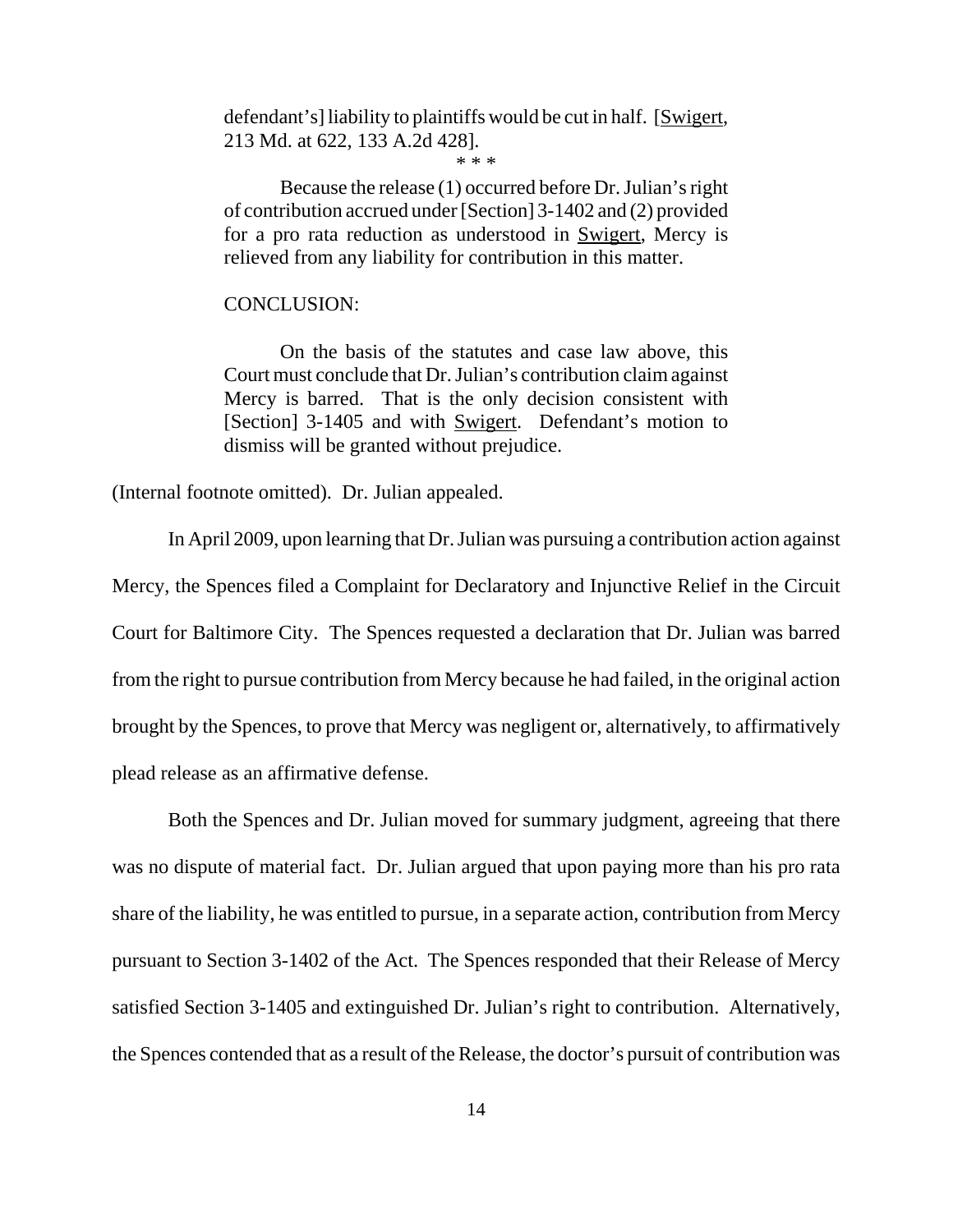limited to the original medical malpractice action and without pleading the affirmative defense of release, or pursuit of a cross-claim against Mercy, in that case, Dr. Julian effectively waived his right to contribution under the Act. Issuing a declaratory judgment in favor of Dr. Julian, a different Circuit Court Judge, Judge Evelyn O. Cannon, disagreed with the Spences, in part on the bases that his right to contribution was neither barred by Section 3-1405 nor waived by his decision not to file a cross-claim for contribution or plead release as an affirmative defense:

> Defendants [Dr. Julian] have not waived any right to assert a claim for setoff or contribution against Mercy Medical Center in connection with the judgment against [Dr. Julian] in *Wycinna Spence, et al. v. Emerson Julian, et al.*, Circuit Court for Baltimore City, Case no. 24-C-05-1852. [Dr. Julian's] decision not to file a cross-claim or plead "release" did not waive their right to file a claim or setoff or contribution and the claim is not barred by [Section] 3-1405 or res judicata. There has not been a judicial finding [that] Mercy Medical Center was or was not a joint tortfeasor.

The Spences appealed.

Before the Court of Special Appeals, the Spences, Mercy and Dr. Julian filed a Joint Motion to Consolidate Appeals, wherein they acknowledged that the appeals of the Spences in the declaratory judgment action and Dr. Julian in the contribution action were from contradictory orders of the Circuit Court from Baltimore City involving identical issues. The Court of Special Appeals granted the joint motion and consolidated the declaratory judgment action and the contribution action to consider

> whether, when a release provides for a reduction of damages awarded against a nonsettling defendant, but only if the settling defendant is adjudicated to be a joint tortfeasor, is the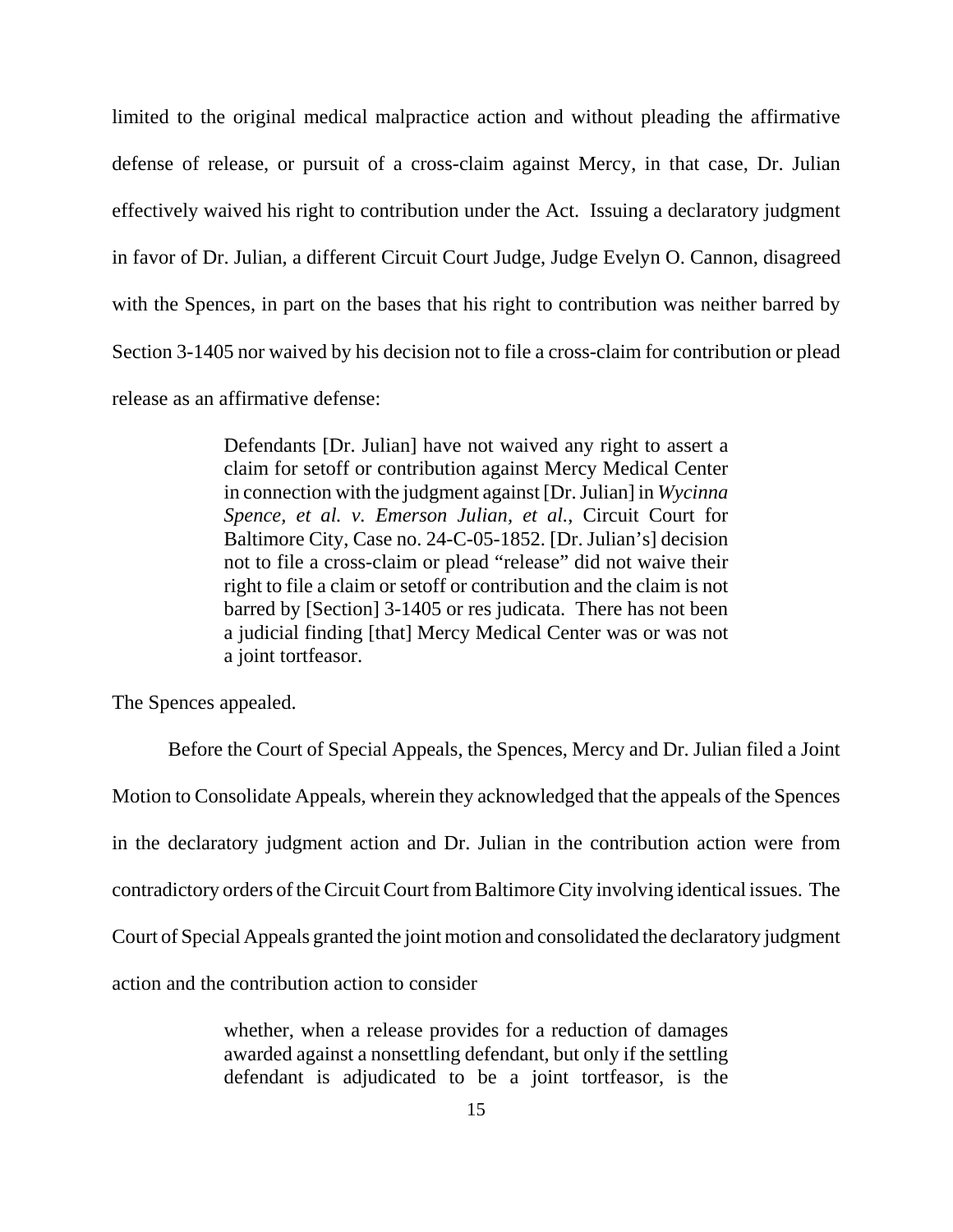nonsettling defendant required to litigate the settling defendant's joint tortfeasor status in the underlying action, or does he have the option to litigate that issue in a separate contribution action.

#### 201 Md. App. at 579-80, 30 A.3d at 231.

The intermediate appellate court initially addressed whether the Release satisfied the two conditions of Section 3-1405, so as to extinguish Dr. Julian's right to contribution. Observing there to be no dispute that the first condition, requiring the release to be given before Dr. Julian's right to contribution accrued, "*i.e.*, before he . . . has paid more than his . . . pro rata share," 201 Md. App. at 582, 30 A.3d at 232, was satisfied, the court then looked to whether the Release provided for a reduction, representing Mercy's pro rata share, in the Spences' damages recovered against Dr. Julian, pursuant to Section 3-1405(2). The Release did not satisfy Section 3-1405(2), concluded the intermediate appellate court, because its terms conditioned the pro rata reduction "[i]n the event" Mercy was adjudicated by the trial court to be a joint tort-feasor, which had not occurred. *Id.* at 588, 30 A.3d at 235.

The Court of Special Appeals then addressed whether the determination of Mercy's liability was required to occur in the original medical malpractice action brought by the Spences, as the judge in the contribution action had expressly determined. The intermediate appellate court concluded that there was no Maryland statute, case law or rule that prohibited an independent contribution action under the circumstances of this case. *Id.* at 588-89, 30 A.3d at 235. Affirming the decision in the declaratory judgment action, but reversing the decision in the contribution action, the Court of Special Appeals ultimately held that Dr. Julian was not prohibited from pursuing contribution from Mercy in a separate action. *Id.*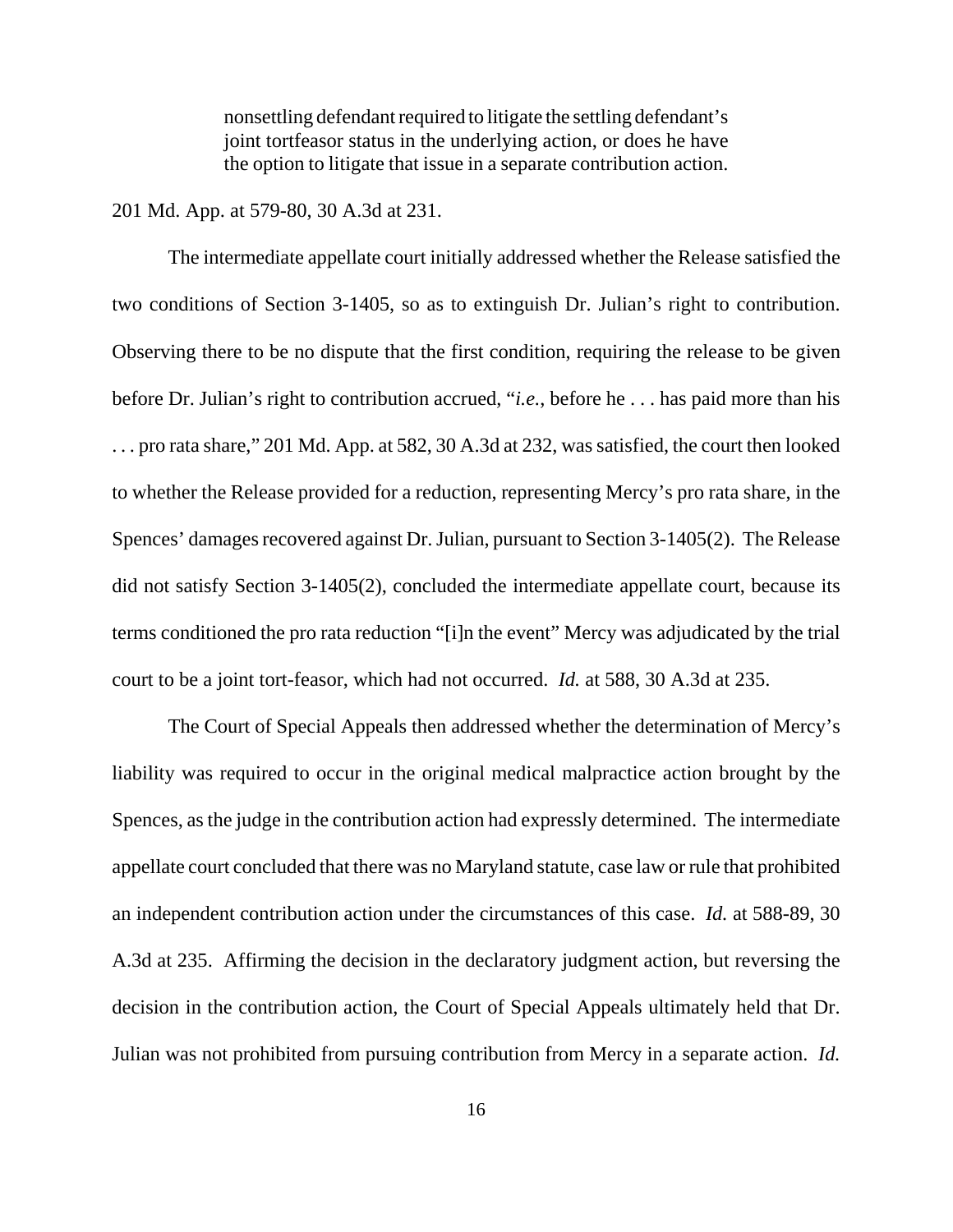at 589, 30 A.3d at 236.

Before us, the issue continues to be whether and to what extent the release of one defending party, without admission of joint tort-feasor status, may negate or limit another's right to contribution under the Act. Historically, "[t]he effect of a settlement with the plaintiff by the contribution defendant, who has received a release or a covenant not to sue, has perhaps given more difficulty than any other problem." W. Page Keeton, Prosser and Keeton on the Law of Torts § 50, at 340 (5th ed. 1984). Mercy and the Spences challenge Dr. Julian's pursuit of contribution, because they assert that their Release complied with Section 3-1405 of the Act and thus extinguished Mercy's contribution liability to Dr. Julian. Section 3-1405, once again, provides:

> A release by the injured person of one joint tort-feasor does not relieve the joint tort-feasor from liability to make contribution to another joint tort-feasor unless the release:

> (1) Is given before the right of the other tort-feasor to secure a money judgment for contribution has accrued; and (2) Provides for a reduction, to the extent of the pro rata share of the released tort-feasor, of the injured person's damages recoverable against all other tort-feasors.

The Spences and Mercy contend that Dr. Julian's right to contribution was extinguished

when the Release was given, because the following language of their Release mirrored, and

consequently complied with, Section 3-1405(2):

In the event the Released Parties are adjudicated to be Joint Tortfeasors liable to the [Spences] for damages, the [Spences] agree that their damages recoverable against all other tort-feasors, including but not limited to [Dr. Julian], will be reduced to the extent of the *pro rata* share of the Released Parties pursuant to the Maryland Uniform Contribution Among Joint Tort-Feasors Act, Md. Cts. & Jud. Proc. Code Ann §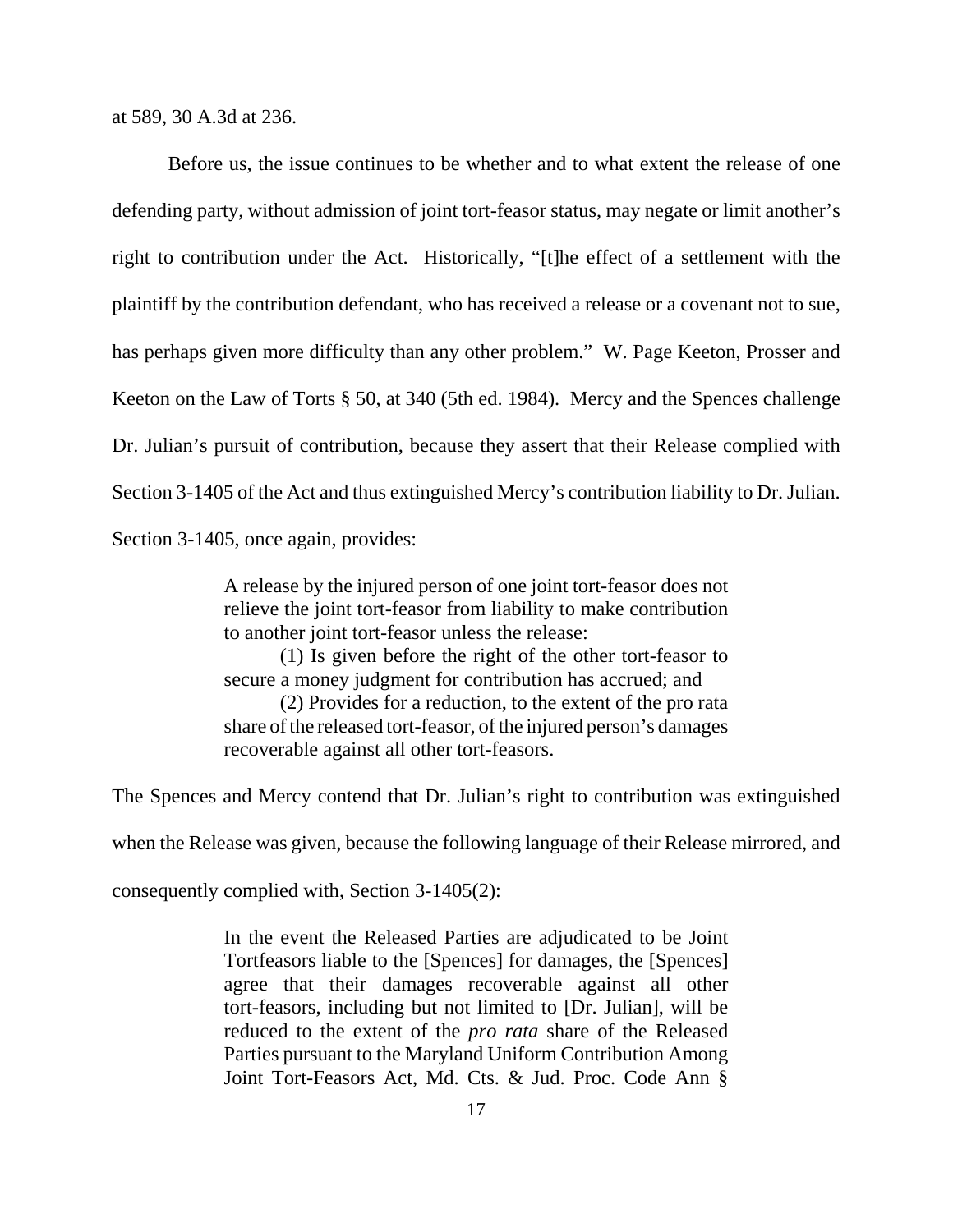#### 3-1405 (1974, 2002 Repl. Vol., 2005 Supp.).

Dr. Julian responds, as the Court of Special Appeals determined, that this language of the Release conditioned the reduction of the Spences' judgment against him on the adjudication of Mercy's liability and, because Mercy was dismissed from the original action prior to having been adjudicated as a joint tort-feasor, Mercy's liability had yet to be determined. As a result, Dr. Julian maintains that the Release's conditional language did operate to satisfy Section 3-1405(2).

For support, the Spences, Mercy, and Dr. Julian each point to our decision in *Swigert v. Welk*, 213 Md. 613, 133 A.2d 428 (1957), in which we considered whether a similar release, without an admission of liability, entitled the released defending party to summary judgment and dismissal from the case. *Swigert* arose out of a two-car collision. The passenger, Evelyn Newport, sued the driver, Harry R. Swigert, who in turn filed a third party complaint for contribution against the second driver, John E. Welk. Mr. Welk moved for summary judgment, contending that he had already entered into a release with Ms. Newport that extinguished his contribution liability, pursuant to Section 24 of Article 50, Maryland Code,<sup>10</sup> now Section 3-1405. In the release, Mr. Welk did not admit liability, but Ms.

<sup>&</sup>lt;sup>10</sup> Section 24 of Article 50, Maryland Code (1951), the predecessor to Section 3-1405, provided:

A release by the injured person of one joint tortfeasor does not relieve him from liability to make contribution to another joint tortfeasor unless the release is given before the right of the other tortfeasor to secure a money judgment for contribution has accrued, and provides for a reduction, to the extent of the pro rata share of the released tortfeasor, of the injured person's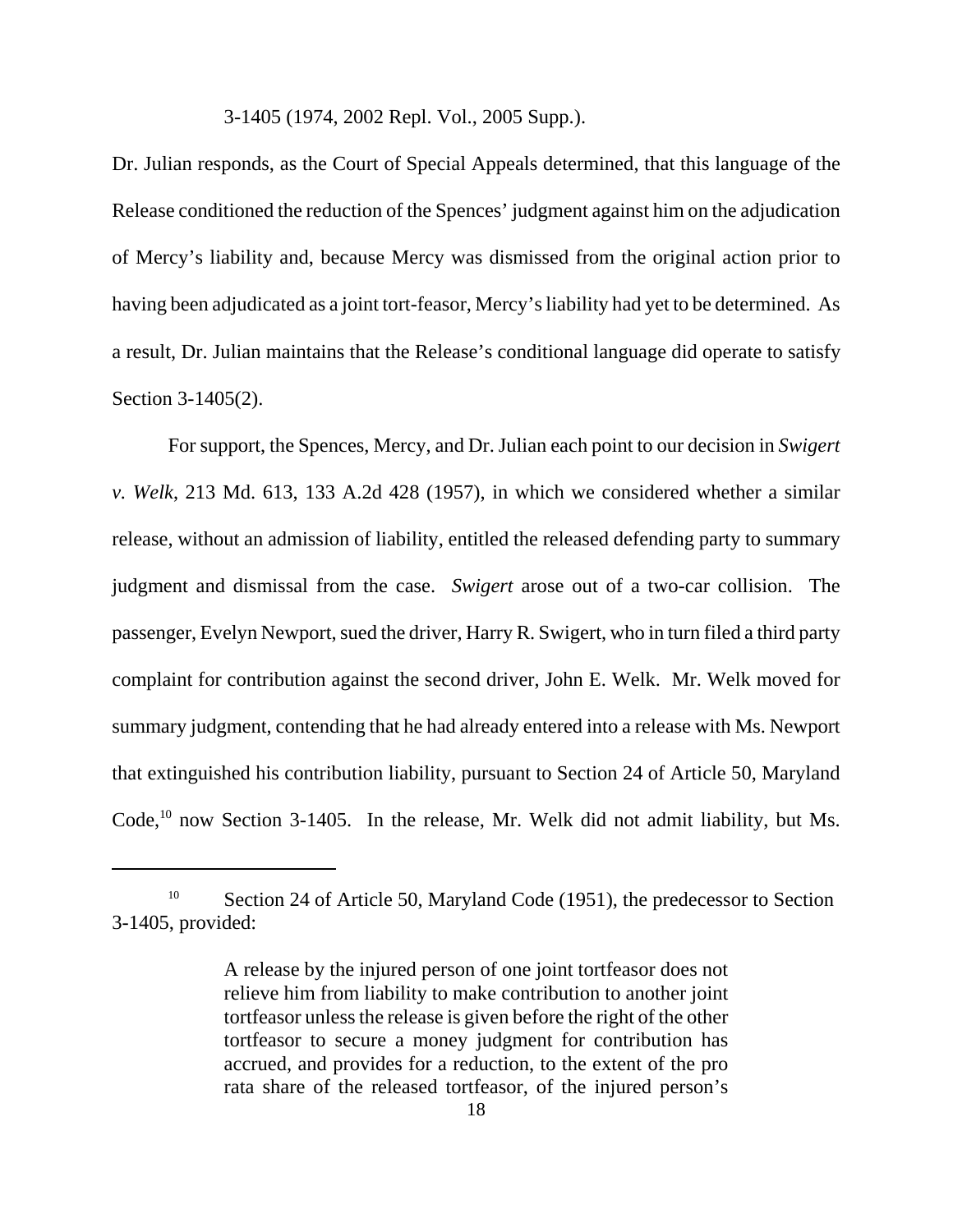Newport agreed that her damages recoverable against Mr. Swigert would be reduced by Mr.

Welk's pro rata share of the liability, pursuant to the Act:

IT IS UNDERSTOOD AND AGREED that the payment of said amount by the said Payer (s) is not to be construed as an admission of liability on the part of said Payer (s), but that said payment is in compromise and settlement of my (our) claim which is not admitted but is denied and disputed by said Payer  $(s)$ ; \* \* \*

I/we further agree that all claims or damages recoverable by me/us against all other persons, firms or corporations, jointly or severally liable to me/us in tort for my/our said damages, are hereby reduced, to the extent of the statutory pro rata share of said John E. Welk under the Uniform Contribution Among Tortfeasors Act, of all such damages so recoverable by me/us against all such other joint tortfeasors.

213 Md. at 618, 133 A.2d at 430-31. The Superior Court for Baltimore City granted Mr.

Welk's motion for summary judgment, from which Mr. Swigert appealed.

Before us, Mr. Welk (like Mercy and the Spences in the present case) contended that his release "fully complie[d]" with Section 24, and, therefore, barred Mr. Swigert from pursuing contribution. 213 Md. at 617, 133 A.2d 430. Looking to the language of the release, this Court observed that it was given before Mr. Swigert's right to contribution accrued, and it iterated *verbatim* the second requirement of Section 24, regarding a reduction in damages representing Mr. Welk's pro rata share of the liability. We concluded, nonetheless, that the release "fully complies with this section, . . . *if Welk is a tortfeasor*,"

damages recoverable against all other tortfeasors.

*Swigert*, 213 Md. at 618, 133 A.2d at 430 (emphasis in original removed).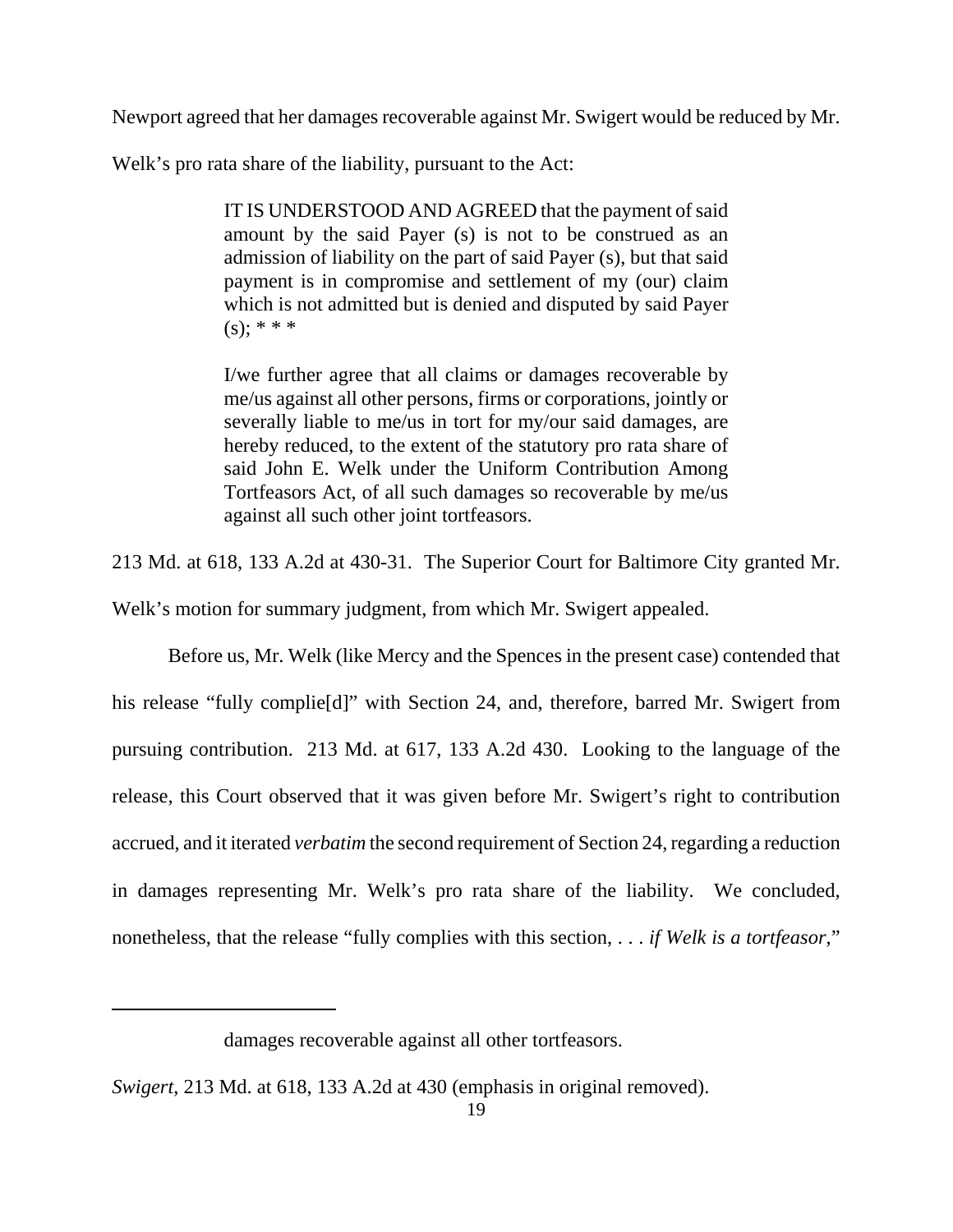(emphasis added), which was denied in the settlement release:

There is no contention that it was not obtained "before the right of the other tortfeasor to secure a money judgment for contribution" had accrued, and there was thus included *verbatim* the other requirement or condition of sec. 24. It is clear the release fully complies with this section, and is also within the provisions of sec.  $23$ ,<sup>[11]</sup> if Welk is a tortfeasor. This, however, is denied in the release.

213 Md. at 618, 133 A.2d at 431. As a result, we reversed the grant of Mr. Welk's summary judgment in Mr. Welk's favor and remanded the case back to the trial court; Mr. Welk remained as a third party defendant to enable adjudication of his joint tort-feasor status.

Mercy and the Spences apparently interpret *Swigert* to stand for the proposition that a defending party who is released need not stipulate to joint tort-feasor status before its release "fully complies" with Section 24, now Section 3-1405. Dr. Julian responds that *Swigert* does not contradict his position that the Release's unconditional language does not comply fully with Section 3-1405 to relieve Mercy's contribution liability.

We agree with Dr. Julian. In advocating that *Swigert* is the linchpin in our

*Swigert*, 213 Md. at 617, 133 A.2d at 430 (emphasis in original removed).

<sup>&</sup>lt;sup>11</sup> Section 23 of Article 50, Maryland Code, now codified as Section 3-1404, provided:

A release by the injured person of one joint tortfeasor, whether before or after judgment, does not discharge the other tortfeasors unless the release so provides; but reduces the claim against the other tortfeasors in the amount of the consideration paid for the release, or in any amount or proportion by which the release provides that the total claim shall be reduced, if greater than the consideration paid.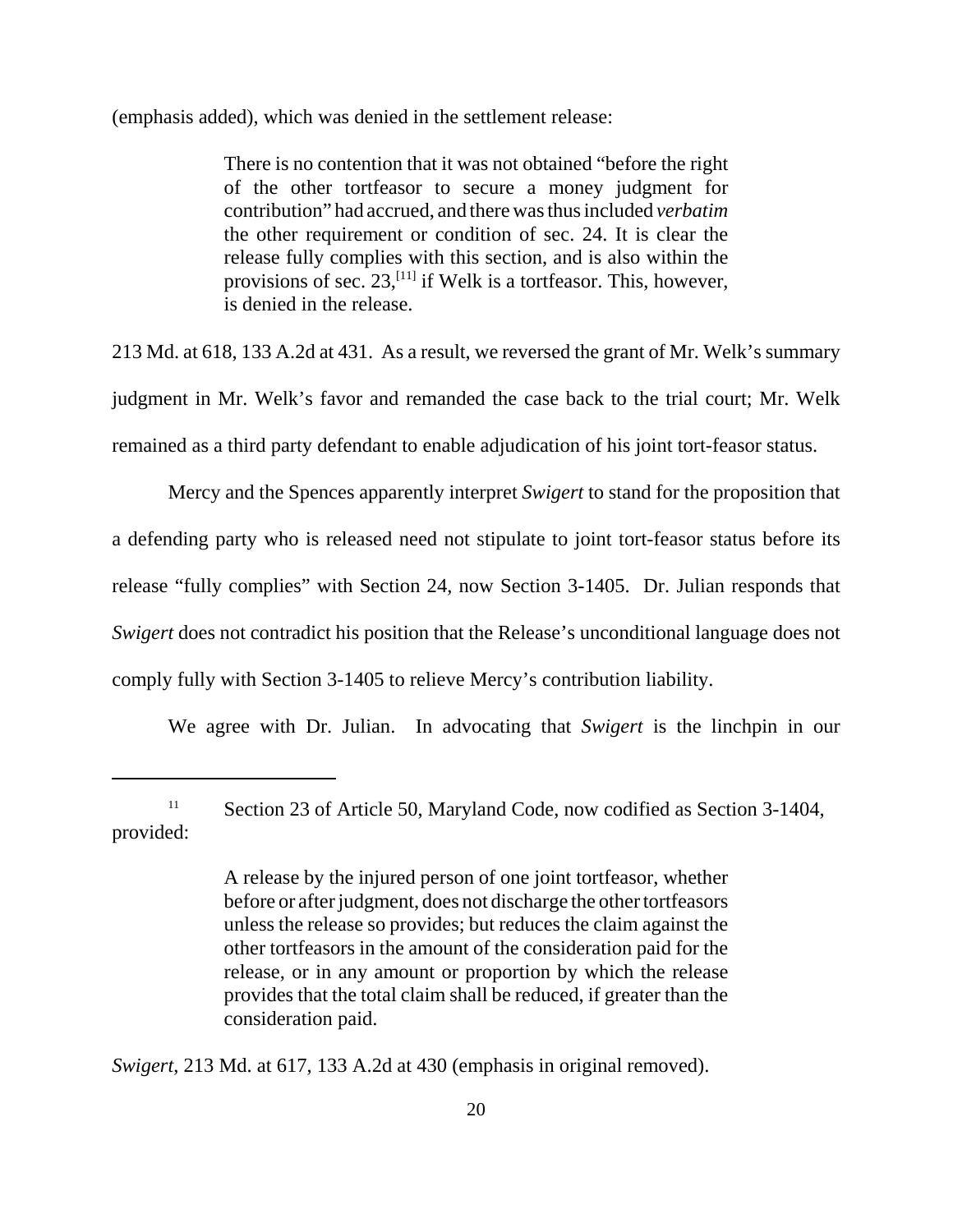jurisprudence that a party does not have to be determined a tort-feasor to fully comply with Section 24, now Section 3-1405, Mercy and the Spences ignore the key condition of our conclusion, that being the release "fully complies with this section [24], and is also within the provisions of sec. 23, *if Welk is a tortfeasor. This, however, is denied in the release*." 213 Md. at 618, 133 A.2d at 431 (emphasis added). As a result of the denial of liability, we rejected Mr. Welk's argument that his release relieved him of his contribution liability, because his contribution liability was conditional. Mr. Welk, impleaded as a third party defendant, had to remain in the case as it proceeded to trial, so as to determine whether Mr. Welk was liable as a joint tort-feasor. Mercy and the Spences, therefore, neglect what we have often affirmed, that a party must have been adjudicated liable or have admitted to joint tort-feasor status for the Act, and of course, Section  $3-1405$ ,<sup>12</sup> to apply at all.

In the absence of an adjudication that the released party is liable as a joint tort-feasor, a release has only evoked the Act, so as to extinguish contribution liability, when it has included an admission of the released defending party's joint tort-feasor status. In *Jones v. Hurst*, 54 Md. App. 607, 610, 459 A.2d 219, 221 (1983), the release included General Motors Corporation's stipulation to be considered as a joint tort-feasor "to the same extent and effect as if judgments had been rendered against [it] as joint tort-feasor[]." Based on this concession, the intermediate appellate court held that no subsequent trial, adjudicating the corporation's liability, was necessary; the corporation was dismissed prior to trial and a

<sup>&</sup>lt;sup>12</sup> The language of Section 3-1405 itself speaks to "joint tort-feasor," "tortfeasor" and "released tort-feasor."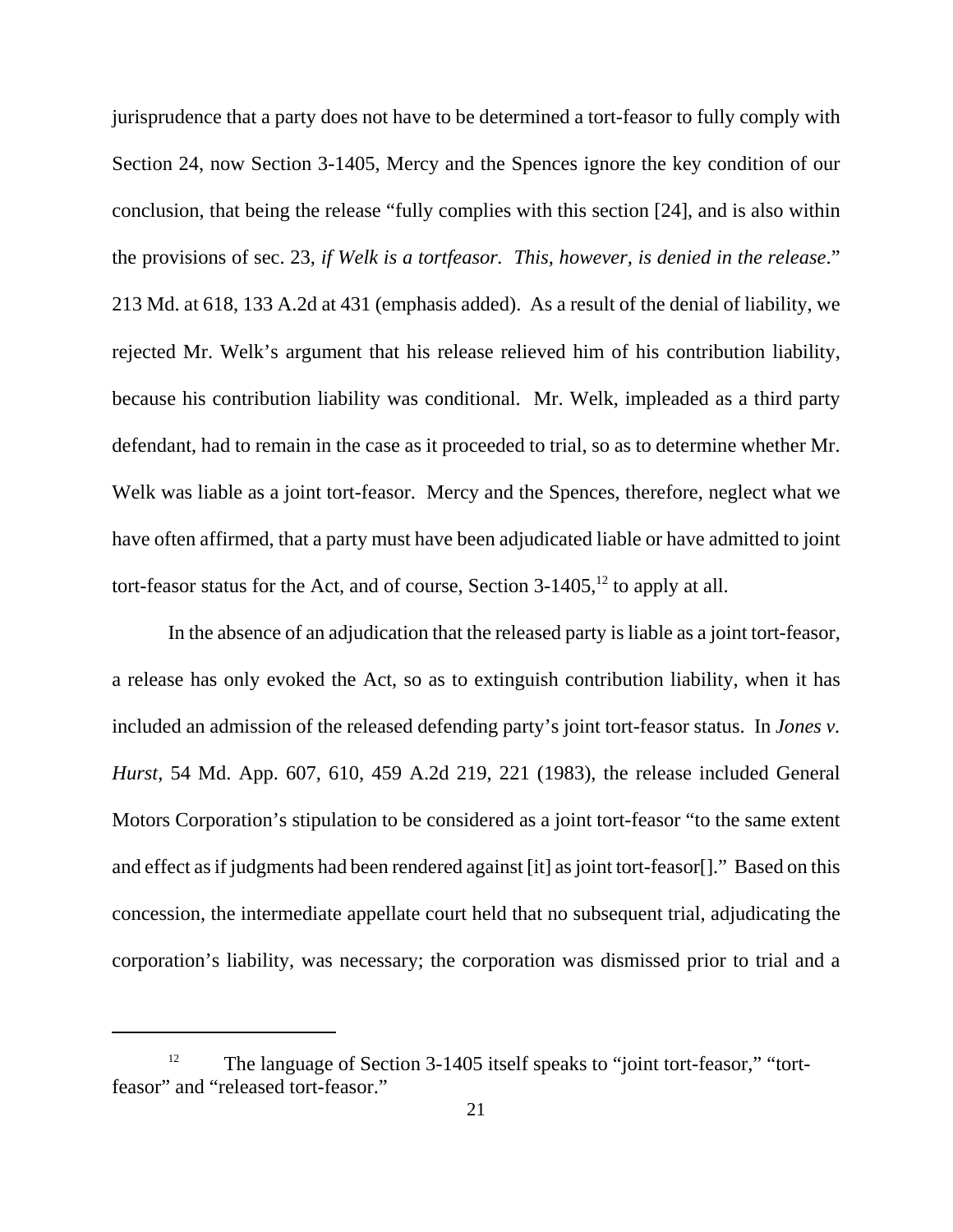judgment against another joint tort-feasor was properly reduced by the corporation's pro rata share of the liability. *Id.* at 612-13, 459 A.2d at 222-23. A pro rata release that stipulates to the joint tort-feasor status of the released defendant allows the defendant to avoid going to trial and being adjudicated a joint tort-feasor.

By contrast, a release that does not address the liability of the released defending party, and conditions the reduction in the damages recoverable required under Section 3- 1405(2), complies with this provision only "if [the released party] is a tortfeasor," *Swigert*, 213 Md. at 618, 133 A.2d at 431. In agreeing to a conditional release, the plaintiff and the released defending party agree to take a risk by having the liability of the released party adjudicated. If the released defending party is adjudicated liable, then the provision in their release, providing for the reduction of a pro rata share in damages recoverable, protects the released party from a contribution claim. Alternatively, if adjudicated not liable, then the released party is a volunteer and the Act does not apply, which allows the plaintiff to recover the judgment from the defendants, without reduction. In both scenarios, the released defending party, whose liability is determined, may not be subject to recovery by either the plaintiff or the other nonsettling defendants. *Swigert*, 213 Md. at 622, 133 A.2d at 433.

We have had occasion to address some of these scenarios. In *Spangler v. McQuitty*, 424 Md. 527, 542-43, 36 A.3d 928, 937 (2012), for example, one of the defendants, a hospital, entered into a release with the plaintiff, without any admission of liability. The trial court granted the hospital's motion for summary judgment as to liability and, as a result, we determined that the hospital, as a "volunteer," was not a joint tort-feasor under the Act, so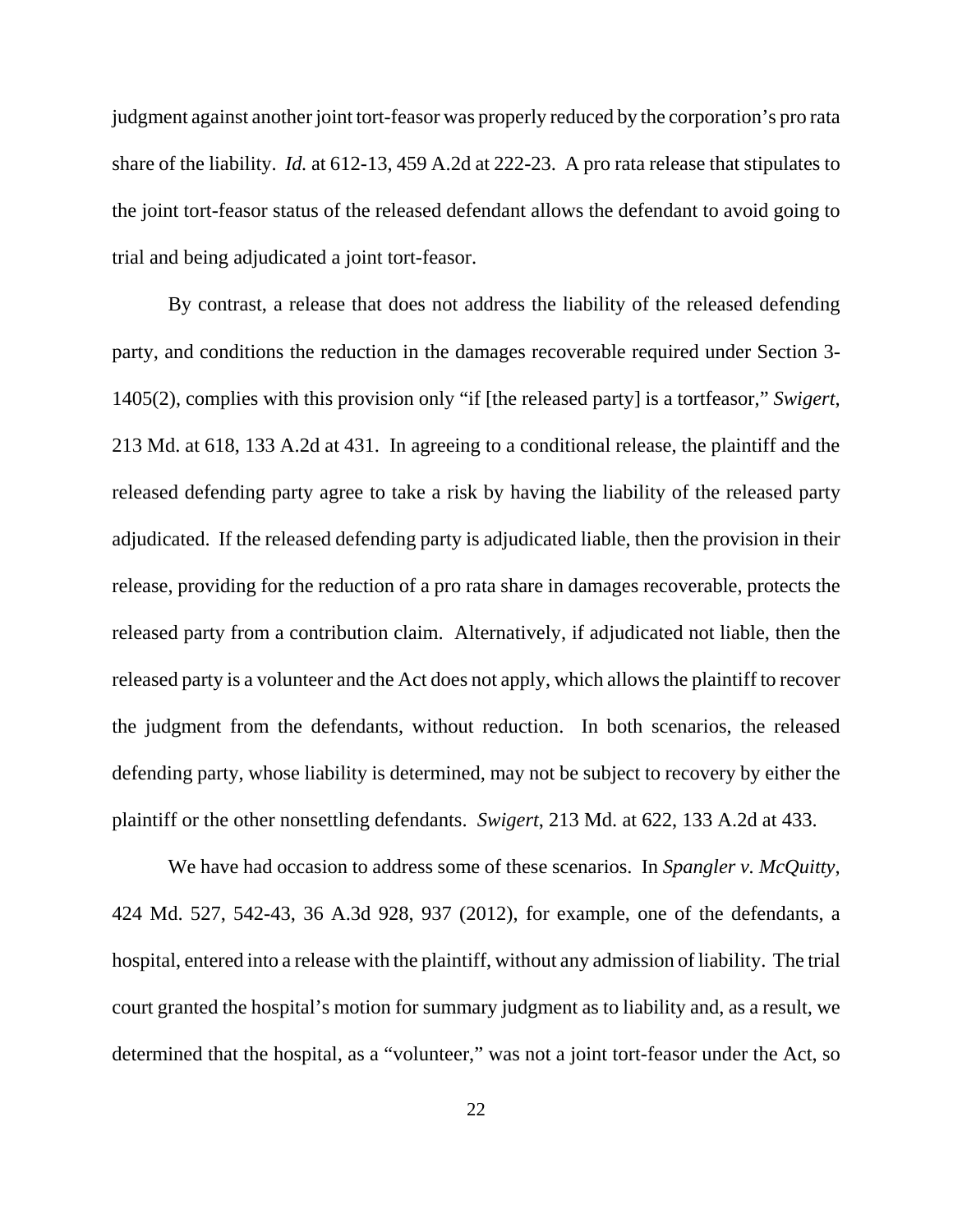that the remaining defendant, a doctor against whom judgment was rendered following trial, was not entitled to a reduction in the judgment for the hospital's release under Section 3- 1404.

In *Porter Hayden Company v. Bullinger*, 350 Md. 452, 713 A.2d 962 (1998), Porter Hayden Company filed a third party contribution claim against Babcock & Wilcox, who had previously settled with the plaintiff. After Babcock & Wilcox failed to file an answer to the third party complaint, Porter Hayden secured a default judgment. The trial court refused to reduce the judgment against Porter Hayden for Babcock & Wilcox's release, raising the issue of whether the default judgment established the liability of Babcock & Wilcox as a joint tortfeasor. We reversed the trial court, concluding that "[a] default judgment against a settling defendant is akin to an admission of liability" and is "sufficient to establish one a joint tortfeasor for the purposes of the application of section 3-1404 of the [Act]." *Id.* at 474, 719 A.2d at 972.

In *Allgood v. Mueller*, 307 Md. 350, 513 A.2d 915 (1986), released defendants, who had not admitted to being joint tort-feasors, were found not liable at trial. The trial court, however, reduced the plaintiffs' judgment against the remaining culpable defendant in light of the release. We vacated the reduction of the judgment on the basis that the Act did not apply because the released defendants were adjudicated not liable as joint tort-feasors. *Id.* at 354, 513 A.2d at 917.

The Court of Special Appeals's jurisprudence, in requiring that the released party's joint tort-feasor status be determined before a release's effect on contribution can be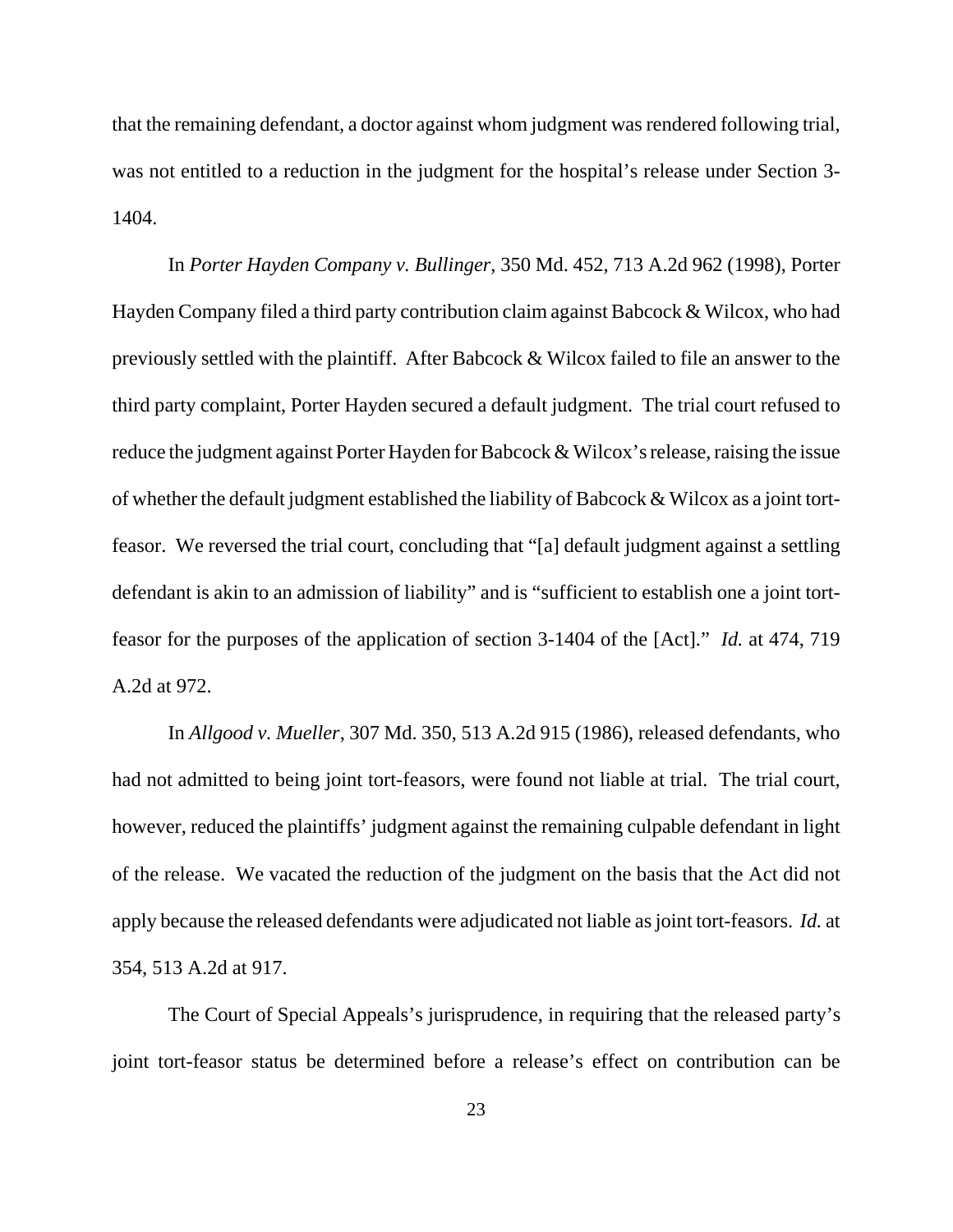addressed, is in accord. In *Collier v. Eagle-Picher Industries, Inc.*, 86 Md. App. 38, 45, 585 A.2d 256, 259-60 (1991), three of several defendants entered into a release, in which they denied joint tort-feasor status, and only one of the three, thereafter, was determined to be liable. The issue arose as to whether the nonsettling defendants were entitled to a reduction in the judgment against them for a portion of this release of one joint tort-feasor and two volunteers. The Court of Special Appeals remanded the case for further consideration as to the amount of the reduction. *Id.* at 64, 585 A.2d at 269. Clearly, the adjudication of the released parties' liability remained a precondition to the consideration of how the release would impact the rights of the nonsettling defendants.

*C&K Lord, Inc. v. Carter*, 74 Md. App. 68, 73-74, 536 A.2d 699, 701-02 (1988), further, involved one of several defendants who entered into a release with the plaintiffs and thereafter was determined by the trial court to be immune from liability; with the released defendant as a volunteer, the judgment against the other defendants could not be reduced for the release.

Mercy and the Spences, however, argue that "*Swigert*" releases have repeatedly been found to comply with Section 3-1405 and extinguish the right to contribution without a determination of joint tort-feasor status. They point first to *Martinez v. Lopez*, 300 Md. 91, 476 A.2d 197 (1984), a case in which we quoted our determination in *Swigert* that the release of Mr. Welk "fully complies with [present § 20], and is also within the provisions of [present § 19], if Welk is a tortfeasor." 300 Md. at 102, 476 A.2d at 203, quoting *Swigert*, 213 Md. at 618, 133 A.2d at 431. We quoted *Swigert*, however, solely as support for the notion that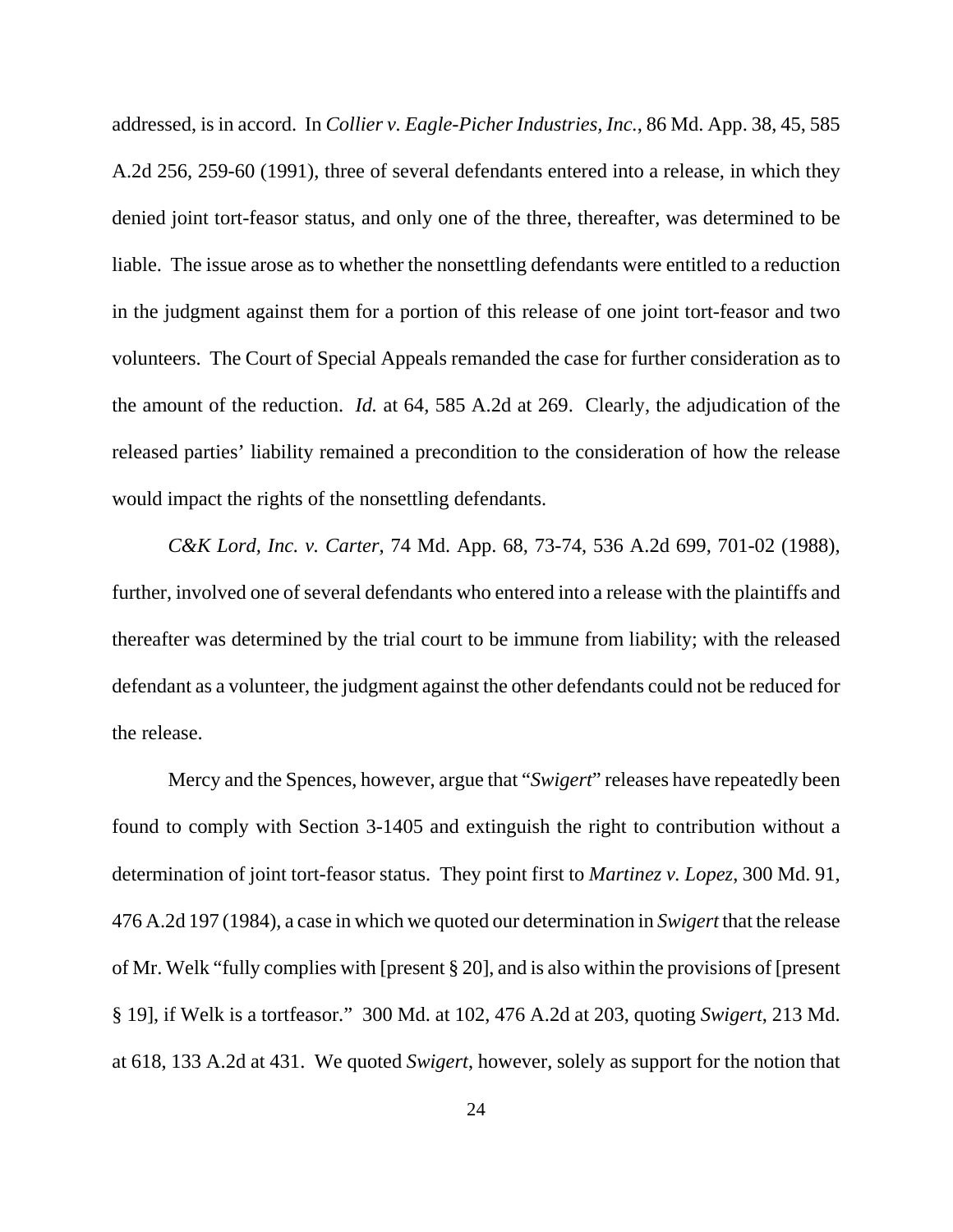the provisions now known as Sections 3-1404 and 3-1405 are not mutually exclusive. In *Martinez*, the plaintiffs settled with one defendant, a hospital, prior to trial with a release that provided that the hospital would be considered a joint tort-feasor with the remaining defendant, a doctor, and that any recovery against the doctor would be reduced by the pro rata share of the released hospital. Ultimately, the jury award against the doctor was less than the amount of the hospital's settlement, and the issue arose as to whether a reduction in that judgment, to zero, was provided under Section 19 of Article 50, Maryland Code, now Section 3-1404 of the Act. We answered in the affirmative; clearly the issue of whether the language of the release established the released hospital's joint tort-feasor status was not contested. *Martinez* did not address, nor did it dispel, our interpretation in *Swigert* that a release without a determination of joint tort-feasor status will "fully compl[y]" with Section 3-1405, *if* the released party is a tortfeasor.

Mercy also points to two cases in which they allege that two different judges of the United States District Court for the District of Maryland determined that a conditional release, without an admission of liability, but providing a pro rata reduction of damages recoverable on a subsequent adjudication of the released party's liability, complied with Section 3-1405. In *Montgomery County v. Jaffe, Raitt, Heuer & Weiss*, 897 F. Supp. 233 (D. Md. 1995), Montgomery County brought a professional malpractice action against a Michigan law firm, Jaffe, Raitt, Heuer & Weiss ("Jaffe Raitt"), alleging that the law firm's misstatements in an opinion letter led the County to proceed with an ultimately-unsuccessful development project. 897 F. Supp. at 235-36. The County had also filed a separate action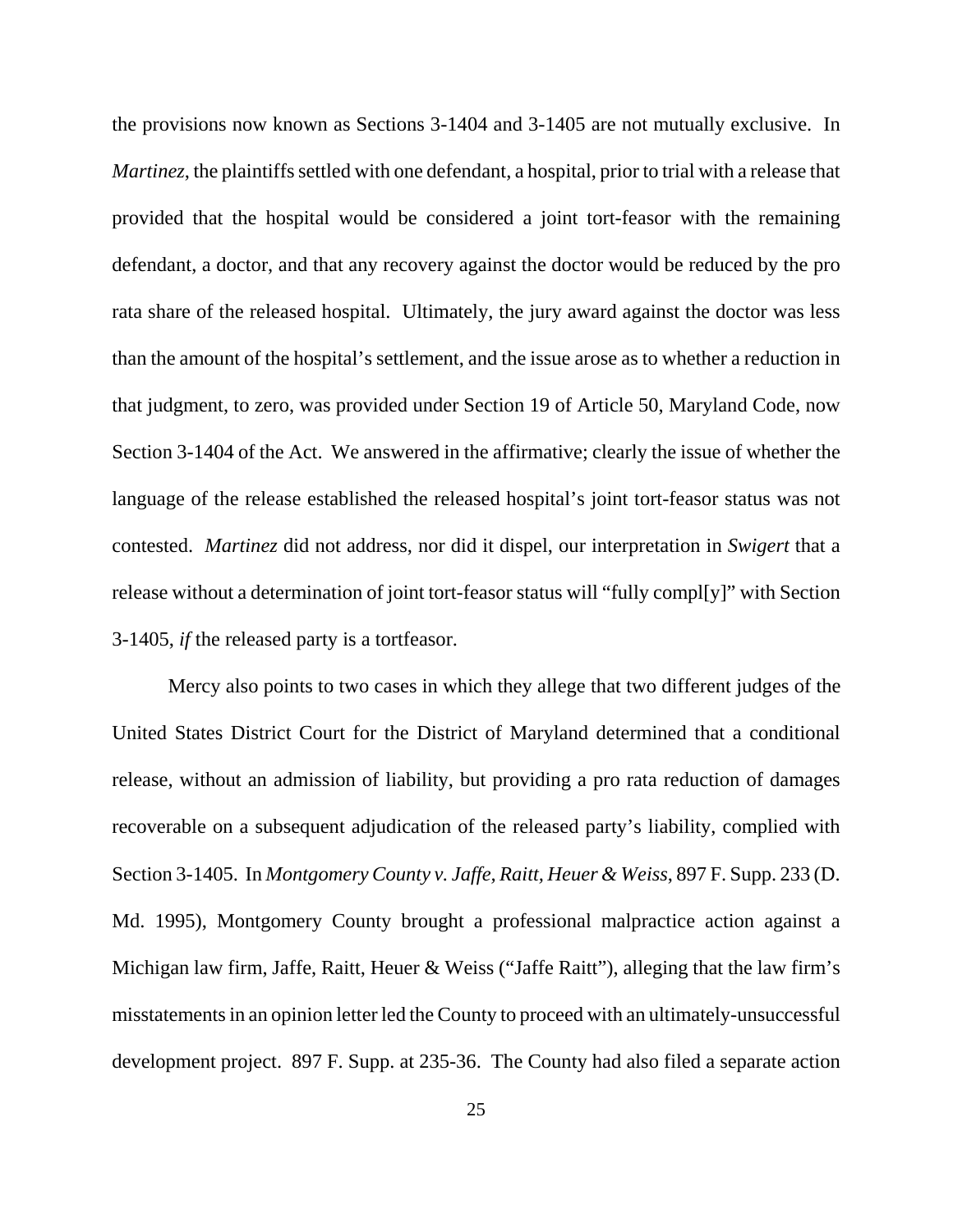against the developers, a limited partnership and its guarantors, but this second action was dismissed after the County and developers settled. *Id.* at 238. The County's release of the developers provided no admission of liability and that the release "shall serve only to reduce any recovery which may be had against the other alleged tortfeasors . . . to the extent of the pro rata share recoverable by law from the releasees in accordance with the provisions of the Uniform Contribution Among Joint Tortfeasors Act of Maryland." *Id.* at 239. The release further conditioned this pro rata reduction on the adjudication that the developers were liability for contribution. *Id.* ("Any reduction effected hereby shall not be construed to affect the recovery in any suit, cause of action or claim in which the releasees shall not have been adjudged legally liable for contribution.").

Jaffe Raitt asserted as an affirmative defense a right to contribution, contending that if the developers and Jaffe Raitt were found to be joint tort-feasors, then it was entitled to a reduction in a judgment for the County. In cross-motions for summary judgment, the parties disputed the issue of contribution and the court agreed with the law firm, concluding that Jaffe Raitt was entitled to recover a reduction in the subsequent judgment because it would be inequitable to permit the County to double recovery from Jaffe Raitt as well as developers, who the court described as "wrongdoers," for the same harm. *Id.* at 240.

In response to the County's argument that the developers had to be joined as parties by Jaffe Raitt before the latter could be entitled to contribution, the court also addressed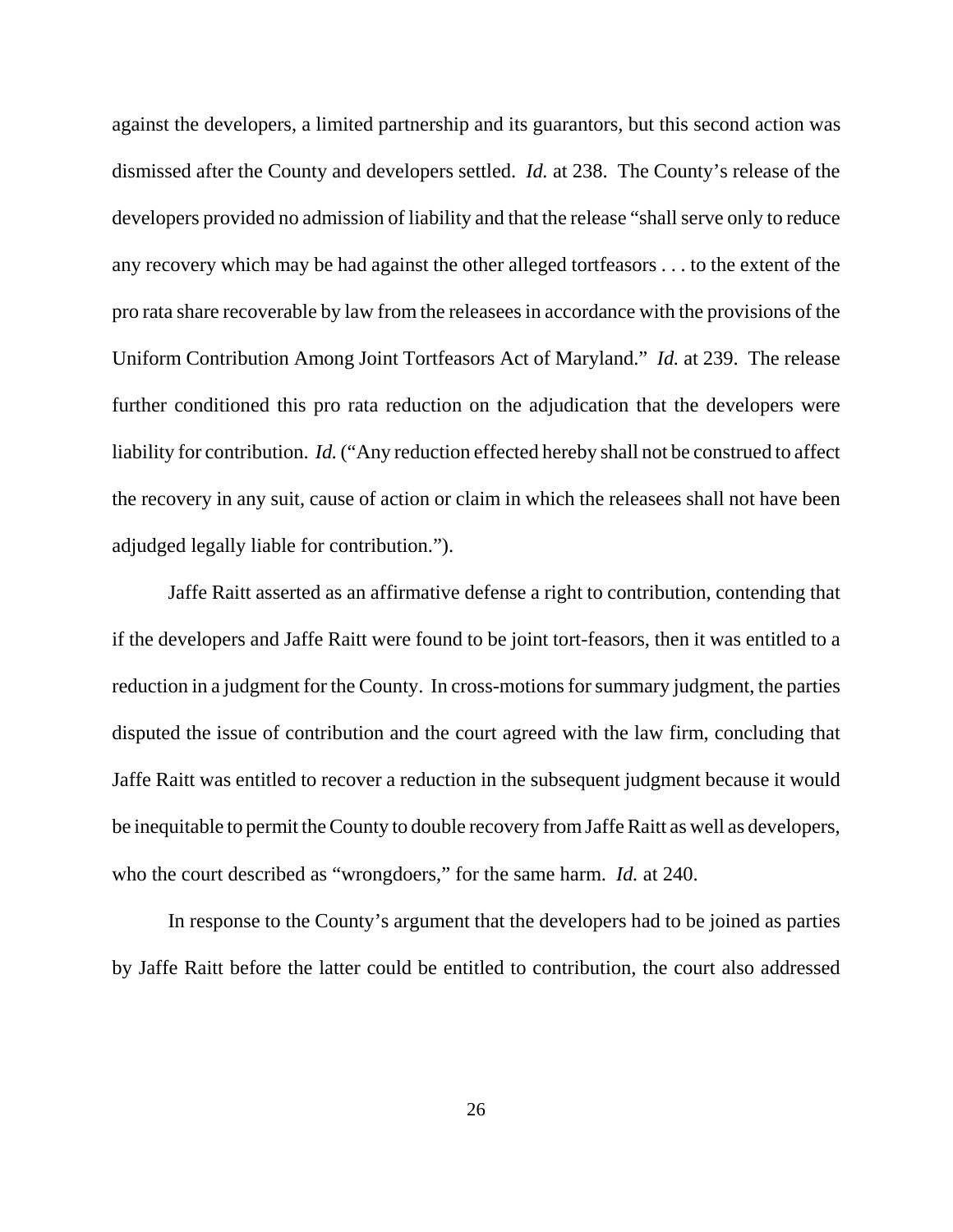whether the release satisfied Section 20 of Article 50, Maryland Code (1991),<sup>13</sup> now Section 3-1405, to extinguish the developers' contribution liability. The court concluded that so long as the developers are "legally liable for contribution, *i.e.* that [their] status as joint tortfeasor[s] be determined," the language of the release complied with the statute. *Id.* at 239. The District Court concluded that, in the subsequent trial, a judicial determination of the developers' joint tort-feasor status was necessary before the contribution credit was permitted, even though the developers were not a party to the action. *Id.*

In *Adams v. NVR Homes, Inc.*, 135 F. Supp. 2d 675, 709 (D. Md. 2001), another judge of the federal district court considered whether a conditional release, which provided that the damages recoverable be reduced by the released party's pro rata share of the liability if "determined to be joint tortfeasors," satisfied Section 3-1405, so to protect the released defendants from a cross-claim for contribution. The court determined that the language satisfied Section 3-1405(2), so long as the released parties were found to be liable as joint

<sup>&</sup>lt;sup>13</sup> Section 20 of Article 50, Maryland Code (1957, 1991 Repl. Vol.) provided:

A release by the injured person of one joint tort-feasor does not relieve him from liability to make contribution to another joint tort-feasor unless the release is given before the right of the other tort-feasor to secure a money judgment for contribution has accrued, and provides for a reduction, to the extent of the pro rata share of the released tort-feasor, of the injured person's damages recoverable against all other tort-feasors.

*Montgomery County v. Jaffe, Raitt, Heuer & Weiss*, 897 F. Supp. 233, 238 (D. Md. 1995). This provision was previously codified as Section 24 of Article 50, Maryland Code (1951), and subsequently recodified as Section 3-1405 of the Courts & Judicial Proceedings Article, without substantive change.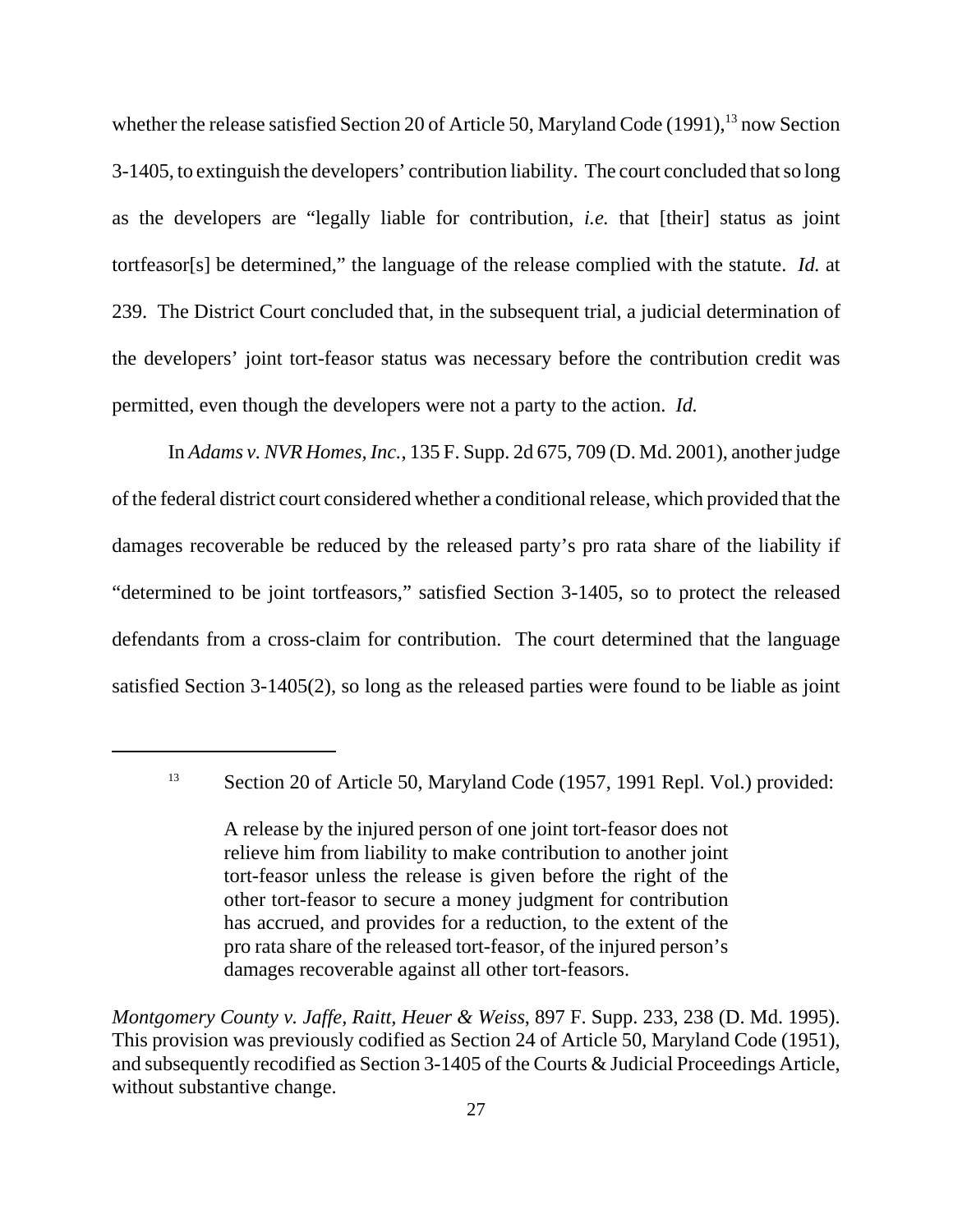tort-feasors: "Therefore, to the extent that the [released parties] are found to be joint tortfeasors . . . [they] are protected against the claim for contribution . . . ." *Id.* at 709.

Mercy's and the Spences' position that a release, providing no admission of liability and a reduction in a judgment against nonsettling defendants if the released party is a joint tort-feasor, will alone satisfy Section 3-1405 and extinguish contribution, thus, is without support. The Spences dismissed Mercy in the original action, prior to any determination of Mercy's liability as a tort-feasor. As a result, we agree with the Court of Special Appeals and conclude that in the absence of an admission of joint tort-feasor status or an adjudication of Mercy's liability, Mercy's and the Spences' conditional release did not comply with Section 3-1405 of the Act and, consequently, did not extinguish Dr. Julian's right to contribution.

Mercy and the Spences also, nevertheless, challenge Dr. Julian's ability to bring his contribution claim in a separate action. They assert that Dr. Julian was required to pursue his contribution claim in the original action by virtue of a cross-claim. His failure to do so, they assert, doomed his contribution claim to extinguishment. By so doing, both assert that Dr. Julian had to tether Mercy to the original action after it was voluntarily dismissed by the Spences or lose his contribution claim.

In disagreeing with Mercy and the Spences, we initially note that there is no expression in Section 3-1405, or any other provision of the Act, that a cross-claim for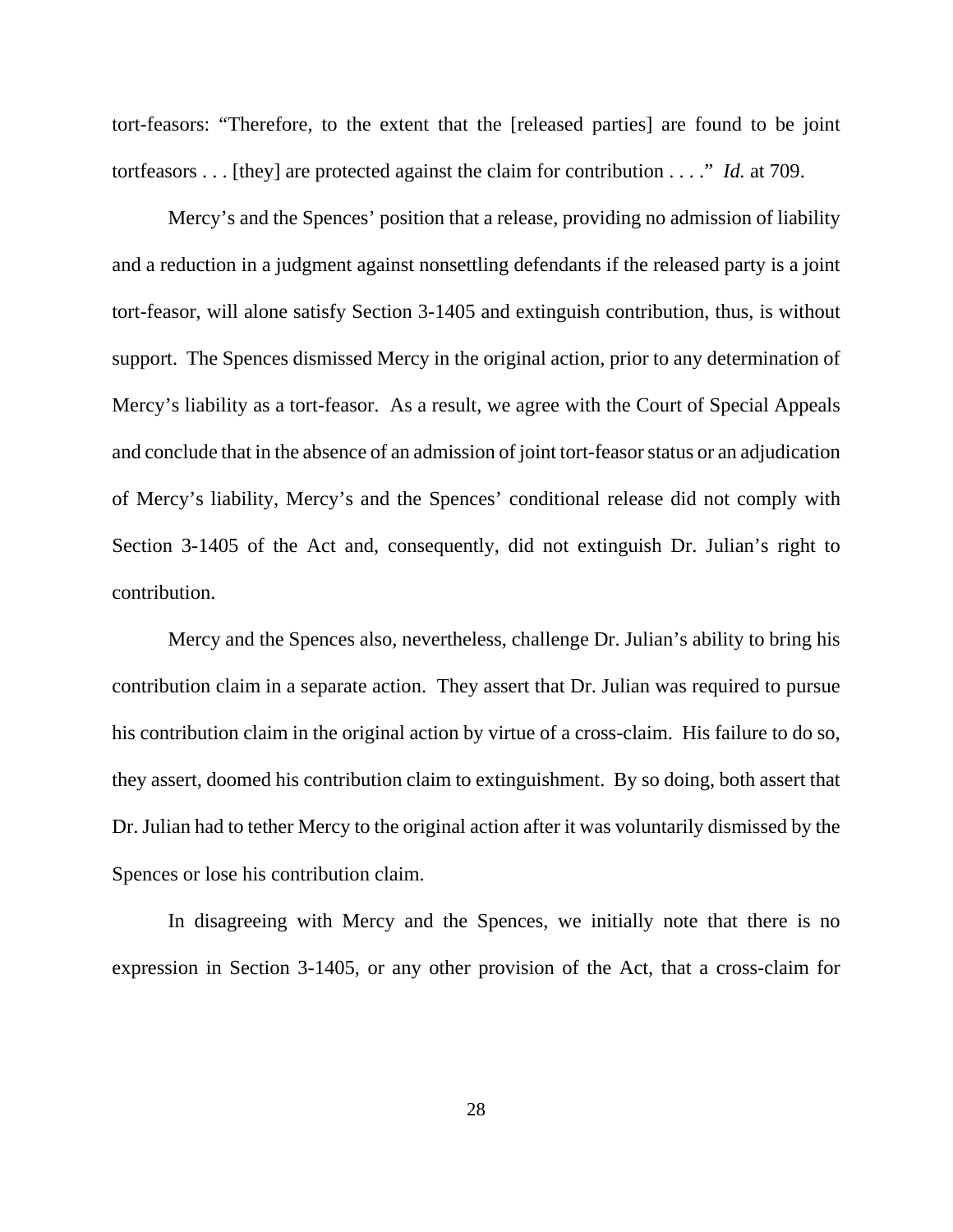contribution must be asserted in the original action.<sup>14</sup> Rather our case law, especially

*Swigert*, has suggested the pursuit of contribution in the original case to be one possibility:

While we know of no statute or rule of court that specifically directs the procedure to be followed by the trial Court in having the question of Welk's negligence determined, it is certain that within the scope of present rules of court an easy and practical method is afforded.

### *Swigert*, 213 Md. at 622, 133 A.2d at 433.

Our Rules also recognize that a contribution claim *may* be raised in the original action:

If in a single action a judgment is entered jointly against more than one defendant, the court upon motion may enter an appropriate judgment for one of the defendants against another defendant if (a) the moving defendant has discharged the judgment by payment or has paid more than a pro rata share of the judgment and (b) the moving defendant has a right to contribution or to recovery over from the other defendant.

(c) A pleader may either (a) state as a cross-claim against a coparty any claim that the co-party is or may be liable to the crossclaimant for all or part of a claim asserted in the action against the cross-claimant; or (b) move for judgment for contribution against any other joint judgment debtor, where in a single action a judgment has been entered against joint tortfeasors one of whom has discharged the judgment by payment or has paid more than his pro rata share thereof. If relief can be obtained as provided in this sub-section no independent action shall be maintained to enforce the claim for contribution.

1941 Md. Laws, Chap. 344, § 27(c). Section 27(c) was subsequently repealed by Section 1 of Chapter 399 of the Maryland Laws of 1957.

<sup>&</sup>lt;sup>14</sup> The Act as enacted in 1941 originally provided a procedural mechanism by which a defendant could pursue contribution against another by cross-claim or motion in the original action and "[i]f relief can be obtained as provided in this sub-section no independent action shall be maintained to enforce the claim for contribution":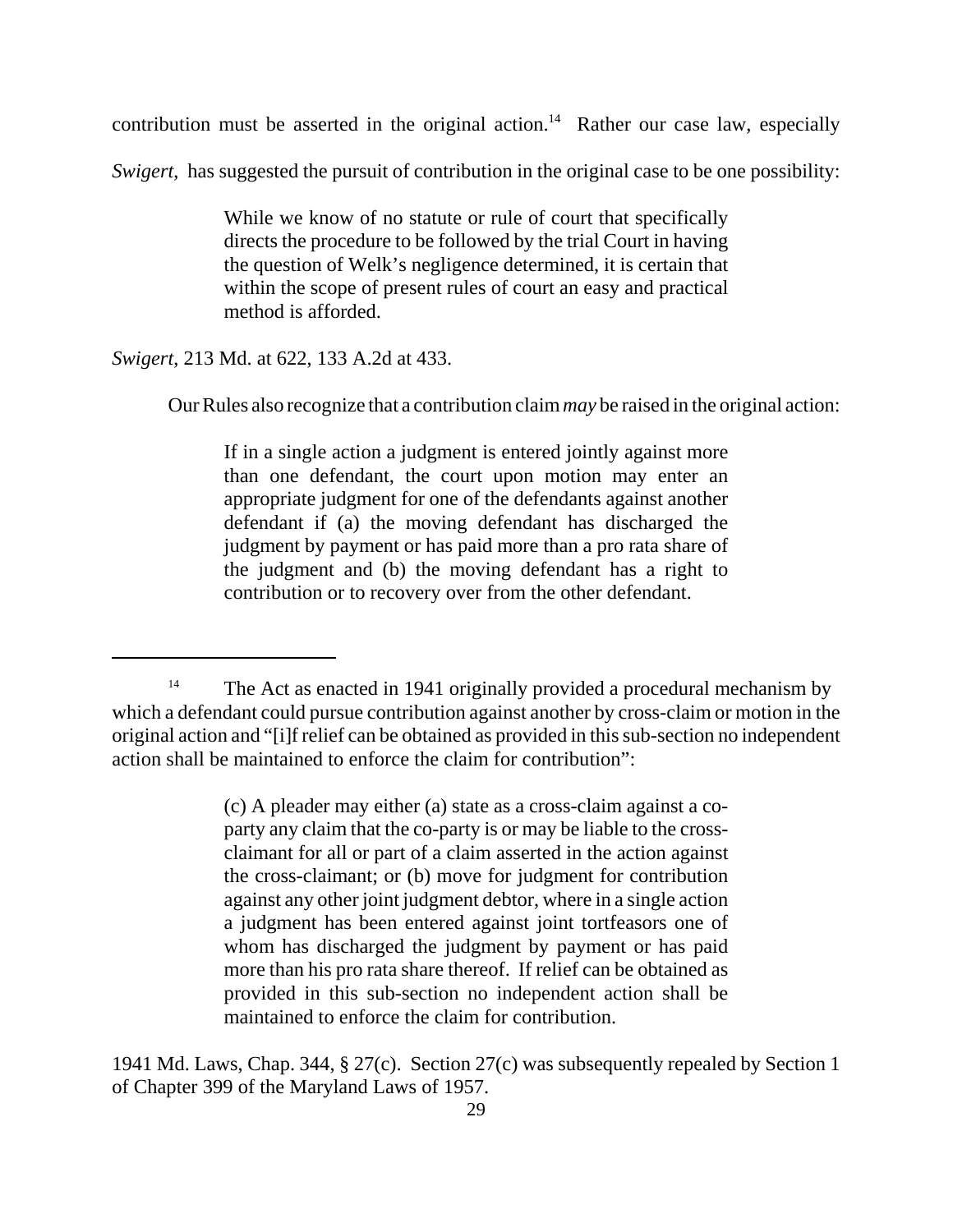Rule 2-614. We have had occasion to interpret the Rules in *Lerman v. Heeman*, 347 Md. 439, 445, 701 A.2d 426, 430 (1997), involving a contribution claim that followed a judgment of \$3.3 million against two defendants, Dr. Sheldon H. Lerman and Dr. Kerry R. Heeman, of which Dr. Heeman paid \$2.3 million and Dr. Lerman paid \$1 million. Dr. Heeman filed a Motion for Judgment of Contribution or Recovery Over, seeking contribution for the amount that his payment of the judgment exceeded Dr. Heeman's, which the trial court granted. The Court of Special Appeals affirmed.

Before us, Dr. Lerman contended that "a right to contribution can be acquired only if it was previously asserted in a cross-claim." 347 Md. at 443, 701 A.2d at 428. We disagreed, reasoning that cross-claims are not mandatory and therefore are not prerequisites to pursuing contribution by a post-trial motion under Rule 2-614. *Id*. at 446, 701 A.2d at 430. We continued that Rule 2-614, as a procedural mechanism for recovering contribution, did not alter the original intent of the Act, which did not require the filing of a cross-claim before the pursuit of contribution against a codefendant. We recognized, also, that Rule 2- 614 did not mandate the pursuit of contribution prior to judgment in the original action, nor did it bar a contribution claim in a separate action.

We consulted the *Maryland Rules Commentary*, authored by Judge Paul V. Niemeyer and Linda M. Schuett, to interpret Rule 2-614 as a "rule of convenience" that provided the defendant seeking contribution with an alternative to bringing a separate action for contribution. *Id.* at 445, 701 A.2d at 429-30 ("Although initiation of a separate action by defendant A against defendant B is an alternative method of proceeding, defendant A may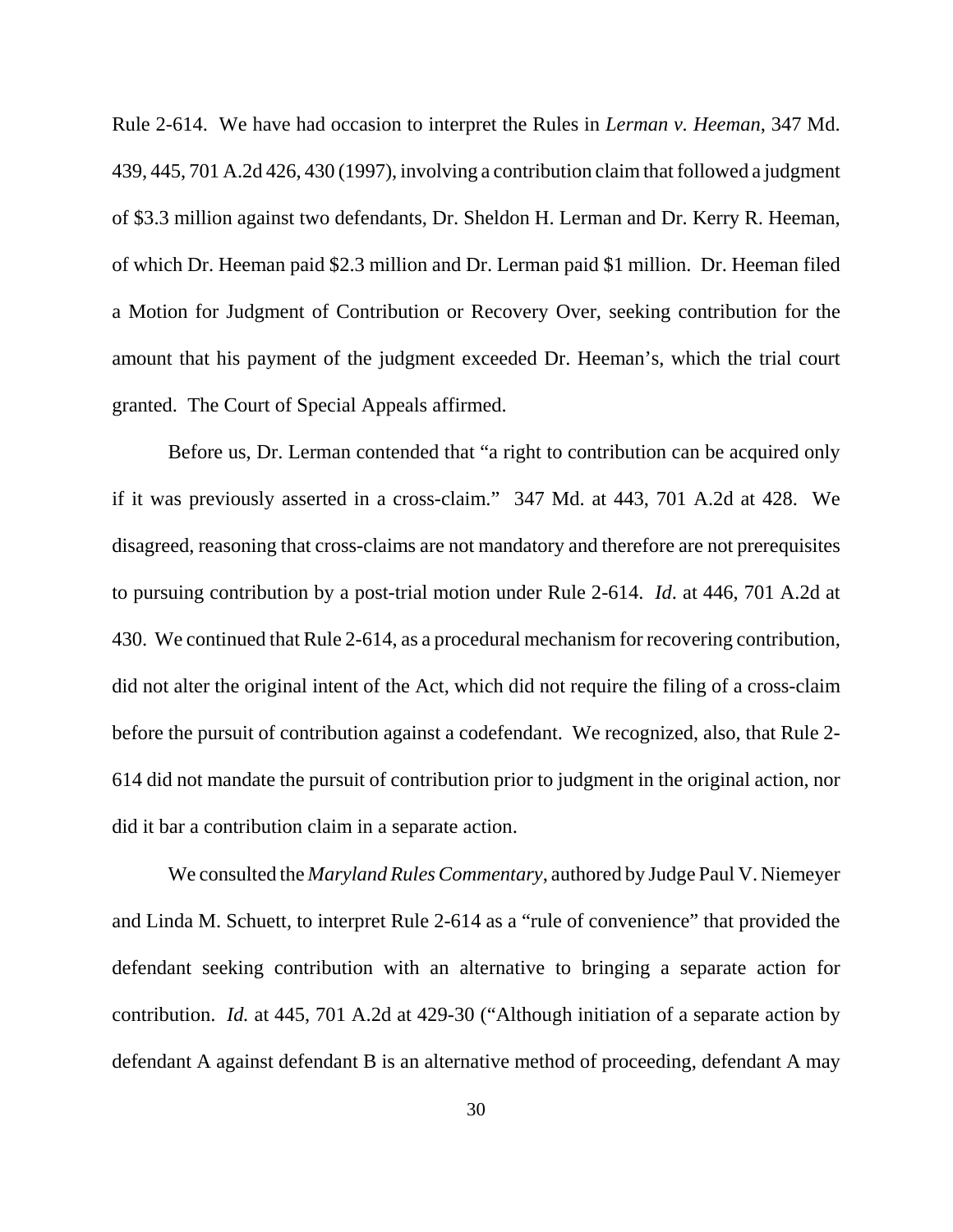avoid a separate lawsuit by filing a motion for judgment in the original action," quoting Paul

V. Niemeyer & Linda M. Schuett, Maryland Rules Commentary 475 (2d ed. 1992)).

Accordingly, we affirmed the grant of Dr. Heeman's motion for contribution, as there is

"[n]o rule or statute impos[ing] the additional requirement that a co-defendant 'assert' that

right in the original trial by filing a cross-claim." *Id*. at 446, 701 A.2d at 430.

Similarly, Rule 2-332, regarding third-party practice, provides that a defendant may,

but is not required to, bring a claim against a third party:

(a) **Defendant's claim against third party.** A defendant, as a third-party plaintiff, may cause a summons and complaint, together with a copy of all pleadings, scheduling notices, court orders, and other papers previously filed in the action, to be served upon a person not a party to the action who is or may be liable to the defendant for all or part of a plaintiff's claim against the defendant. A person so served becomes a third-party defendant.

\* \* \*

(d) **Additional parties.** A third-party defendant may proceed under this Rule against any person who is or may be liable to the third-party defendant for all or part of the claim made in the pending action. When a counterclaim is asserted against a plaintiff, the plaintiff may cause a third party to be brought in under circumstances that would entitle a defendant to do so under this Rule.

In *O'Keefe v. Baltimore Transit Company*, 201 Md. 345, 94 A.2d 26 (1953), we considered

whether Section III of the General Rules of Practice and Procedure, which was titled "Joinder

of Parties and Claims; Third Party Practice" and included the precursor to Rule 2-332,15

In 1947, the Court of Appeals adopted "General Rules of

<sup>&</sup>lt;sup>15</sup> In *Hashmi v. Bennett*, 416 Md. 707, 7 A.3d 1059 (2010), we recently outlined the history of Rule 2-332: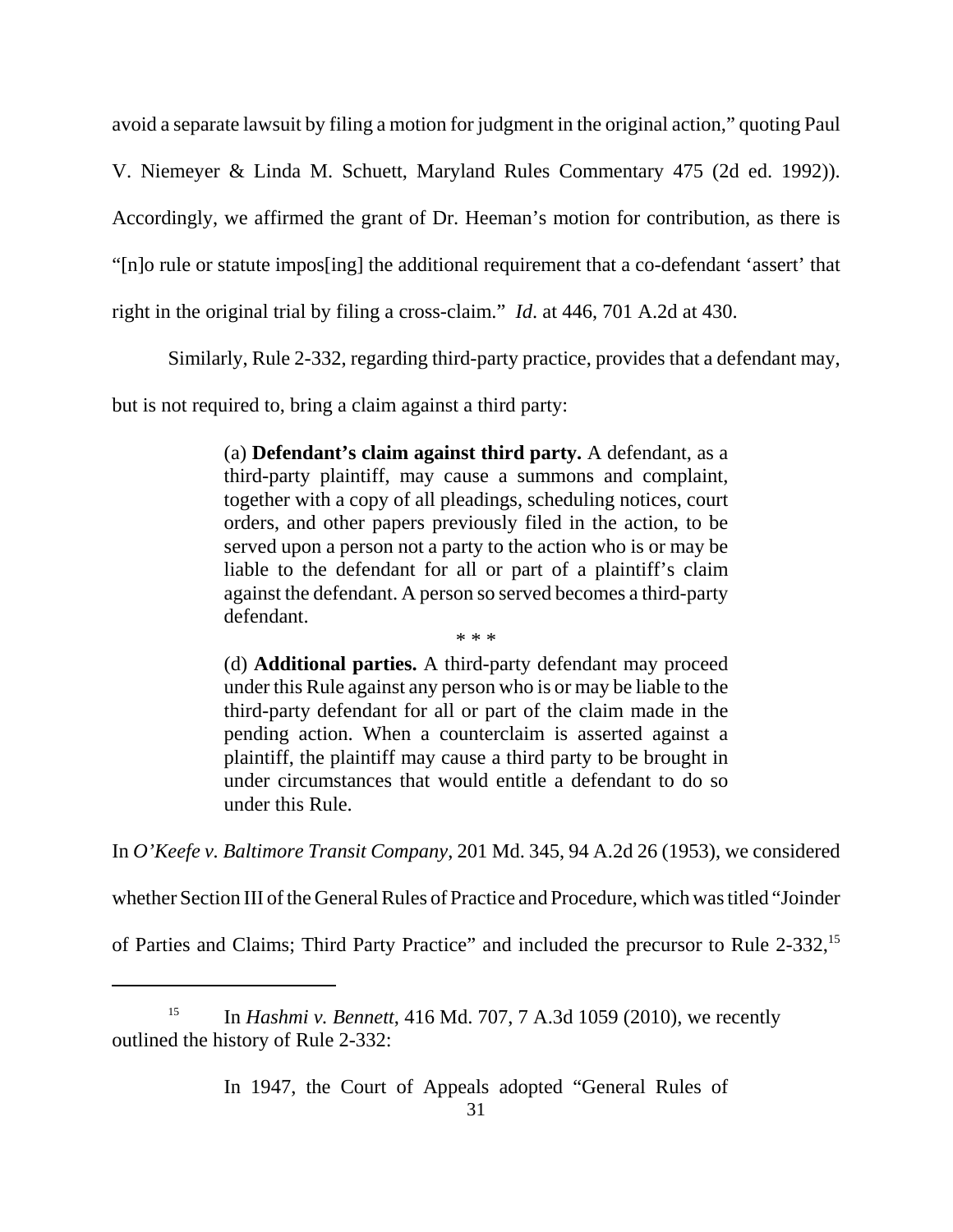barred a separate action for contribution. Following a collision between a taxicab and a streetcar in Baltimore City, the widows of the taxicab passengers brought wrongful death actions against both Arthur O'Keefe, the owner of the taxicab, and the streetcar company, Baltimore Transit Company. Baltimore Transit Company entered into general releases with the plaintiffs, releasing both itself and the taxi cab company from liability. Thereafter, in a separate action, Baltimore Transit Company pursued contribution against Mr. O'Keefe for one half, or its pro rata share, of the settlement amount. In that separate action, the trial court found "that the accident was due to the joint negligence of the operator of the streetcar of the Baltimore Transit Company and the driver of the cab of the appellant [Mr. O'Keefe]" and awarded the Baltimore Transit Company contribution. *Id.* at 359, 94 A.2d at 32.

Before us, Mr. O'Keefe argued that the Baltimore Transit Company could not secure a settlement in a pending case and then pursue contribution in a separate action. Looking to Section III, we concluded that Baltimore Transit Company's separate action for contribution was permitted, because "[t]here is no requirement in these rules that an action for

416 Md. 707, 727 n.17, 7 A.3d 1059, 1071 n.17.

Practice and Procedure," including Rule 4 of Section III entitled "Joinder of Parties and Claims," Maryland Code (1947 Supp.), which relevantly provided:

<sup>(</sup>a) *Motion by Defendant.* Where the defendant in any action claims that a person not a party to the action is or may be liable to him for all or part of the plaintiff's claim against him, he may move for leave to serve a summons and claim upon such person as a third party. . . .

Former Rule 4 was codified in 1956 as Rule 315 of the Maryland Rules, the precursor to present Rule 2-332, governing third-party practice.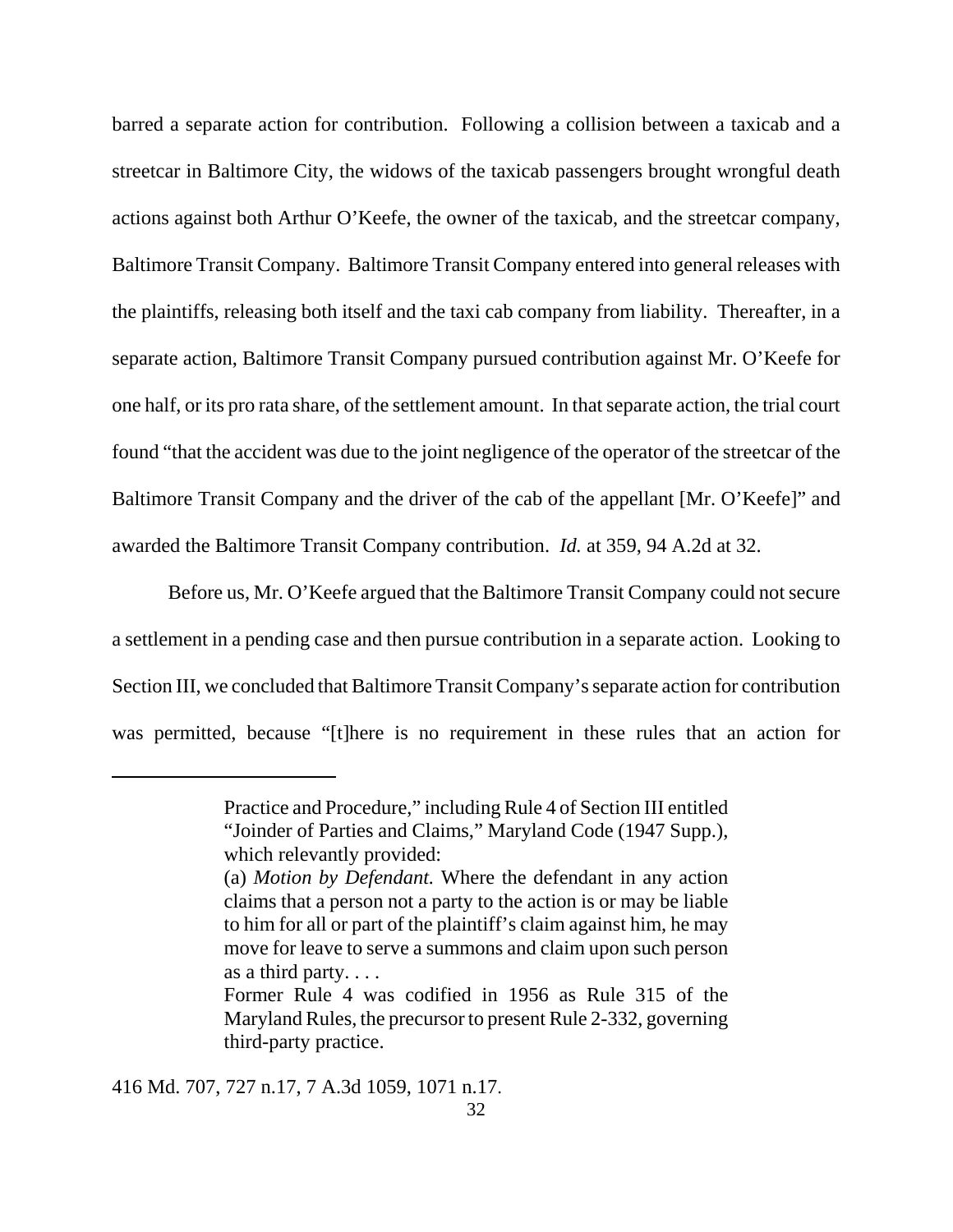contribution must be brought in the original action and cannot be brought in an independent action." *Id.* at 351, 94 A.2d at 28.16

Mercy argues, nevertheless, that allowing Dr. Julian to proceed in a separate action for contribution would thwart the Act's purpose of "try[ing] in one action all phases of litigation among the original and impleaded parties," *Montgomery County v. Valk Mfg. Co.*, 317 Md. 185, 191, 562 A.2d 1246, 1249 (1989), quoting *Stem v. Nello L. Teer Co.*, 213 Md. 132, 144, 130 A.2d 769, 775 (1957). The Act, however, was designed to subvert the common law's notion that the joint tort-feasor, against whom judgment was solely collected, was thought to be "bad man" and not entitled to pursue a fair distribution of liability among multiple culpable actors. Charles O. Gregory, *Contribution Among Joint Tortfeasors: A Defense*, 54 Harv. L. Rev. 1170, 1170 (1941). Clearly, the Act, as well as the Rules pertaining to the pursuit of contribution, do not mandate the filing of a cross-claim.<sup>17</sup>

does not bar Dr. Julian from asserting a claim against Mercy for contribution in a separate

<sup>&</sup>lt;sup>16</sup> Paul Mark Sandler and James K. Archibald have reiterated in Pleading Causes of Action § 15.5, at 830 (4th ed. 2008) that "[t]he right to contribution may be enforced in a variety of ways," including a separate action:

The right to contribution may be enforced in a variety of ways. Ordinarily, contribution between or among defendants will be enforced by means of a cross-claim in the same case in which their common liability is established. *Maloney Concrete Co. v. D.C. Transit Sys.*, 241 Md. 420, 216 A.2d 895 (1966); *O'Keefe v. Balt. Transit Co.*, 201 Md. 345, 94 A.2d 26 (1953); *Gaither v. Bauernschmidt*, 108 Md. 1, 69 A. 425 (1908). However, it can be enforced . . . in a separate action after judgment is made.

<sup>&</sup>lt;sup>17</sup> Having determined that the Release entered into by Mercy and the Spences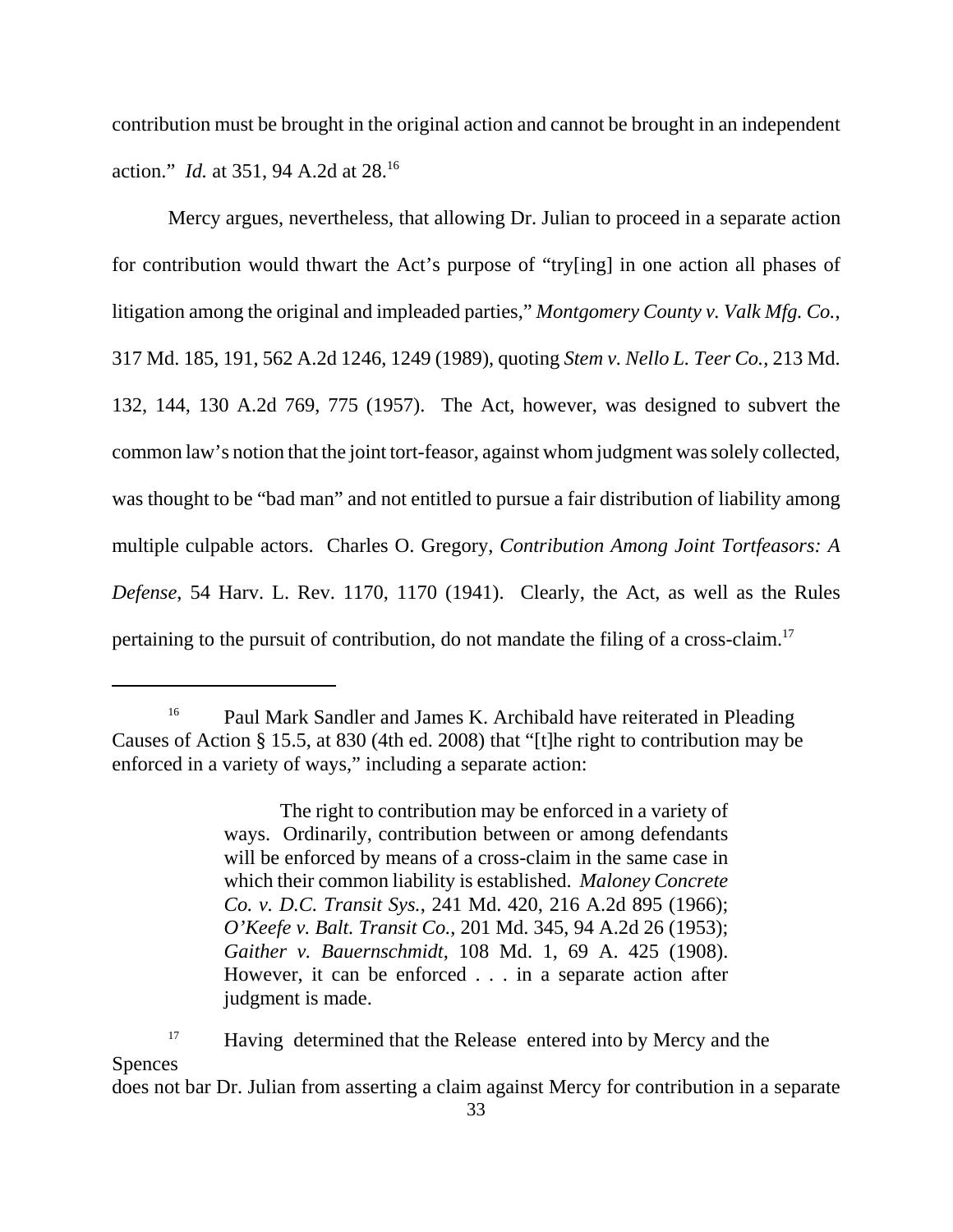The possibility of joinder in one action, though facially appealing for the court and some of the parties, may not be appealing to the nonsettling defendant. Dr. Julian argues that his pursuit of contribution in a separate action was a matter of trial strategy, because if he had filed a cross-claim against Mercy, the Spences would have presented evidence as to his liability solely, leaving the jury confused and persuaded that Mercy was not liable: "The real parties in interest are the plaintiff and the non-settling tortfeasor, but the jury will never know this because it cannot be told of the settlement due to the same risk of jury confusion."

The Spences separately argue, however, that Dr. Julian waived his right to pursue contribution against Mercy in a separate action, because he failed to plead "release" as an affirmative defense, pursuant to Rule  $2-323(g)(12)$ ,<sup>18</sup> in the original medical malpractice action. They contend that Dr. Julian, as a third party beneficiary to their Release of Mercy,

\* \* \*

 $(12)$  release[.]

action, Mercy's third question presented asks whether Dr. Julian, if successful in this separate contribution action, is limited in recovery to a reduction in the judgment rendered to the Spences. Obviously, by this question, Mercy seeks to have us render an advisory opinion, as Dr. Julian's separate action has not proceeded beyond the pleadings. *See Toland v. Futagi*, 425 Md. 365, 390, 40 A.3d 1051, 1066 (2012) (explaining that it is "a long forbidden practice in this State" for the Court to issue an advisory opinion on a issue that is not ripe, which is defined as "a matter in the future, contingent and uncertain," quoting *Hickory Point Partnership v. Anne Arundel County*, 316 Md. 118, 129, 557 A.2d 626, 631 (1989)). We, therefore, decline to address this issue.

<sup>&</sup>lt;sup>18</sup> Rule 2-323(g)(12) provides:

<sup>(</sup>g) **Affirmative Defenses.** – Whether proceeding under section (c) or section (d) of this Rule, a party shall set forth by separate defenses: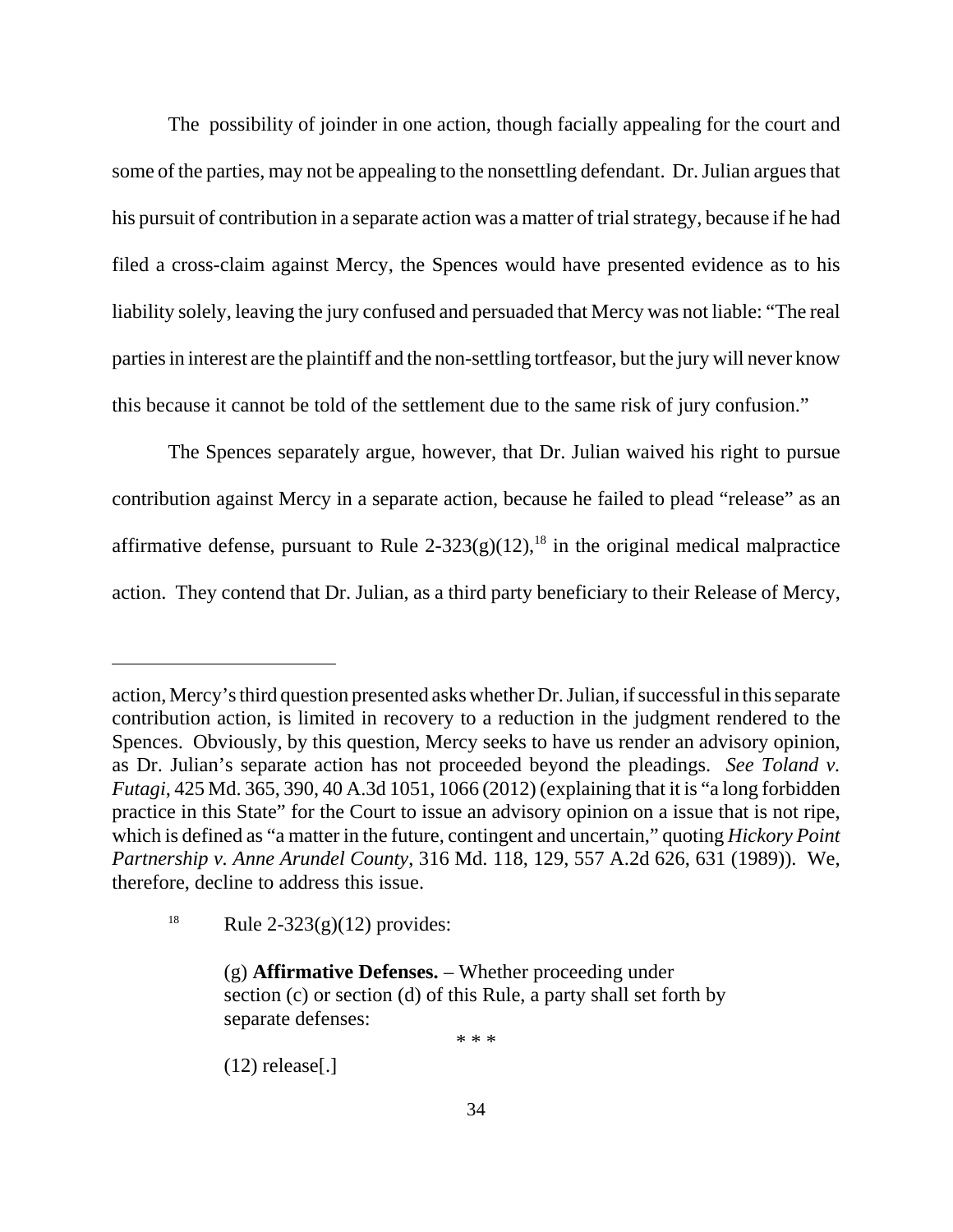relies "upon the Spence/Mercy release as the basis for [his] contribution claim." How Dr. Julian is a third party beneficiary is truly questionable, even unfathomable, because he derives his right to contribution by statute, not as a result of a release that purports to extinguish that right. $^{19}$ 

<sup>&</sup>lt;sup>19</sup> The Spences also cite several cases involving a release to which a defendant is either a signatory, *Bowser v. Resh*, 170 Md. App. 614, 907 A.2d 910 (2006), or is not a signatory but benefits from a general release of its liability, *Harold v. Cendo*, 1997 U.S. App. LEXIS 33594 (4th Cir. 1997) (interpreting Virginia law), *Taggart v. United States*, 880 F.2d 867 (6th Cir. 1989) (concluding that a defendant may argue, in a motion for summary judgment, that the injured party's claim against it is barred by a general release to which it was not a party), both of which are inapposite to the instant case.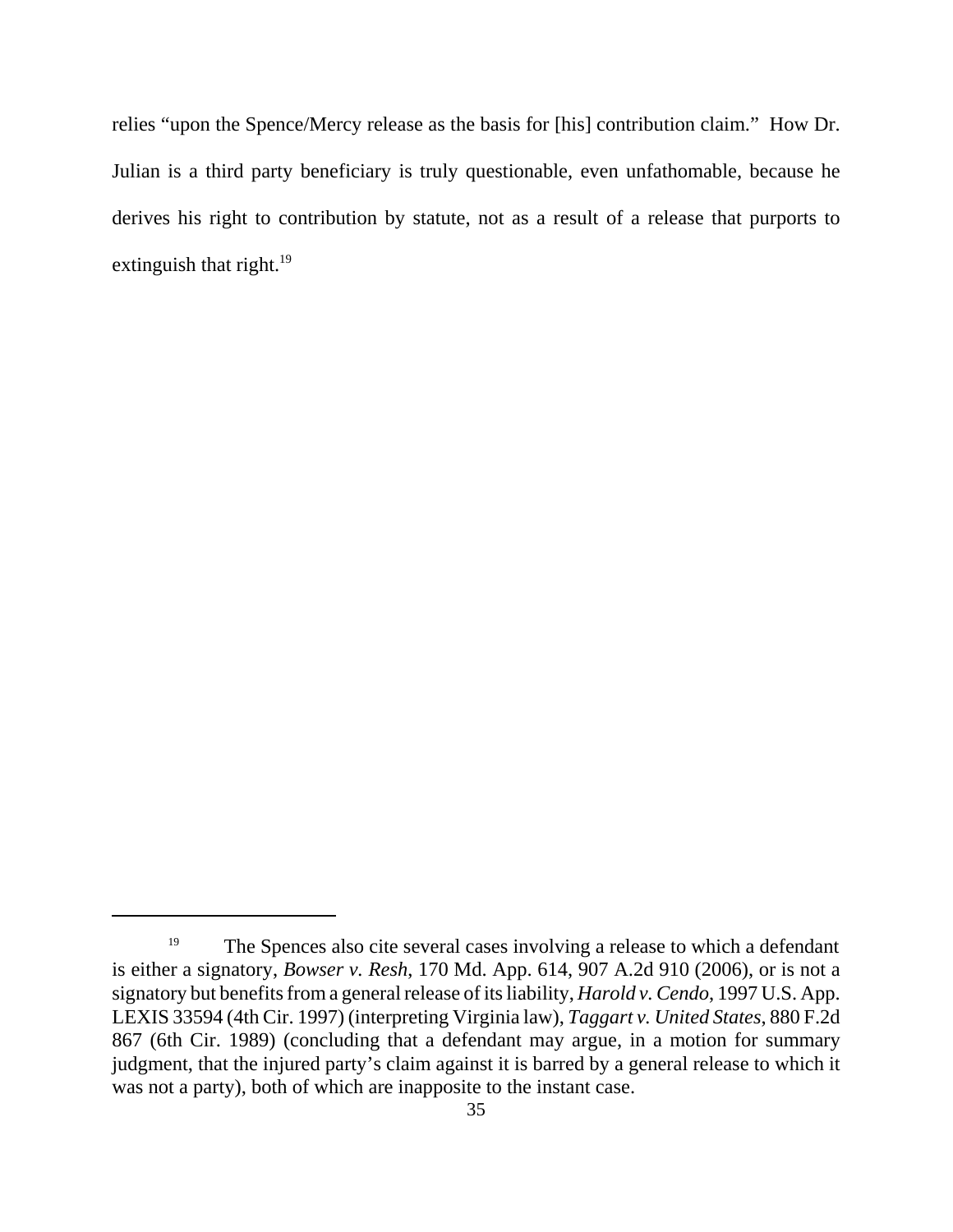Accordingly, Dr. Julian was not obligated to file an amended Answer in the original action to include release as an affirmative defense, prior to pursuing a contribution action against Mercy.

> **JUDGMENTS OF THE COURT OF SPECIAL APPEALS AFFIRMED. COSTS IN THIS COURT AND THE COURT OF SPECIAL APPEALS TO BE PAID BY PETITIONERS.**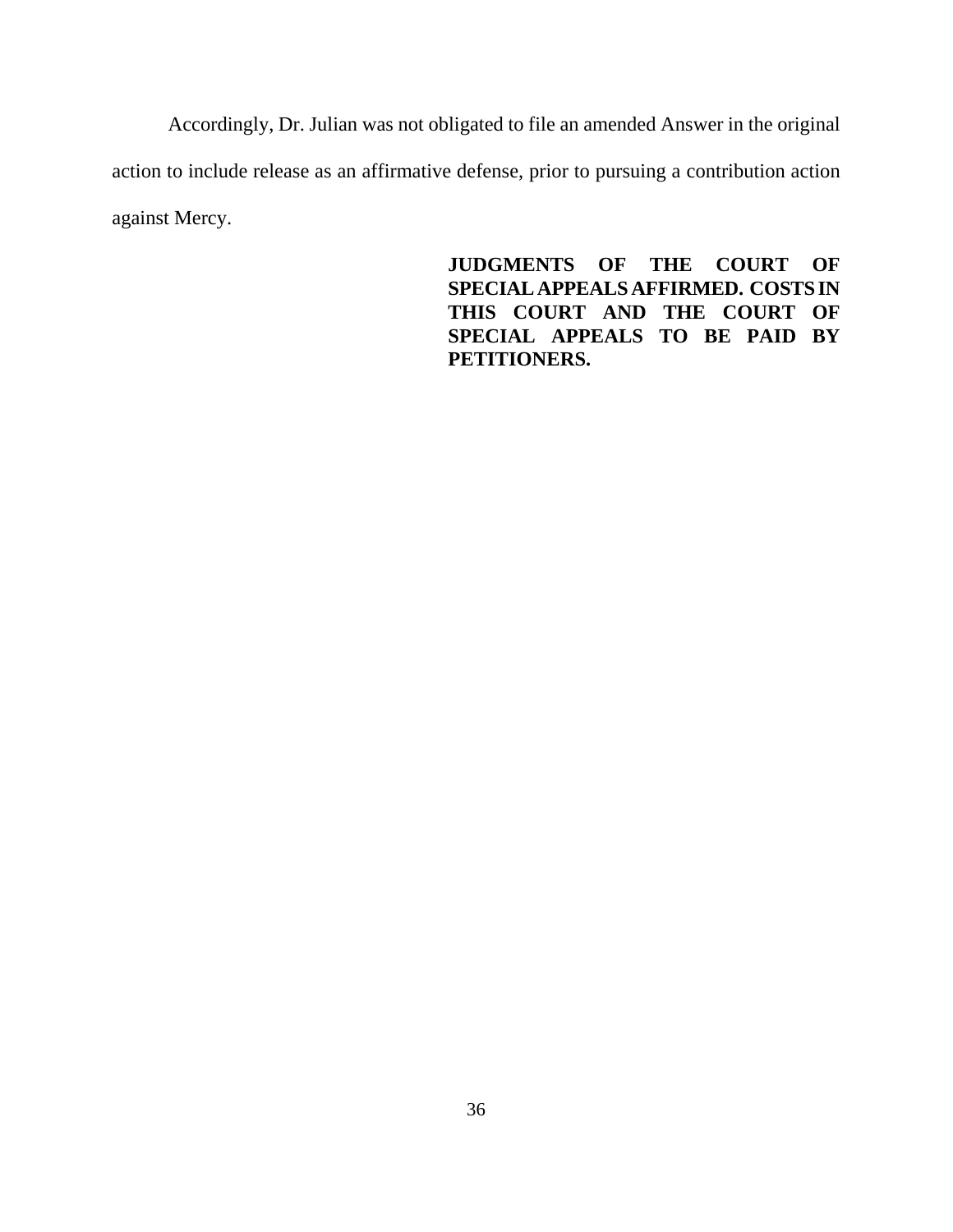# IN THE COURT OF APPEALS OF MARYLAND

Nos. 118 & 119

September Term, 2011

 $\overline{a}$ 

 $\overline{a}$ 

 $\overline{a}$ 

 $\overline{a}$ 

MERCY MEDICAL CENTER, ET AL.,

v.

EMERSON R. JULIAN, JR., ET AL.

WYCINNA L. SPENCE, ET VIR.

V.

EMERSON R. JULIAN, JR., ET AL.

Bell, C.J. Harrell Battaglia Greene Adkins Barbera McDonald

JJ.

Concurring and Dissenting Opinion by McDonald, J., which Bell, C. J., and Harrell, J., join.

Filed: November 27, 2012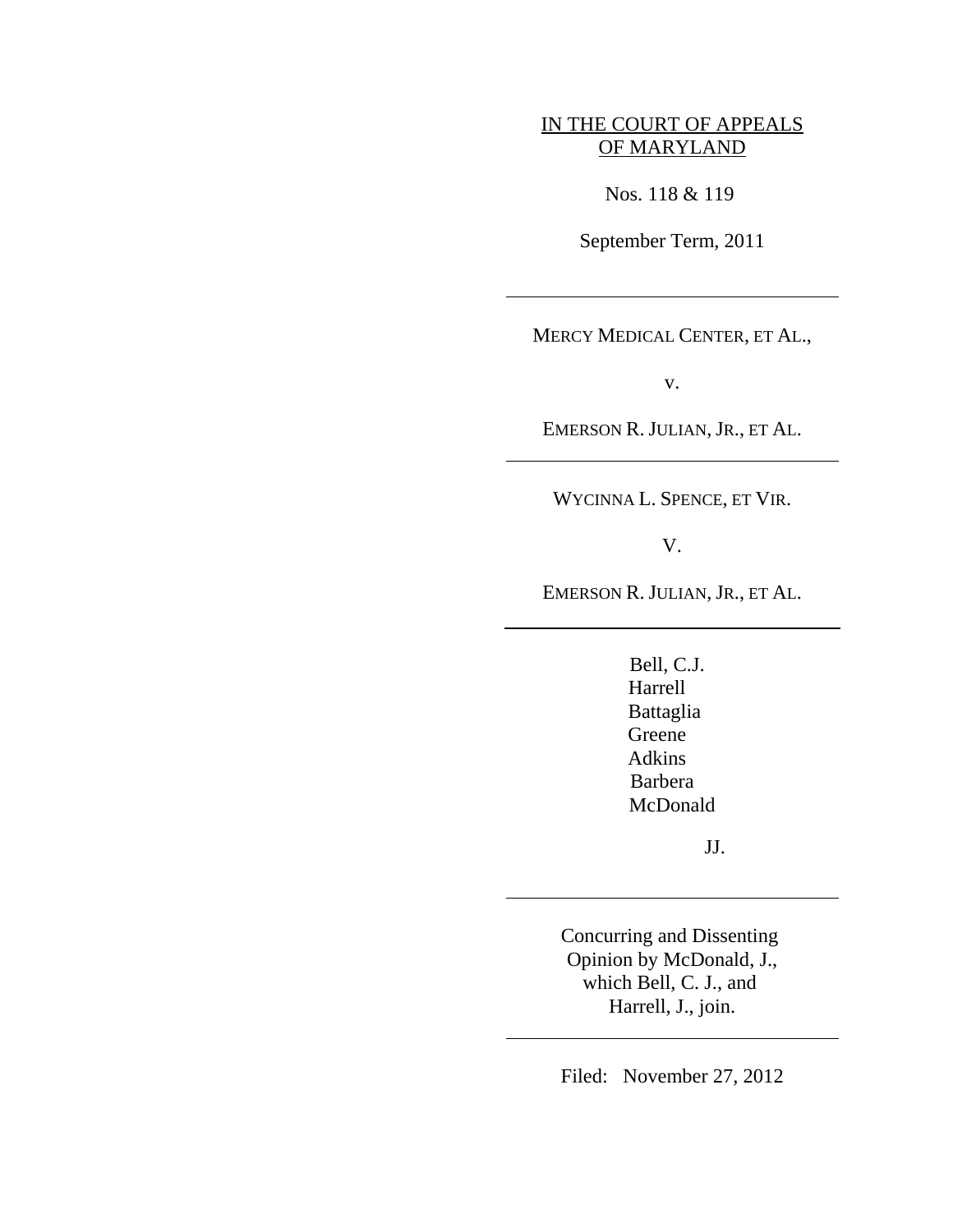These consolidated cases arise out of conflicting rulings by two judges of the same circuit court in separate parts of what is essentially the same litigation – a head-on collision of sorts. It was up to the Court of Special Appeals – and now us – to sort out who had the right of way and, more importantly, the rules of the road for similar cases in the future.

The majority opinion does a fine job of laying out the background of this case, tracing the history of the law of contribution, describing the Maryland Uniform Contribution Among Joint Tort-Feasors Act ("UCATA"), and outlining the leading cases. It rules in favor of one side, but shies away from making the key choice that this case presents. I would be disposed to join what is a well constructed opinion, except that I cannot tell what decision we have made as to this question: What is the effect, as to a post-judgment action for contribution, of a release that provides for a pro rata reduction of the common liability for allegedly culpable parties conditioned on a subsequent determination of the joint tort-feasor status of the settling party?

At the risk of repeating what has already been well laid out, I begin by briefly summarizing my understanding of UCATA and the Court's holding in what all parties agree is the key precedent – *Swigert v. Welk*.<sup>1</sup>

## *UCATA*

Simply put, UCATA establishes a right of contribution among parties who are jointly and severally liable under Maryland tort law. Maryland Code, Courts & Judicial Proceedings

<sup>&</sup>lt;sup>1</sup> 213 Md. 613, 133 A.2d 428 (1957).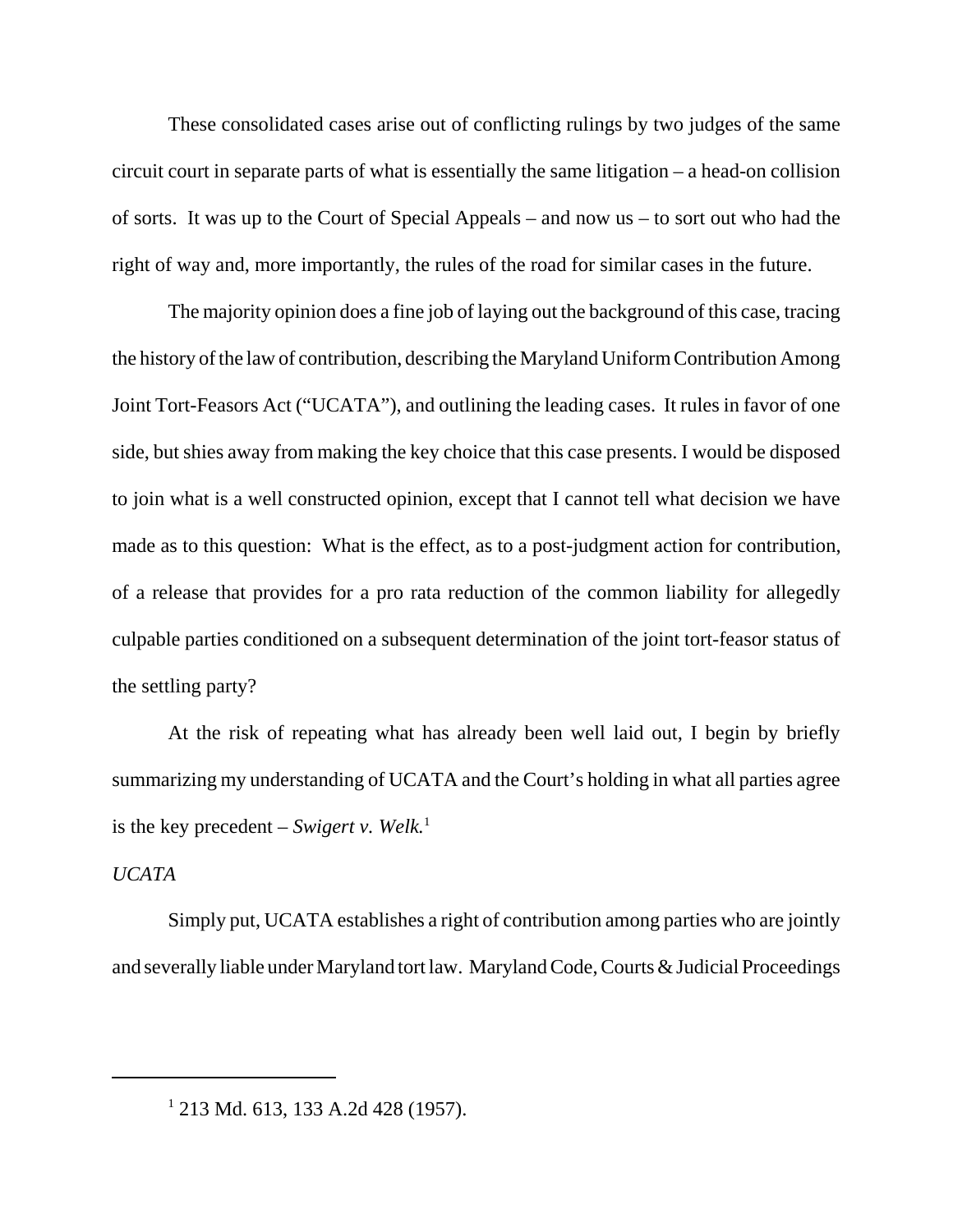Article ("CJ"), §3-1402. A joint tort-feasor who pays more than a pro rata share of the common liability may collect contribution from the other joint tort-feasors. CJ §3-1402(b).

 UCATA also establishes rules for the assessment of contribution when one or more of the allegedly culpable parties settle with the plaintiff. A settling joint tort-feasor is not entitled to contribution from another joint tort-feasor unless the settlement extinguishes the liability of the other tort-feasor. CJ §3-1402(c). A release given by a plaintiff to a settling joint tort-feasor reduces the plaintiff's claim against the other joint tort-feasors by the amount of the settlement – or by a greater amount or proportion set forth in the release. CJ §3-1404. Finally, the settling joint tort-feasor remains liable to pay contribution to other joint tortfeasors for their payment of the common liability unless the release provided by the plaintiff provides for a reduction of the common liability to the extent of the pro rata share of the settling joint tort-feasor. CJ  $\S3-1405(2)$ .<sup>2</sup> UCATA thus allows a defendant in a tort action to settle its liability with the plaintiff in a way that eliminates any future obligation of the defendant to make contribution to other defendants who choose to litigate liability.

This seems straightforward enough. But, virtually by definition, settlements occur before liability is adjudicated. Whether a settling party is in fact a joint tort-feasor may be unclear and UCATA's rules on contribution require further explication, as exemplified in the *Swigert* case.

 $2^2$  The release must also be given before the right of the other joint tort-feasor to obtain a money judgment for contribution arises – *i.e.*, before the joint tort-feasor seeking contribution has paid the common liability, or at least more than the payor's pro rata share. CJ §3-1405(1); CJ §3-1402(b).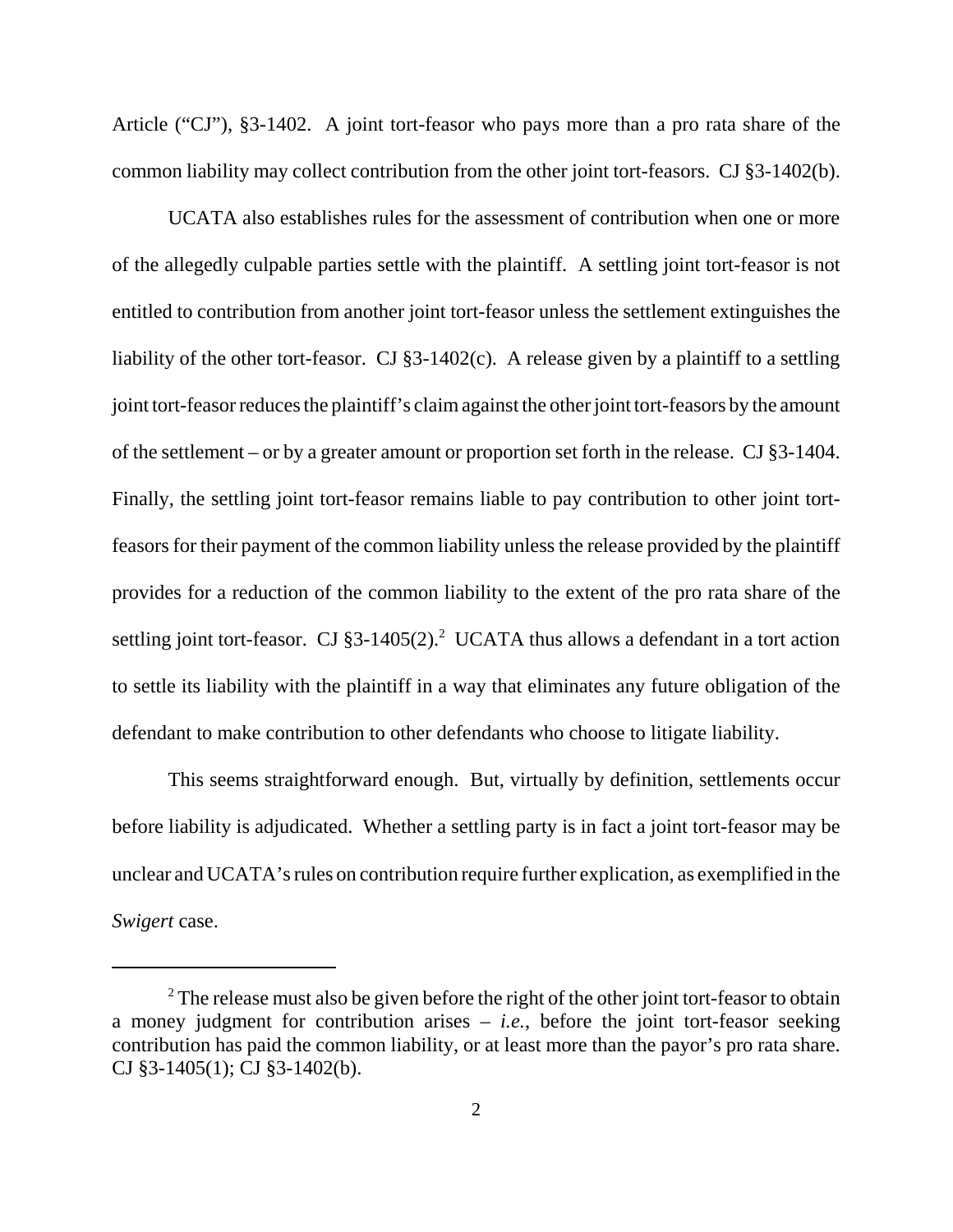*Swigert*

In *Swigert,* this Court held that the release given by the Plaintiff (Newport) to the Released Defendant (Welk) would not be effective to reduce the Litigating Defendant's (Swigert's) liability pursuant to the pro rata reduction under UCATA (now codified in CJ §3- 1405) until the Released Defendant (Welk) was adjudicated a tort-feasor.3

If the Released Defendant in *Swigert* was subsequently adjudicated a tort-feasor, the Litigating Defendant's liability would accordingly be reduced pro rata under UCATA; the Released Defendant would owe nothing more to the Plaintiff (the settlement had resolved that) or to the Litigating Defendant in contribution (per CJ §3-1405).

 If the Released Defendant was adjudicated not to be a joint tort-feasor, the Released Defendant would be a "volunteer", the Litigating Defendant's liability would not be reduced as a result of Released Defendant's settlement, and the Released Defendant would owe nothing more to either Plaintiff (again, the settlement had resolved that question) or the Litigating Defendant (contribution under UCATA may only be obtained from joint tortfeasors – CJ  $\S$ 3-1402).

<sup>&</sup>lt;sup>3</sup> To keep the positions of the various players under UCATA in focus, for the remainder of this opinion I will use the term Released Defendant to identify the allegedly culpable party that enters into a settlement with the Plaintiff and obtains a release that purports to protect that party from liability under UCATA for contribution to other joint tortfeasors. Under this definition, a Released Defendant, of course, may or may not ever formally be a defendant in the litigation and may or may not ultimately be determined to be a joint tort-feasor.

I will use the term Litigating Defendant to denote an allegedly culpable party that does not enter into a settlement or obtain a release from the Plaintiff.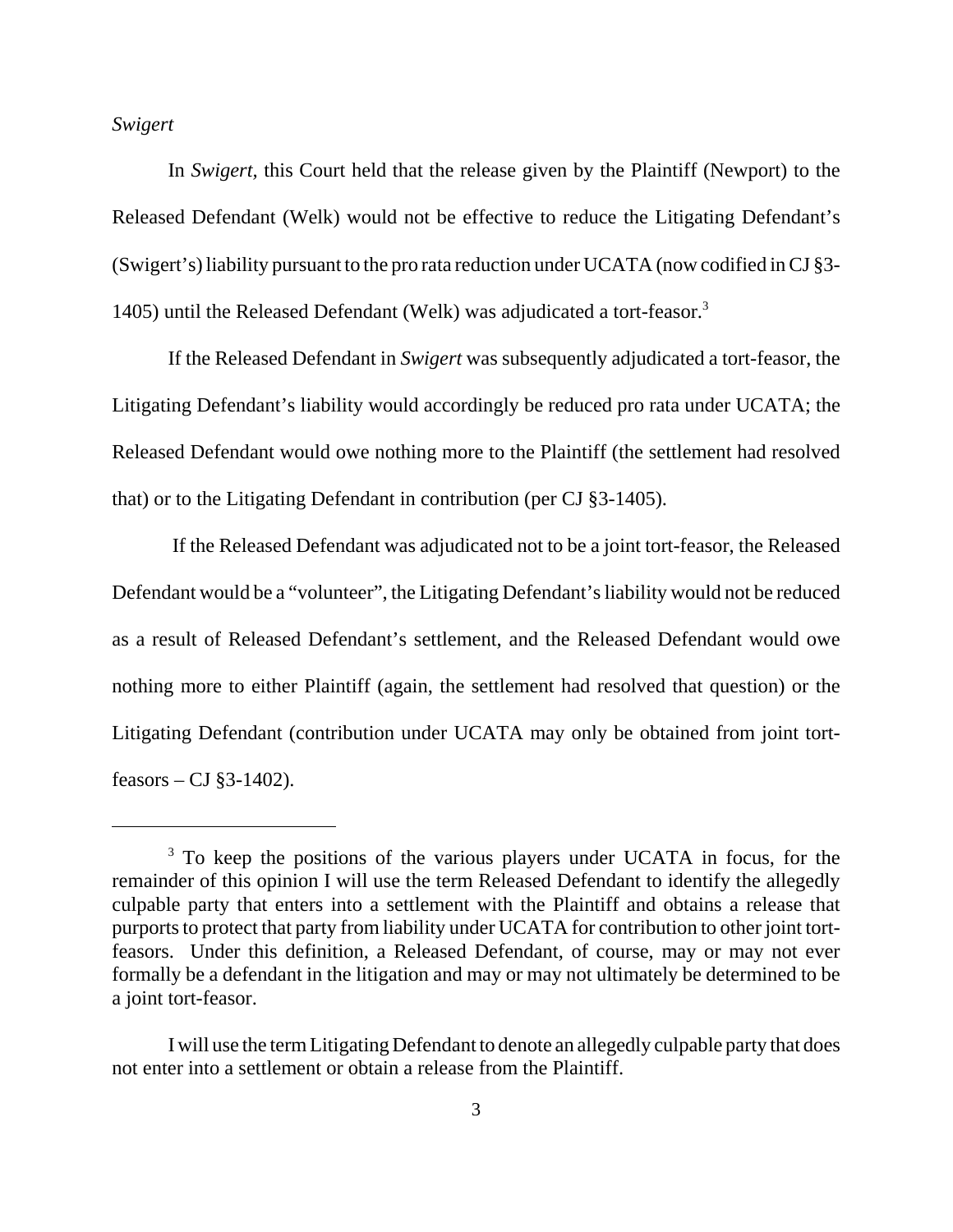In either case, there would be no further recovery against the Released Defendant. The party at risk in the subsequent adjudication was the Plaintiff. If the Released Defendant was determined to be a joint tort-feasor, any judgment the Plaintiff obtained against the Litigating Defendant would be reduced; if the Released Defendant was not a joint tort-feasor, there would be no reduction. $4$ 

## *The Majority Opinion in the Present Case*

In the present case, our opinion concludes that the contribution action may proceed, but is at best ambiguous on the consequences of that decision. Our opinion raises, but does not answer, the following questions: Does it matter, for purposes of CJ §3-1405, whether a Released Defendant is determined to be a joint tort-feasor in a separate contribution action as opposed to the main action? Are we limiting or perhaps even overruling *Swigert*?

<sup>&</sup>lt;sup>4</sup> Maryland adopted the 1939 version of UCATA, as did seven other states. Chapter 344, Laws of Maryland 1941. It is notable that, in 1955, the Uniform Laws Commissioners withdrew the 1939 version of the model law and substituted a revised version. In doing so, the commissioners noted that §5 of the 1939 UCATA, which is the basis for CJ §3-1405, "has been one of the chief causes of complaint where [1939 UCATA] has been adopted, and one of the main objections to its adoption." 12 Uniform Laws Annotated, 1955 UCATA, §4, *comment* at p. 285. The commissioners substituted a new section that combined old §4 – the basis for CJ §3-1404 – and §5 of 1939 UCATA into one section and eliminated the requirement that a release provide for a *pro rata* reduction in any judgment in order to extinguish a Released Defendant's liability for contribution. No state has adopted the 1939 version of UCATA for more than 60 years. As a result, there is a relatively little law from other jurisdictions interpreting §5 of the 1939 version of UCATA. In *Swigert*, Maryland, like two other states, followed the approach of a Pennsylvania decision that required an adjudication or admission of the Released Defendant's tort-feasor status, at least for purposes of reducing a judgment pursuant to §4 of 1939 UCATA. *Davis v. Miller*, 123 A.2d 422 (Pa. 1956); *see also Scalf v. Payne*, 583 S.W.2d 51 (Ark. 1979); *Medical Center of Delaware v. Mullins*, 637 A.2d 6 (Del. 1994).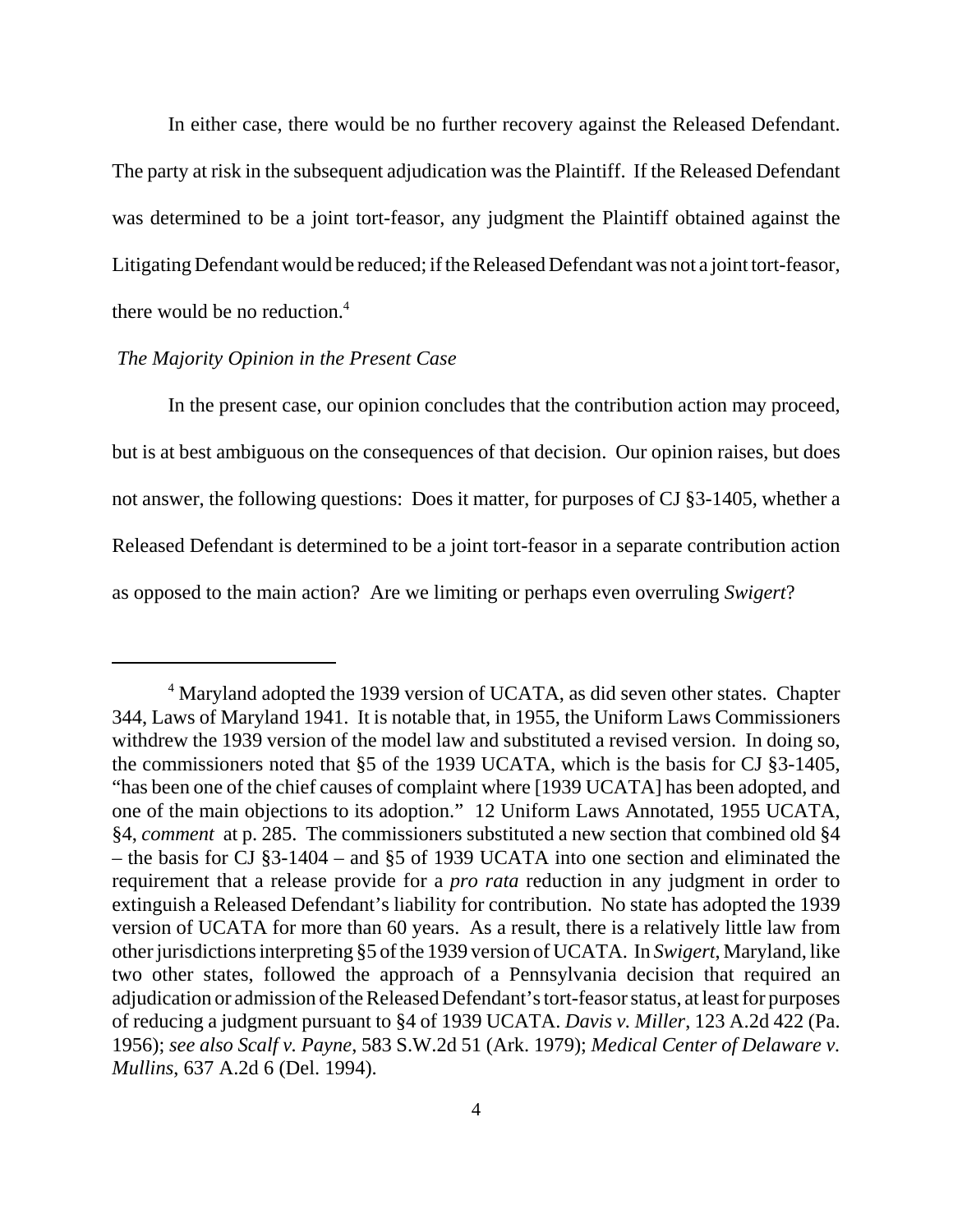Our opinion notes, correctly I think, that a contribution claim may be brought in the original action or as a separate action. Slip Op. at pp. 28-32. But what does this mean with respect to a Released Defendant?<sup>5</sup> Does it matter whether the Released Defendant is adjudicated a joint tort-feasor in the original action or in a separate action for the release to absolve the Released Defendant of liability for contribution?

In both this case and in *Swigert*, the determination of the Released Defendant's status as a joint tort-feasor would occur only subsequent to the execution of the release. In *Swigert*, the subsequent adjudication of the Released Defendant's (Welk's) status as a joint tort-feasor would occur at some point in the main action as the Released Defendant had been impleaded by the Litigating Defendant (Swigert) as a third party defendant. Under our holding in this

<sup>&</sup>lt;sup>5</sup> Two federal courts, in applying Maryland law and dismissing or granting summary judgment with respect to claims for contribution, have concluded that execution of a *Swigert* release absolves the Released Defendant of liability for contribution. *Adams v. NVR Homes, Inc.*, 135 F. Supp. 2d 675, 708-11(D. Md. 2001) (granting summary judgment to released defendants as to cross-claim for contribution on ground that right of contribution against alleged joint tort-feasors had been "extinguished" as a result of *Swigert* release prior to any adjudication of the released party's tort-feasor status); *Montgomery County v. Jaffee, Raitt, Hener & Weiss, P.C.*, 897 F. Supp. 233, 239 (D. Md. 1995) (holding that "the statutory terms imposing a bar against contribution" had been met in a *Swigert* release and that, as a result, a litigating defendant had "no right of contribution" against the settling defendants and therefore could not implead them – again before adjudication of tort-feasor status). The majority opinion acknowledges that the two federal cases accurately quote CJ §3-1405, but does not attempt to distinguish them, although those cases each reach a conclusion quite different from the majority opinion.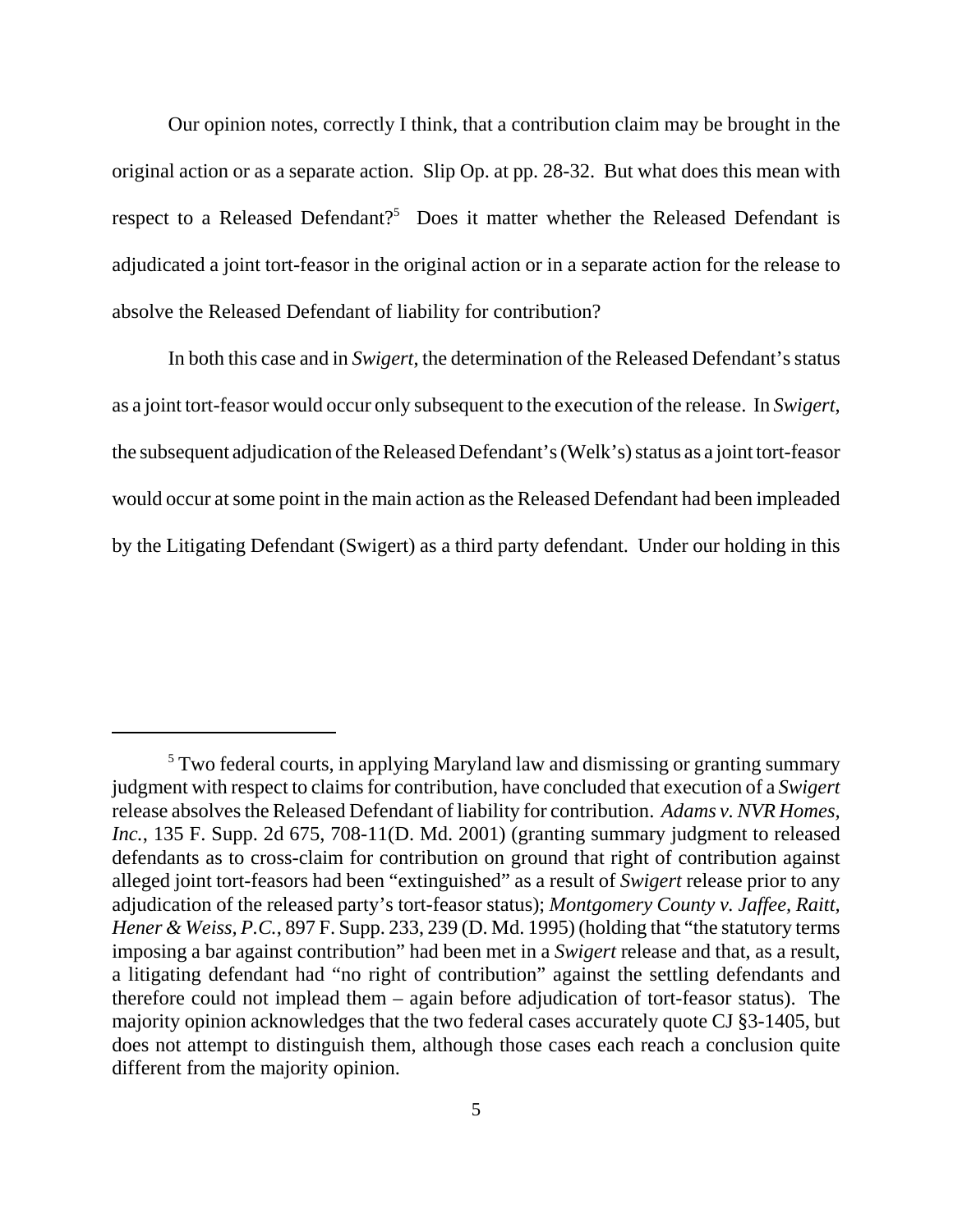case, that determination will take place in a separate contribution action by the Litigating Defendant (Julian) against the Released Defendant (Mercy).<sup>6</sup>

In our opinion in the present case, we say that a Plaintiff *and* a Released Defendant take a "risk" in having the liability of the Released Defendant adjudicated – presumably an adjudication that happens after execution of the release, or it would not be a "risk." Slip Op. at p. 22. But is the Released Defendant, as well as the Plaintiff, taking a "risk" in that adjudication? The same passage in our opinion suggests not – after analyzing the outcomes if the Released Defendant is adjudicated liable or not liable, at the conclusion of the same paragraph we say that the Released Defendant is not subject to recovery by either the Plaintiff or Litigating Defendants "in both scenarios." *Id*. Thus, it seems that we are saying that only the Plaintiff is taking a risk in submitting the Released Defendant's tort-feasor status to adjudication – presumably the risk that the Released Defendant will be adjudged a tort-feasor under UCATA, thus reducing the Plaintiff's recovery against the Litigating Defendant.

This analysis suggests that a Released Defendant in the position of Mercy in this case faces no additional liability from the adjudication of its tort-feasor status, whether that adjudication takes place in the context of a third-party or cross claim in the main action (as

 $6$  A primary issue in a contribution action involving a Released Defendant presumably is whether the Released Defendant is in fact a joint tort-feasor. If not, the Released Defendant cannot be liable for contribution.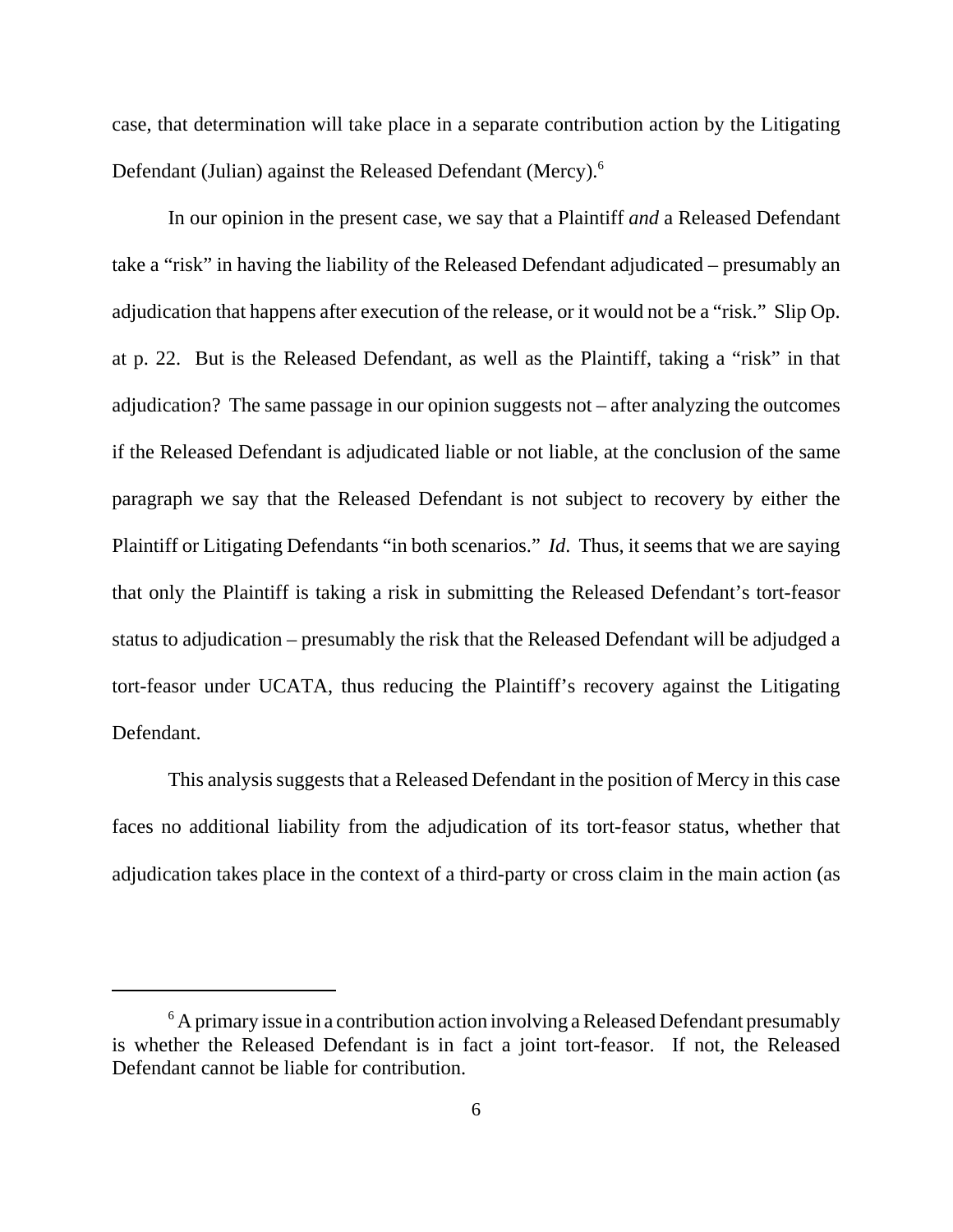in *Swigert*) or as a claim for contribution in a separate action (as in the present case).<sup>7</sup> On the other hand, we could decide to limit the *Swigert* approach to cases in which the postrelease adjudication of tort-feasor status occurs in the litigation of a third-party claim for contribution rather than a separate action for contribution. That in fact was one of the questions on which we granted certiorari.<sup>8</sup> But our opinion now declines to answer it (other than implicitly in the paragraph described above).<sup>9</sup>

<sup>8</sup> We granted Mercy's petition for certiorari, which included the following question:

If a joint tort-feasor may pursue a post-judgment action for contribution against a party released by a "Swigert" *pro rata* release, may he recover money damages from the "Swigert" defendant, or is the remedy limited to a reduction of the judgment?

424 Md. 628, 37 A.3d 317 (2012). This is essentially the question whether a post-release adjudication of the Released Defendant's joint tort-feasor status in a contribution action has the same effect as a post-release adjudication of that status in a third party claim or cross claim – the *Swigert* situation.

<sup>9</sup> Our reason for declining to address this question explicitly is that it calls for an advisory opinion. Slip Op. at p. 33 n.17. Yet we can provide an answer that is no more advisory than this Court's holding in *Swigert* that the release in that case would result in a reduction of a future judgment for the Plaintiff if the Released Defendant were later determined to be a joint tort-feasor. *Swigert*, 213 Md. at 619. Moreover, for the reasons explained in the text, it appears to be the key question posed by these consolidated cases.

<sup>7</sup> Under that analysis, the release in the present case is similar to the release in *Swigert* in that it does not acknowledge the Released Defendant's status as a tort-feasor, but allows for a pro rata reduction if that determination is made in the future. Here, if Mercy (the Released Defendant) is subsequently adjudicated a tort-feasor in the contribution action, the release becomes effective to reduce Julian's (the Litigating Defendant's) liability pro rata and Mercy should owe nothing more. If Mercy is found not to be a joint tort-feasor, it is a "volunteer", Julian owes the judgment, and Mercy still owes nothing more to either plaintiffs or Julian.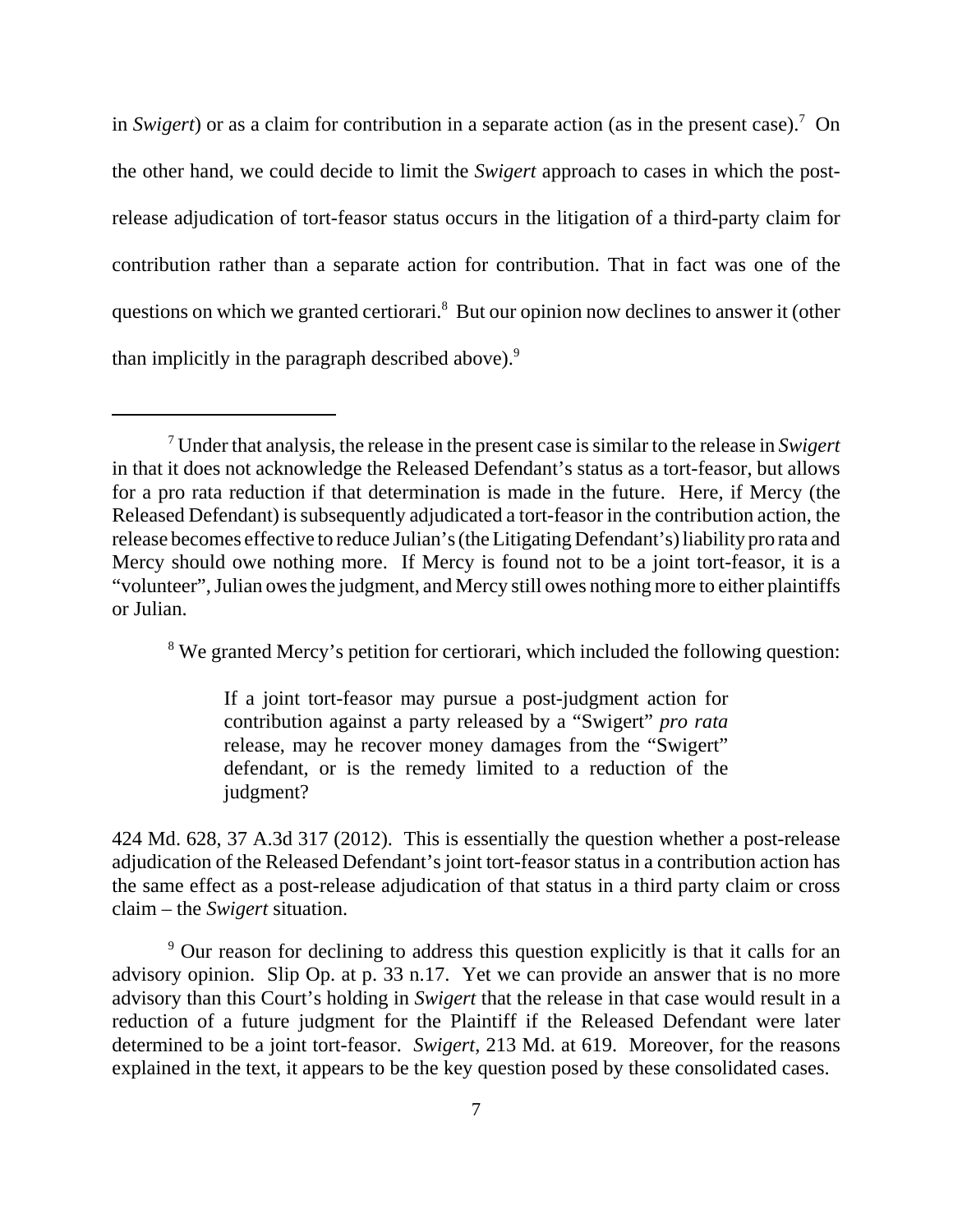### *The Need to Make a Choice*

In urging us to choose one rule over the other the parties have conjured competing pictures of adverse consequences. Mercy projects that a ruling that Julian may recover money damages from it in the contribution action will encourage piecemeal litigation and undermine what it characterizes as UCATA's goals of encouraging settlements and judicial efficiency. Julian counters that, if the determination whether the Released Defendant is in fact a joint tort-feasor must take place in the main action, it would inevitably distort the truthfinding process and confuse the jury: the Plaintiff would have no incentive to prove the culpability of the Released Defendant while the Litigating Defendant would be placed in the untenable position of simultaneously defending its own conduct while also seeking to prove the culpability of the Released Defendant.<sup>10</sup>

No doubt the parties to medical malpractice and other tort litigation will accommodate their practices to whatever rule we ultimately adopt for the effect of particular types of releases under UCATA. It is important, nonetheless, that we make whatever rule we adopt clear so that they may make that accommodation.

It is sometimes not so important what rule is adopted as that some rule is clearly adopted. For example, there is no moral imperative that directs the choice between requiring drivers to stay to the right side of the road or to stay to the left. But the choice must be clearly made. If not, even the best engineered road will experience head-on collisions.

 $10$  If the choice were left to me, I would opt for judicial economy and trust our trial judges to manage litigation to avoid potentially collusive trials.